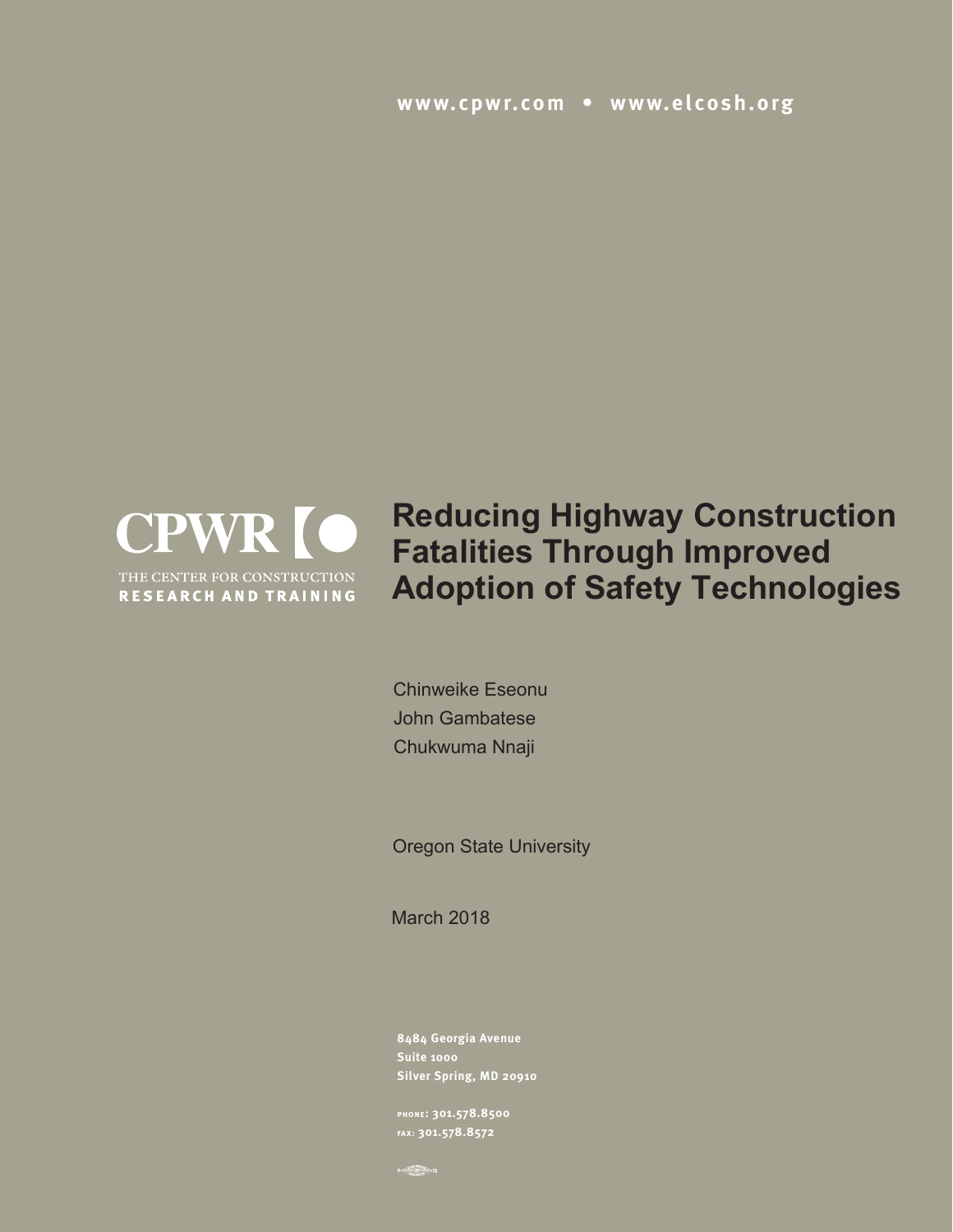©2018, CPWR-The Center for Construction Research and Training. All rights reserved. CPWR is the research and training arm of NABTU. Production of this document was supported by cooperative agreement OH 009762 from the National Institute for Occupational Safety and Health (NIOSH). The contents are solely the responsibility of the authors and do not necessarily represent the official views of NIOSH.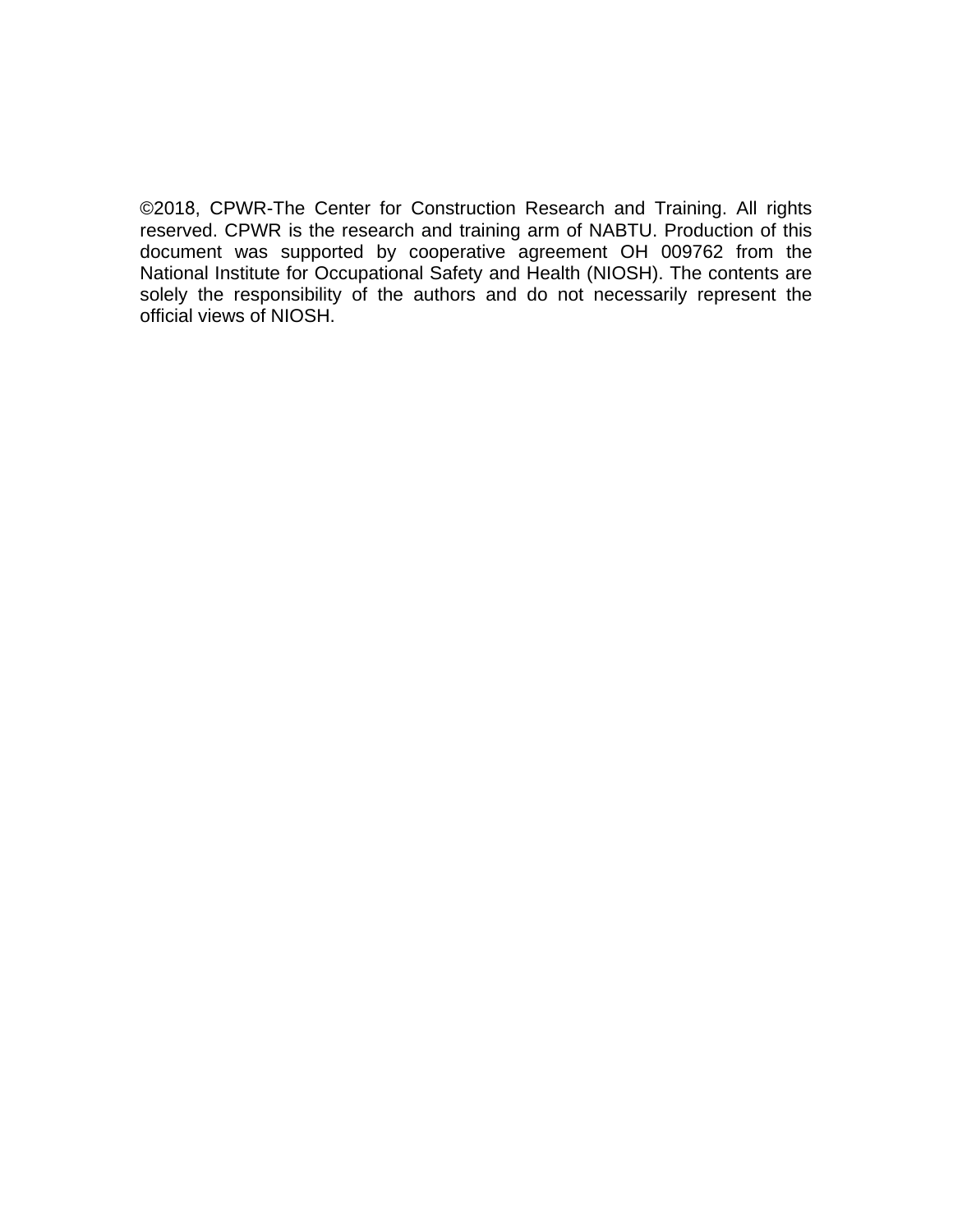# **REDUCING HIGHWAY** CONSTRUCTION FATALITIES THROUGH IMPROVED ADOPTION OF SAFETY TECHNOLOGIES

Work Zone Intrusion Alert Technology

Submitted to: The Center for Construction Research and Training (CPWR) (CPWR Small Study No. 17‐4‐PS) 

Submitted by: Chinweike Eseonu, Assistant Professor, School of Mechanical, Industrial and Manufacturing Engineering John Gambatese, Professor, School of Civil and Construction Engineering, Oregon State University Chukwuma Nnaji, PhD Candidate, School of Civil and Construction Engineering, Oregon State University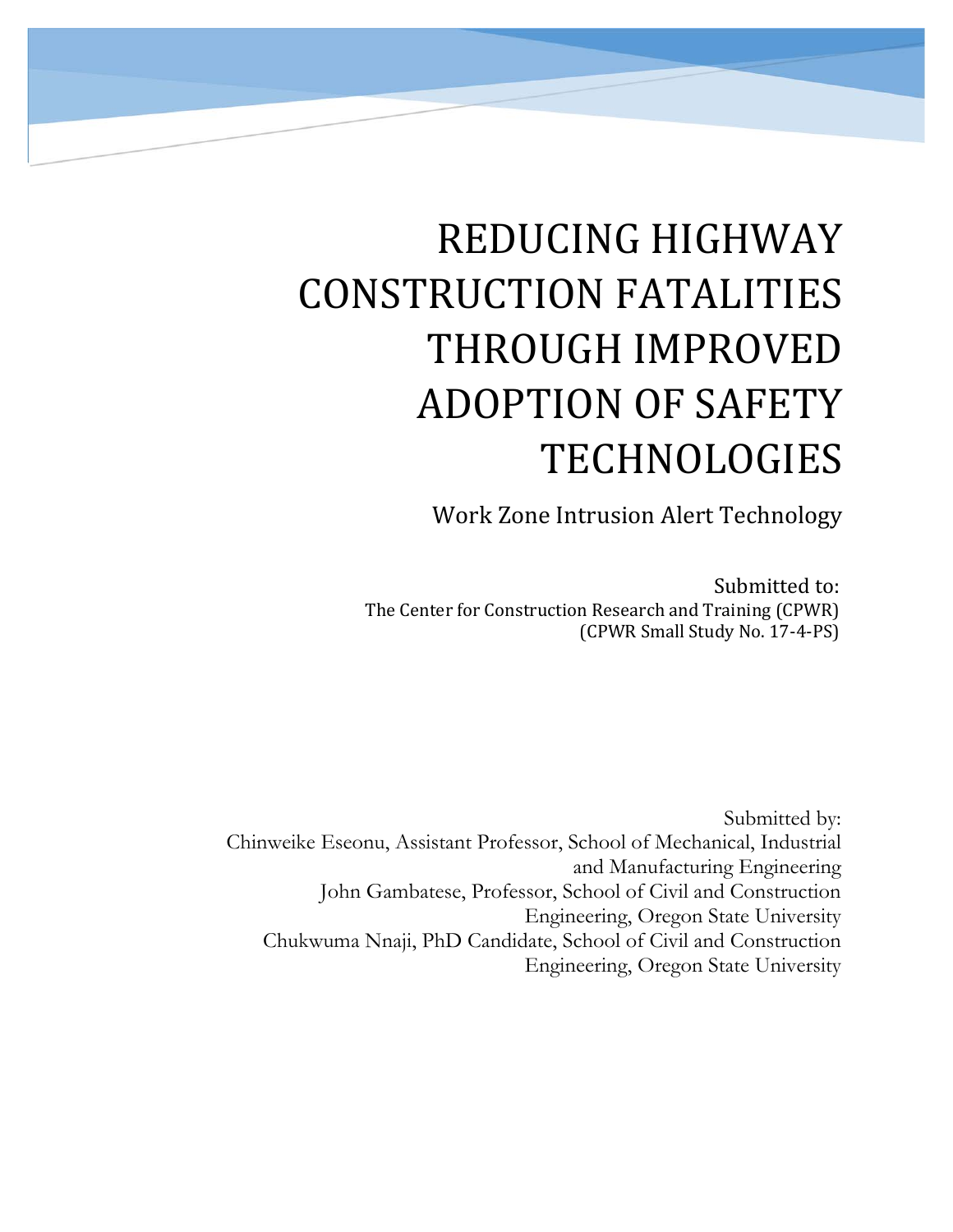# **Table of Contents**

| 1.  |                                                                                  |  |
|-----|----------------------------------------------------------------------------------|--|
| 2.  |                                                                                  |  |
| 3.  |                                                                                  |  |
| 4.  |                                                                                  |  |
| 5.  |                                                                                  |  |
| 6.  | Accomplishments and results, including their relevance and practical application |  |
| 7.  |                                                                                  |  |
| 8.  |                                                                                  |  |
| 9.  |                                                                                  |  |
| 10. |                                                                                  |  |
| 11. |                                                                                  |  |
| 12. |                                                                                  |  |
| 13. |                                                                                  |  |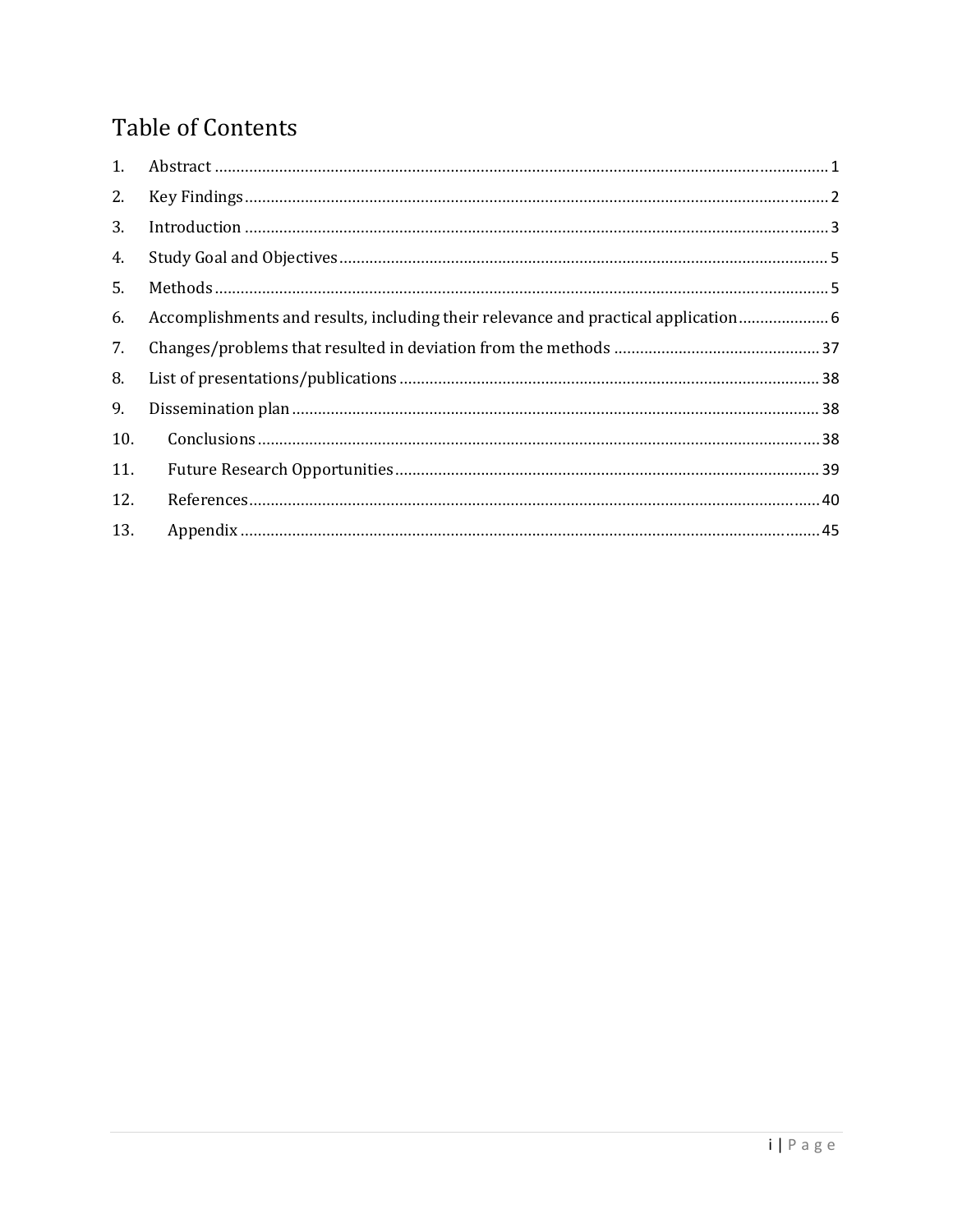## 1. Abstract

Highway construction is commonly associated with high rates of worker accidents. These high rates are often linked to the requirement of work in close proximity to live traffic and heavy duty construction equipment. Existing transportation research shows that technological solutions, like Work Zone Intrusion Alert Technology (WZAIT) improve work zone safety. However, few organizations in the highway construction industry have adopted these safety technologies. Industry actors report concerns about technology effectiveness, cost implications adopting new technology, and lack of technology feature-synergy. Few studies have explored strategies for improving work zone safety technology adoption, implementation, and eventual diffusion across the highway construction industry. To fill this gap in research and practice, this study attempts to develop tools and identify effective processes that could be used to improve the adoption of work zone safety technologies using work zone intrusion technology as a case study.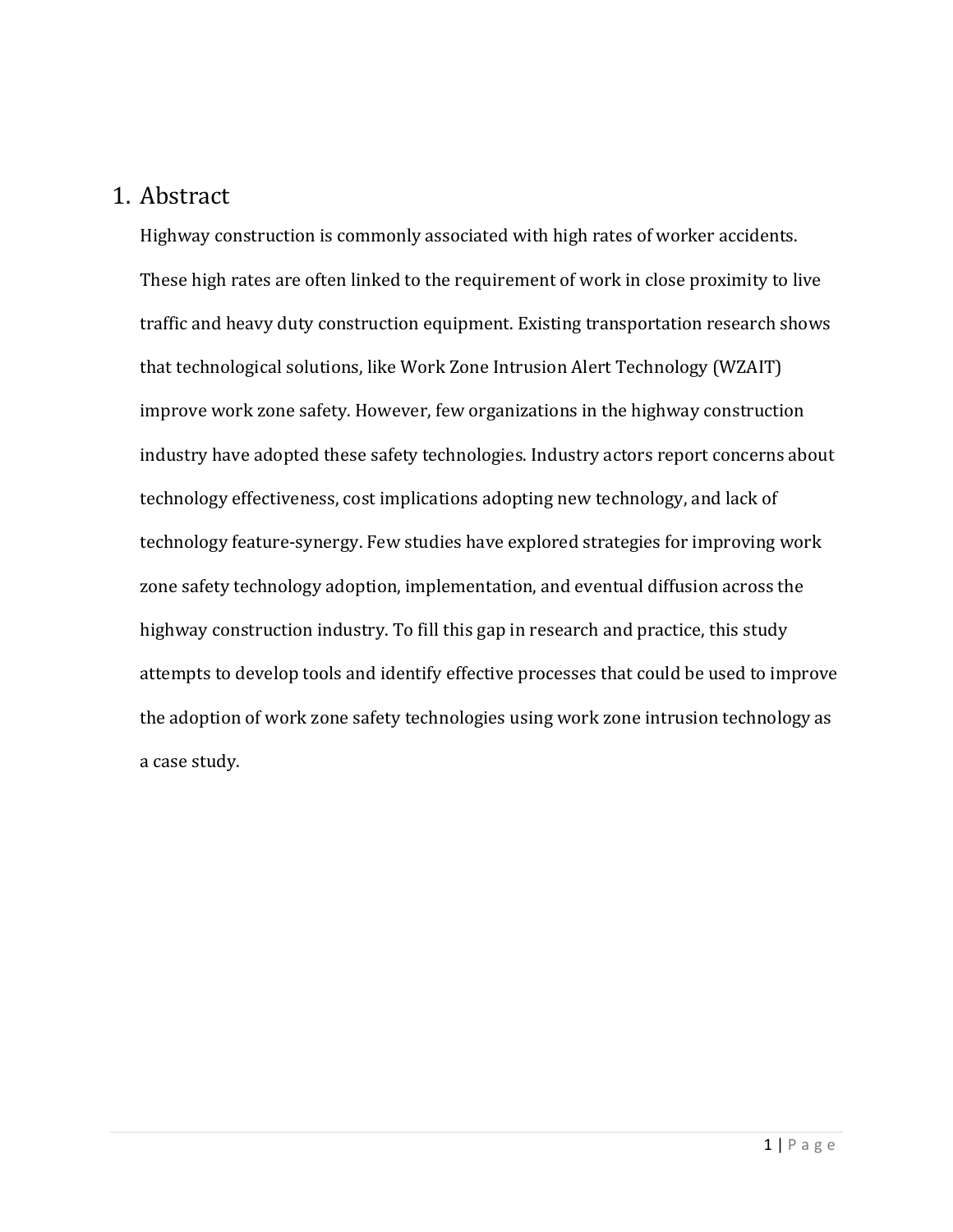## 2. Key Findings

- I. Technological, individual, organizational, and external factors determine the extent to which WZIT adoption is successful and sustained.
- II. WZIAT financial benefits outweigh associated costs if the technologies can prevent between 12.6% and 34% of the intrusion accidents that lead to injuries and fatalities.
- III. Twenty-one factors influence WZIAT adoption  $(Table 4)$ . These factors are largely technology-related and were identified through literature review and interviews with subject matter experts employed at contractor firms and departments of transportation.
- IV. Lack of shared language/meaning/criteria between end users (construction companies) and technology manufacturers/salespeople. Each group provided different safety technology feature importance ratings.
- V. Labor cost associated with WZIAT contributes a significant fraction of total implementation cost.
- VI. The most important technology-based factors were
	- o worker comprehension of warning signal,
	- o adequate coverage distance, and
	- o few or no false negative and false positive.
- VII. Ease of use and subjective norm are strong predictors of a worker's intention to accept and implement a work zone intrusion alert technology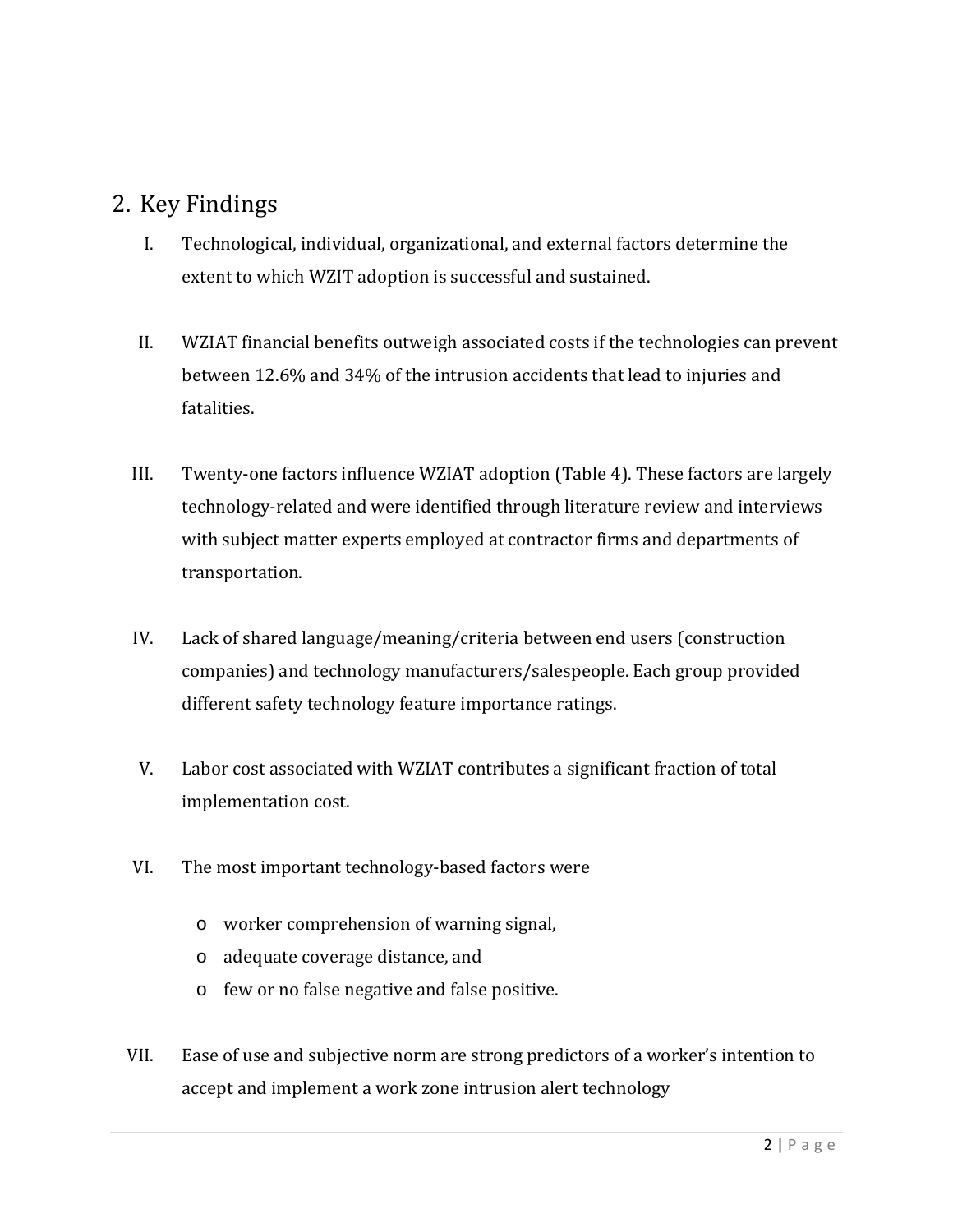# 3. Introduction

## **Work Zone Injuries and Fatalities**

The construction industry has the highest worker fatality levels in the United States. Within construction, highway construction accounts for  $16\%$  of these fatalities (BLS 2017). On average, this translates to 121 annual work zone fatalities between 2005 and 2014, with one fatality every 15 hours and one work zone incident-related injury occurring every 16 minutes (FHWA 2017). Factors such as driver distraction, weather, and roadway conditions have been identified as major causes of work zone accidents. The volume of highway construction and maintenance projects is expected to increase as economic growth spurs public and private investment. This means there are more work zones and increased probability of harm to workers and motorists.



### **Figure 1. Basic highway construction work zone layout (Adapted from ITSI, 2011)**

For this report, a work zone accident is any incident that occurs within a work zone. This includes work zone approach and exit. Existing research shows that most crashes occur within the "activity area" (Garber and Zhao, 2002), which is where most construction workers are located. Activity areas include "work", "traffic", and "buffer" zones. Vehicle intrusion past the channelizing devices (picture inserts in Figure 1) is a primary cause of worker fatalities.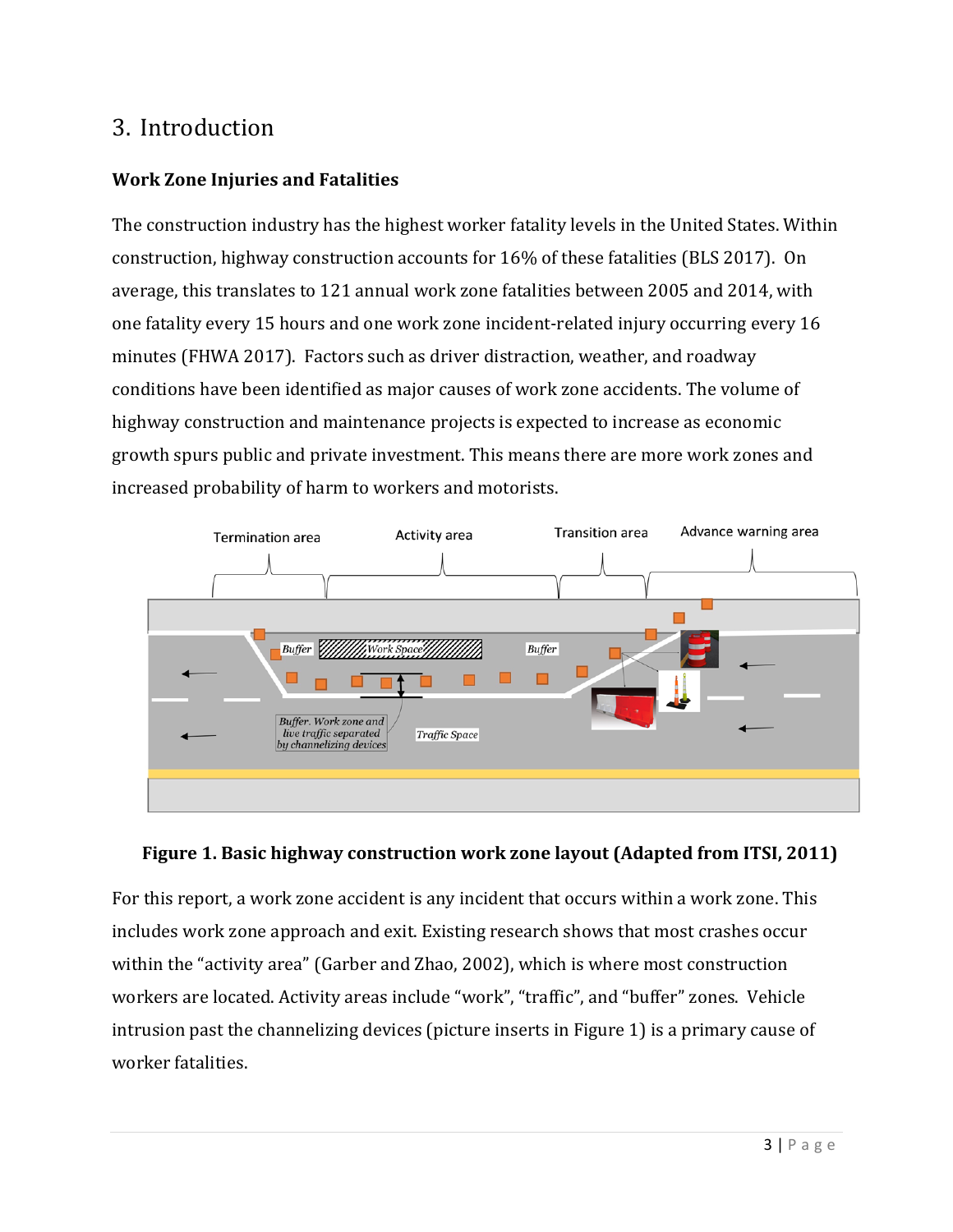Figure 2 shows that worker "runover" by intruding vehicles or construction equipment is the primary cause of work zone fatalities. Other causes include collision between vehicles and mobile equipment, and incidents in which workers are caught between or struck by construction equipment.



# **Figure 2. Distribution by cause of fatality between 2005 and 2014 (n=1209) (Adapted from FHWA 2017)**

#### **How does Technology affect Work Zone Safety?**

Recently, the Federal Highway Administration (FHWA) and other agencies impacted by work zone injuries and fatalities introduced several programs to help curb work zone fatality rates. Examples of such programs are the National Work Zone Awareness Week and Turning Point. While post-program assessments indicate work zone fatalities have decreased, annual motorist-induced deaths have remained relatively stagnant (Bello 2009; Sant 2014). In response, regulatory, industry, and other agencies across the United States have encouraged highway construction stakeholders to adopt work zone safety. This approach is bolstered by research that shows synergy between technology use and improved worker safety.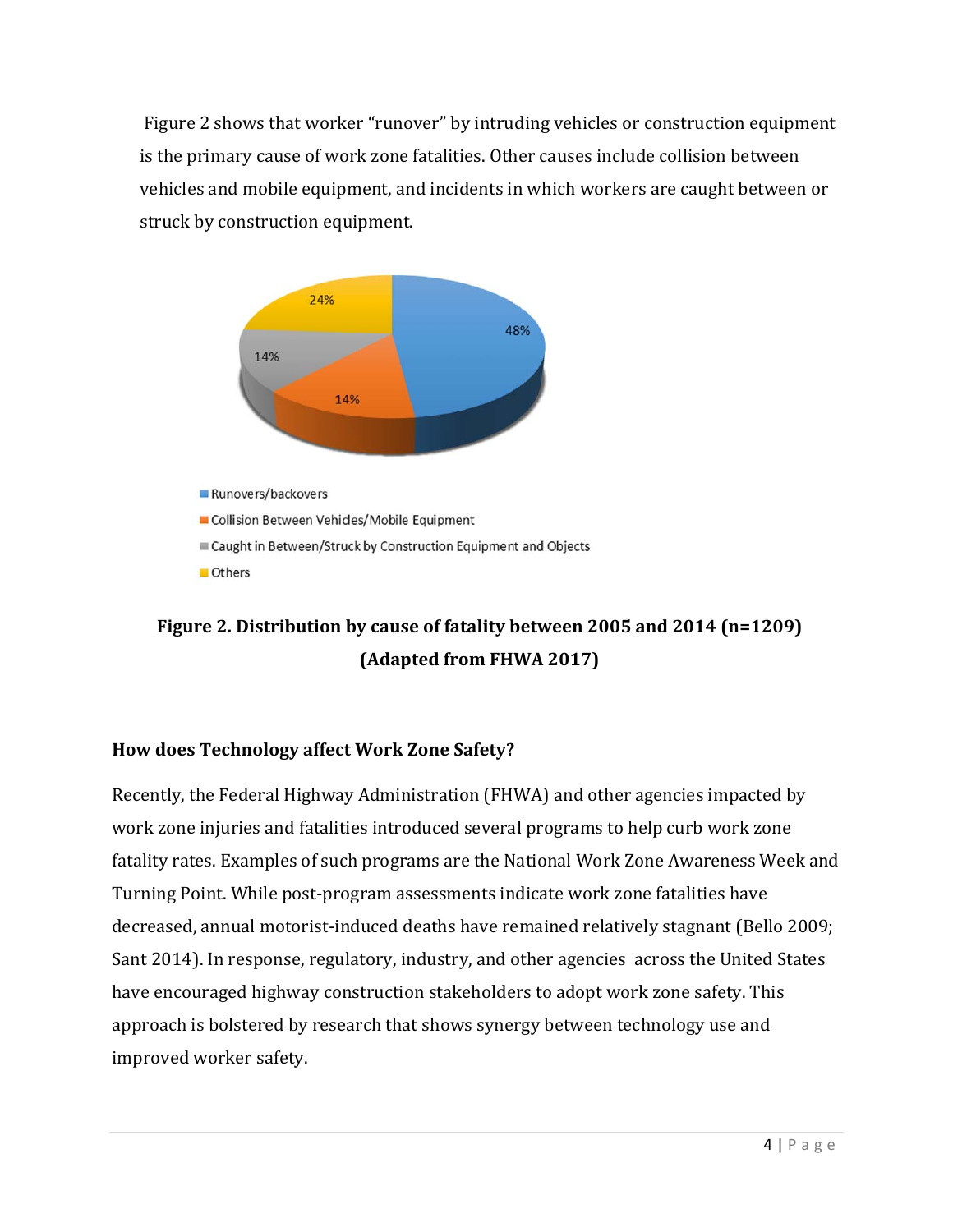In preparing this report, the Oregon State University team undertook a detailed literature review of over 132 articles. There was a marked increase  $-$  by about  $700\% - in$  work zone safety technology (WZST) research between 2002 and 2012. There has also been an increase in WZST production. As a result, there is a need to assess why adoption is significantly lower than WZST research and development.

Existing research has looked at WZST performance as a means of assessing the adoption challenge. This includes work to assess effectiveness of proximity warning systems (Park et al. 2015), truck-mounted attenuators (Ullman and Iragavarapu 2014), and portable changeable message signs (Gambatese and Zhang 2016). However, other studies show that WZST adoption is persistently low because 1) it is difficult to quantify the holistic benefits of certain technologies using a direct measure of effectiveness (DMOE), 2) return on investment  $(ROI)$  and benefit-cost analyses  $(BCA)$  are often negative or inconclusive, and 3) there are conflicting opinions about WZST usefulness and ease of use (Fyhrie 2016; Edera et al. 2013; Huebschman et al. 2003). While responses to challenges like ROI are focused on management, DMOE and opinions about ease of use and usefulness call for employee/worker focused strategies. The following section is focused on a WZST – Work Zone intrusion alert technology (WZIAT) – that has not successfully diffused across the highway construction industry.

#### **Work Zone Intrusion Alert Technology**

Work zone intrusion alert technologies (WZIATs) are alert-producing devices used to warn workers within an activity area of an impending accident caused by a vehicle intruding into the work zone. The objective is to secure additional time for workers to react when an intrusion occurs. First introduced to work zones in 1995, WZIAT was the product of a Strategic Highway Research Program (SHRP) sponsored study (Agent and Hibbs 1996). Since the SHRP program, several WZIATs have been developed, evaluated by departments of transportation (DOTs), and implemented in work zones on a number of highway projects.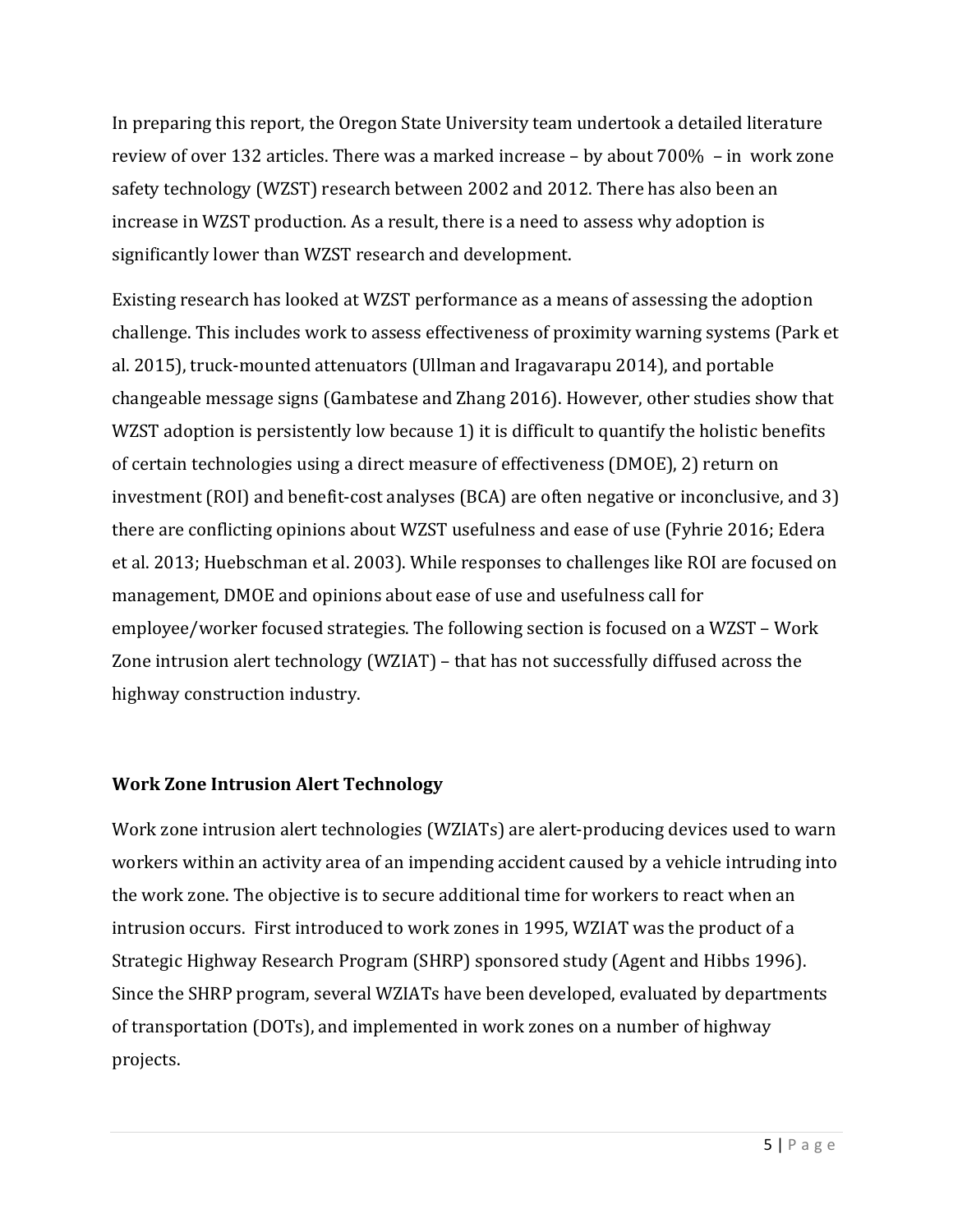There are currently four commercially available WZIATs. Table 1 is a summary of these WZIATs, including attributes extracted from past research (Wang et al. 2011; ELWC 2015; Highway Resource Solution 2015; Gambatese et al. 2017; Marks et al. 2017).

In addition to the WZIATs listed in Table 1, Oldcastle Materials recently introduced an alert technology named Advanced Warning and Risk Evasion (AWARE). The system relies on position and orientation sensors and radars to constantly monitor the work zone. While initially intended to alert drivers of their intrusion into a work zone, the system is also beneficial for alerting workers of intruding vehicles. AWARE is undergoing testing and is not current commercially available (http://artisllc.com/highway-safety/; http://theasphaltpro.com/oldcastle‐aware‐system/). 

Despite the introduction of WZIAT over 20 years ago, there has been limited application of WZIAT in work zones (Wang et al. 2011; Gambatese et al. 2017). This phenomenon could be attributed to several factors such as reported inaccurate alarms, difficulty to install and retrieve devices, lack of evaluation protocol, non-existing business case analysis, and low product awareness (Fyhrie 2016; Wang et al. 2011).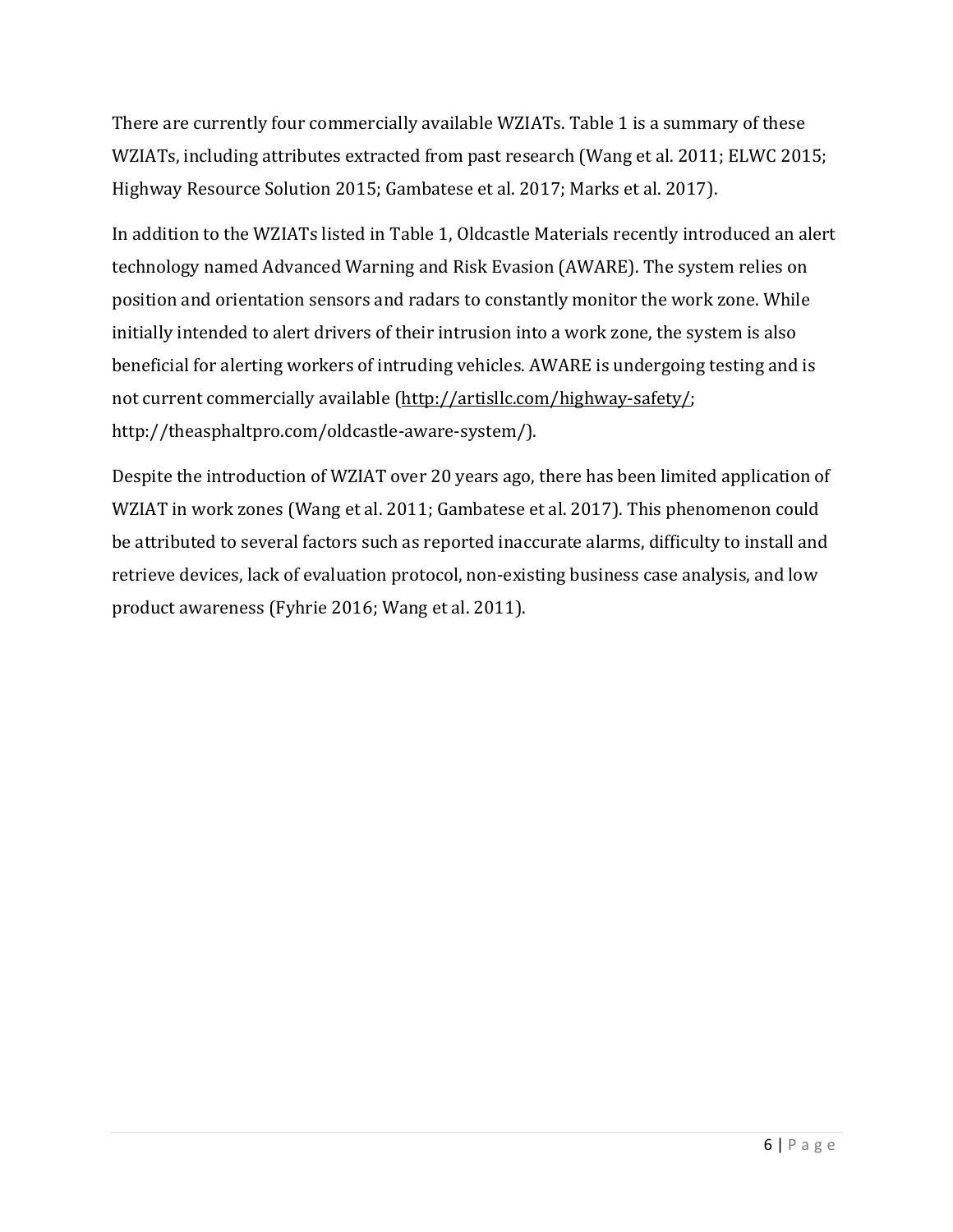|                      | <b>Intellicone</b>               | <b>Intellistrobe</b>        | <b>SonoBlaster</b>        | <b>Worker Alert System</b>  |
|----------------------|----------------------------------|-----------------------------|---------------------------|-----------------------------|
|                      |                                  |                             |                           | (WAS)                       |
| <b>Manufacturer</b>  | <b>Highway Resource Solution</b> | <b>IntelliStrobe Safety</b> | <b>Transpo Industries</b> | Astro Optics, LLC           |
|                      |                                  | Systems                     |                           |                             |
| Website              | www.intellicone.co.uk            | www.intellistrobe.com       | www.transpo.com           | www.astrooptics.com         |
| <b>Accessories</b>   | Lamps, motion detector, and      | Flagger - W1-AG and         | Single alarm unit         | Pneumatic hose, flashing    |
|                      | portable site alarm              | Remote Control Radio-       |                           | alarm light, personal       |
|                      |                                  | FC 401-1                    |                           | vibrating and audio alert   |
| <b>Alert</b>         | Impact-tilt, wireless sensor     | Pressured trigger           | Impact-tilt activated     | Pressured trigger           |
| <b>Mechanisms</b>    | activated alarm system           | pneumatic tube alarm        | alarm system              | pneumatic tube alarm        |
|                      |                                  | system                      |                           | system                      |
| <b>Suggested</b>     | Longer than one day, tapper      | Along tapper                |                           | One day or shorter, tapper  |
| <b>Application</b>   | shorter than 1,500 ft.           |                             |                           | shorter than 1,500 ft.      |
| Price estimate       | \$2,000 each                     | \$25,000                    | \$100 each                | \$600 each                  |
| <b>Type of Alarm</b> | Audio and visual                 | Audio and visual            | Audio                     | Audio, visual, and haptic   |
| <b>Sound level</b>   | 75 dB @ 50 feet                  | 90 dB @ 50 feet*            | 90 dB @ 50 feet           | 80 dB @ 50 feet             |
| Deployment           | Install device on channelizer    | Place tube at the           | Attach device to          | Place tube at the beginning |
|                      | along taper and work zone        | beginning of taper.         | channelizer along         | of taper.                   |
|                      |                                  |                             | taper                     |                             |

#### **Table 1: Commercially‐Available Work Zone Intrusion Alert Technologies**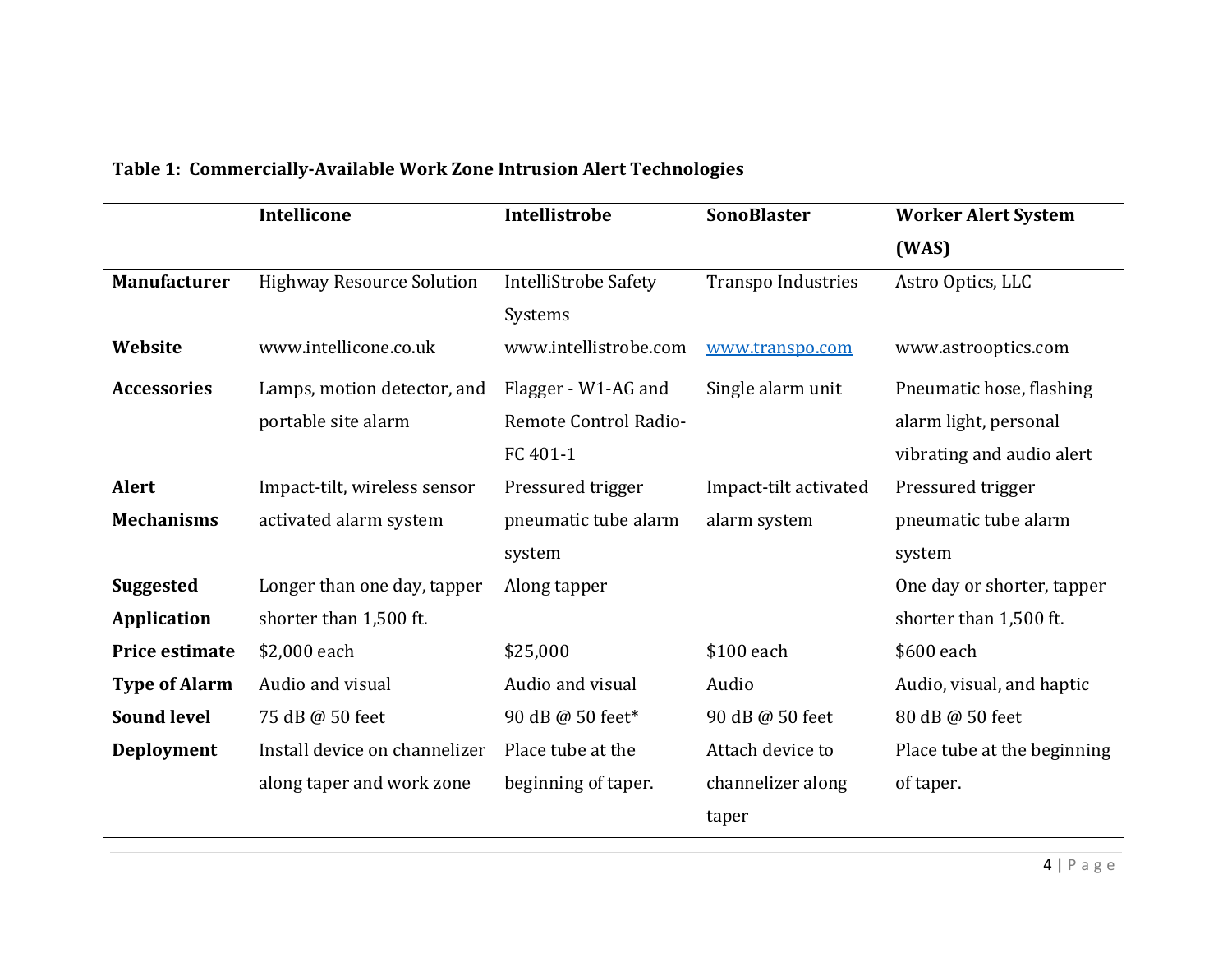# 4. Study Goal and Objectives

The primary goal of this study is to reduce work zone incident (injury and fatality) occurrence and severity by identifying factors that drive work zone safety technology adoption in the highway construction industry. Previous research shows that technology utilization increases worker safety, so it is expected that proactive steps, like effective worker-centric safety technology adoption, will reduce work zone incident occurrence and severity. Objectives established for the study in order to meet the primary study goal include: 

- I. Investigate how safety technology affects workers and highway construction work zones;
- II. Develop and evaluate a model for work zone safety technology acceptance; and
- III. Develop proposed frameworks for determining financial implications of WZIAT adoption, and standardized protocols for evaluating WZST - including WZIAT.

# 5. Methods

A mixed-methods approach involving a combination of qualitative and quantitative methods was adopted to investigate the research objectives. Specifically, an extensive review of extant literature on WZST was conducted to identify and assess the effectiveness of the technologies currently used to protect workers in construction work zones. In addition to identifying the WZSTs, the literature review provided an opportunity to identify potential barriers and drivers of adopting WZST as well as key technology attributes that influence technology acceptance. A concurrent triangulation process which relied on a cross-sectional survey of, and in-depth interviews with, highway construction stakeholders was utilized to provide additional contextual information on factors that influence the acceptance of WZSTs. Lastly, a case study approach was adopted to provide observational data required to develop benefit-cost analysis (BCA) and return on investment (ROI) for work zone intrusion alert technologies.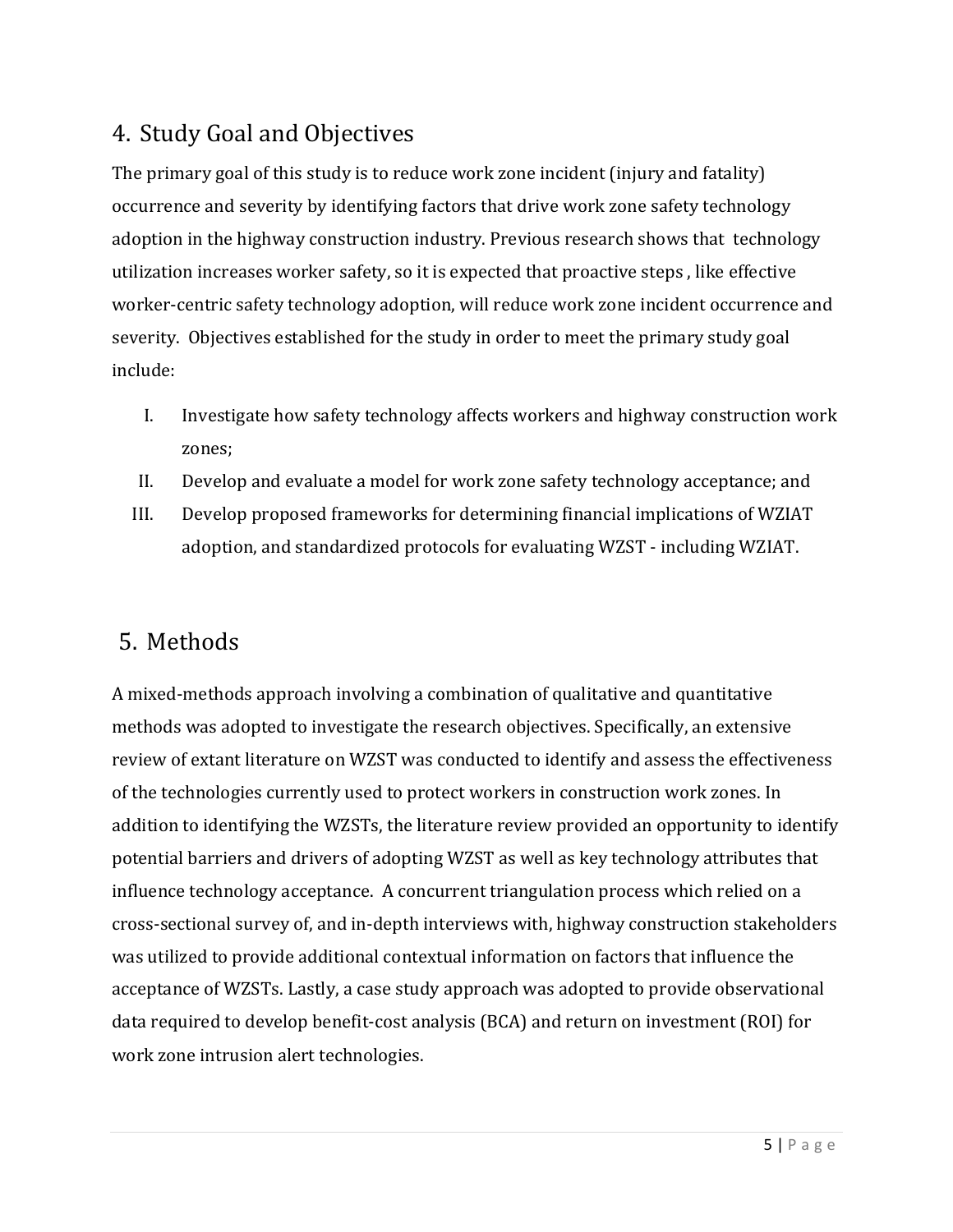# 6. Accomplishments and results, including their relevance and practical application

To ensure that the research objectives were sufficiently met, the following research questions were developed to guide the study:

- I. What are the major causes of worker fatalities and how often do they occur?
- II. What is the use frequency and perceived effectiveness of existing WZIT?
- III. Are end-users receptive to the adoption of new work zone safety technology (WZIAT and other technologies)?
- IV. What is the current process/protocol used for adopting work zone safety technology (WZIAT and other technologies)?
- V. What factors impact the acceptance, use, and diffusion of technology in highway construction?
- VI. Does safety climate impact safety behavior (decision to adopt a technology)
- VII. To what extent does end-user (consumer) and safety technology manufacturer WZST expectations converge?
- VIII. Does investment in WZIAT represent value for money for contractors and DOT's?

Answers to the research questions were distributed across five primary tasks which were successfully executed by the researchers. Each of the tasks and corresponding results are provided below.

# **Task 1: Investigate the impact of safety technology on work zone construction workers**

Assessing and documenting the impact of safety technologies used in highway work zones was the primary objective of Task 1. In addition, identifying the major causes of worker fatalities in work zones and the enablers and barriers to adoption of work zone safety technology was conducted within this section. To achieve these objectives, the researchers relied on a systematic review process using a proven review framework (Hong et al. 2012; Yi and Chan 2014), a retrospective analysis of worker fatalities within FACE database, and interview results from a preceding study (Gambatese et al. 2017). In total, 132 articles on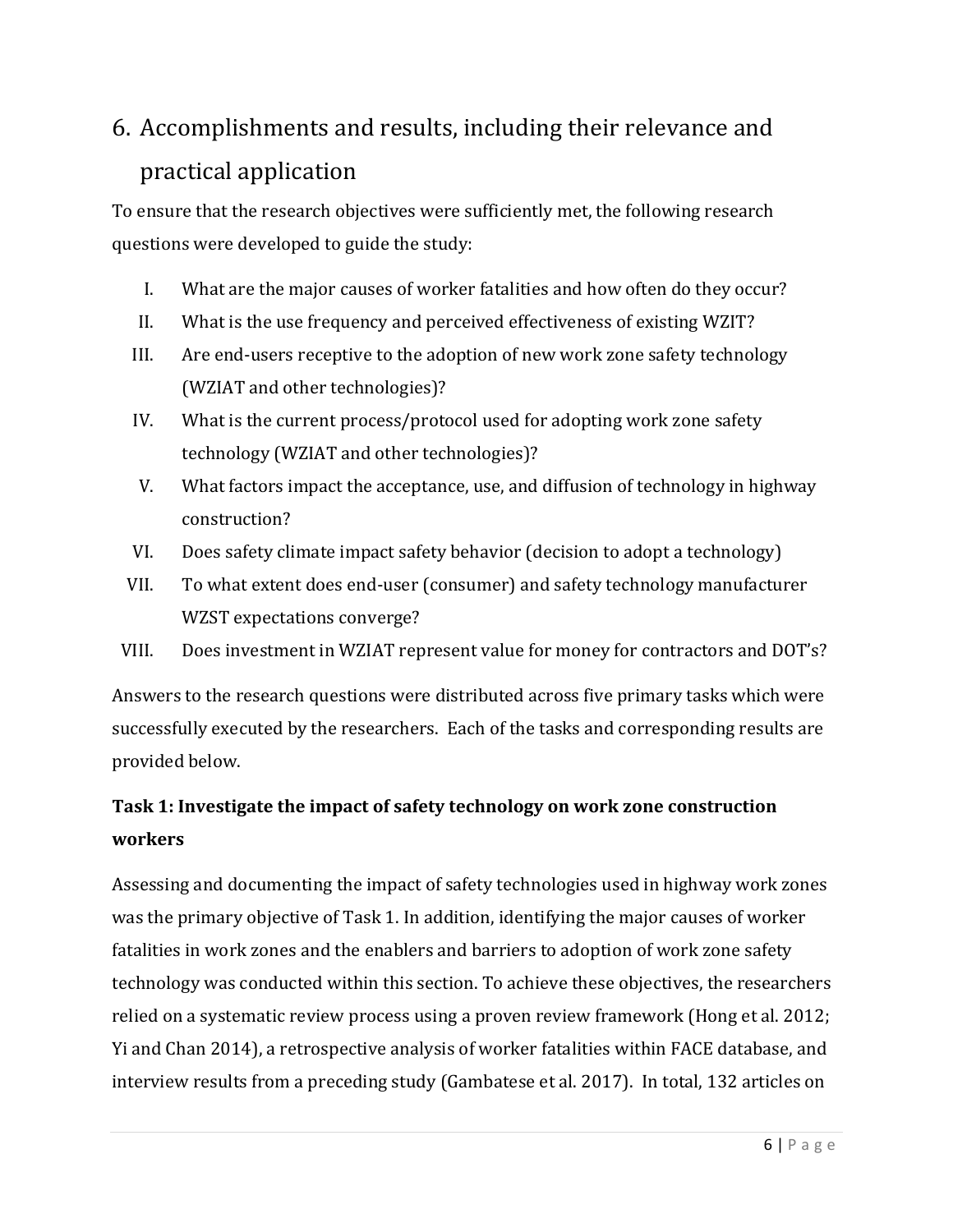work zone safety technology assessment were identified through the systematic review process involving four databases.

Publication trends show that the number of studies focused on WZST evaluations has increased steadily over the past 25 years. At the same time, the number of fatalities in work zones has reduced progressively. Although difficult to assert, the trend, depicted in Figure 3, suggests the possible presence of a relationship between the level of interest and adoption of safety technologies and the reduction of worker fatalities.



**Figure 3: Number of Work Zone Fatalities and WZST Evaluation Studies**

While the trend in evaluation studies is a better metric for measuring the level of interest in WZST (compared to the actual adoption of such technologies), an indication of interest is expected to translate to actual technology adoption (Davis et al. 1989).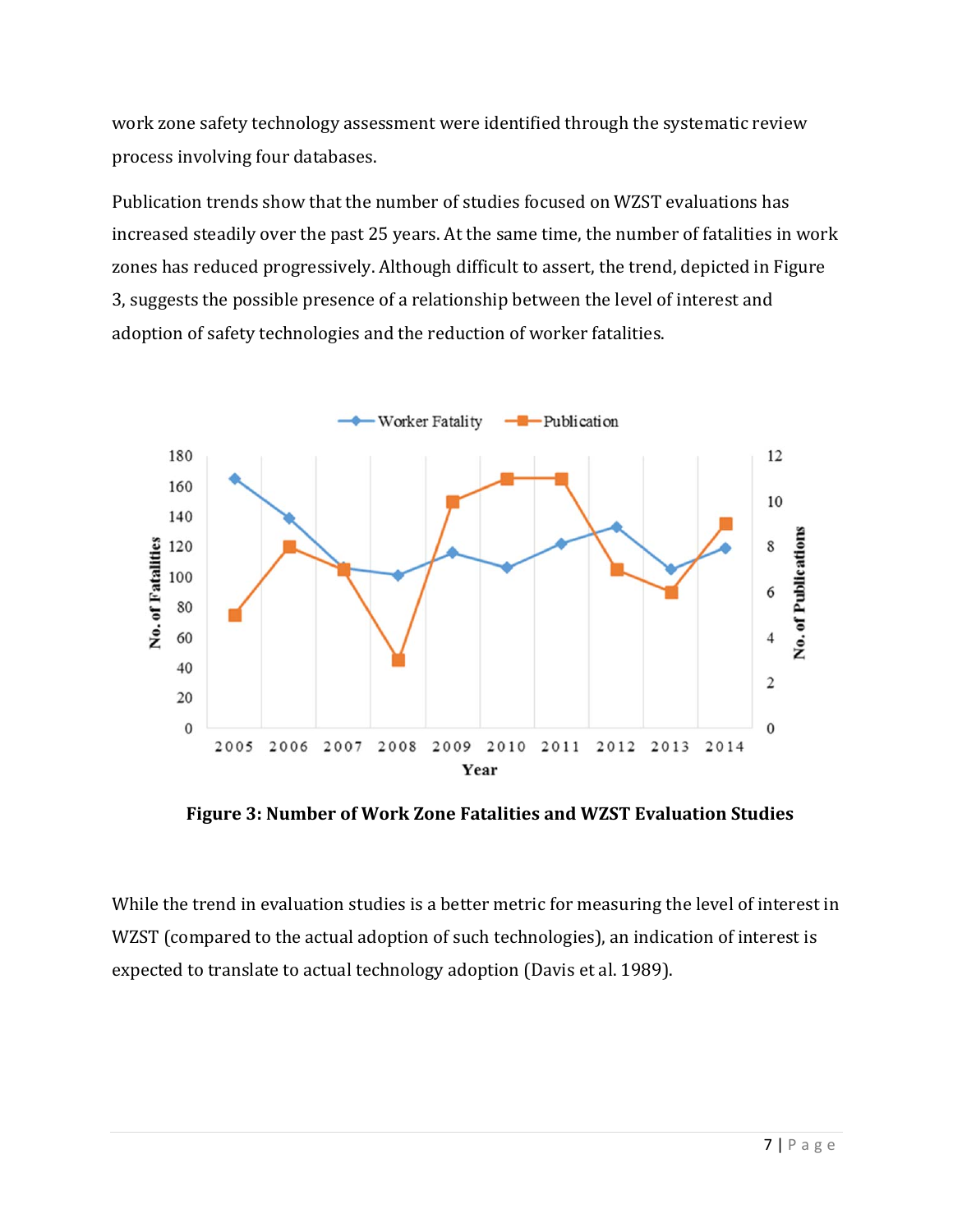The technologies evaluated in the articles reviewed primarily fell within three categories based on the objective of the WZST as follows:

- I. Speed reduction systems (SRS): These technologies are used to reduce the traveling speed of motorists at advanced warning areas, transition areas, buffer areas, and work areas. The technologies could have direct or indirect physical impact on the traveling vehicle.
- II. Intrusion prevention and warning systems (IPWS): Technologies set up to prevent errant drivers from intruding into a work zone and/or warn workers of imminent danger due to an intrusion into the work zone.
- III. Worker detection systems (WDS): These are technologies implemented inside a work zone to alert workers and equipment operators of an imminent collision between a worker and equipment.

As seen in Figure 4, the WZSTS most frequently evaluated were changeable message systems (CMS), speed enforcement systems (SE), lane merge systems (LMS), and warning lights. These technologies fall within the speed reduction systems category.



**Figure 4: Number of Evaluation Studies for each WZST**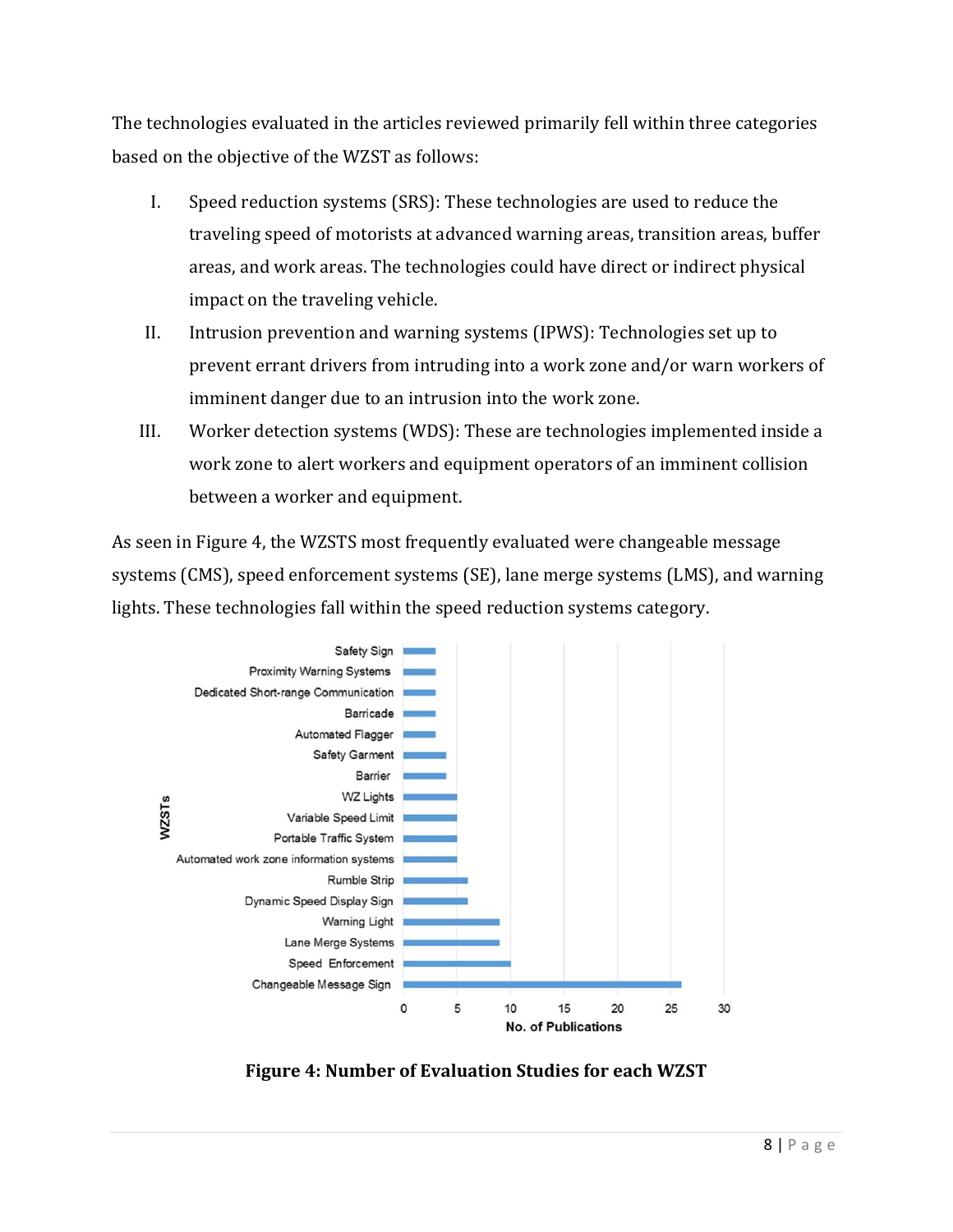Overall, the literature review indicates that there is a growing interest in the evaluation and use of WZSTs. Nevertheless, findings from the present study indicate varying evaluation approaches are executed for similar WZSTs. The lack of minimum evaluation requirements for WZSTs creates an avalanche of methodologies, which makes it inherently difficult to compare findings amongst similar studies.

Next, a retrospective analysis of work zone incidents was conducted to assess the usefulness of WZIAT. A comprehensive assessment of NIOSH Fatality Assessment and Control Evaluation (FACE) Program reports was conducted by the researchers to determine if WZIAT could have played a significant role in preventing the reported fatalities. In total, 25 highway work zone related fatality cases were reported and evaluated by NIOSH between 1984 and 2007. Although 80% of the documented fatalities were primarily caused by workers being struck by equipment, three fatalities were induced by intruding vehicles. Table 2 summarizes facts about each intrusion fatality. As seen in Table 2, using additional work zone safety devices such as work zone intrusion alert technologies could have improved the survival rate of the workers killed.

|                          | <b>FACE Recommendations</b>       | <b>Possibly Prevented by</b> |  |
|--------------------------|-----------------------------------|------------------------------|--|
| <b>Cause of Fatality</b> |                                   | WZIAT?                       |  |
| Sleeping driver struck   | Periodically monitor and evaluate | <b>YES</b>                   |  |
| maintenance worker in    | employee conformance with safe    |                              |  |
| work zone                | operating procedures; adopt       | Install WZIAT equipped       |  |
|                          | policies that require workers to  | with audio and vibratory     |  |
|                          | work on the median side of the    | alerts approximately         |  |
|                          | guardrail; educate the public     | 400 feet upstream of the     |  |
|                          | regarding work zone safety issues | worker                       |  |

#### **Table 2: Summary of FACE Reports of Highway Work Zone Fatalities**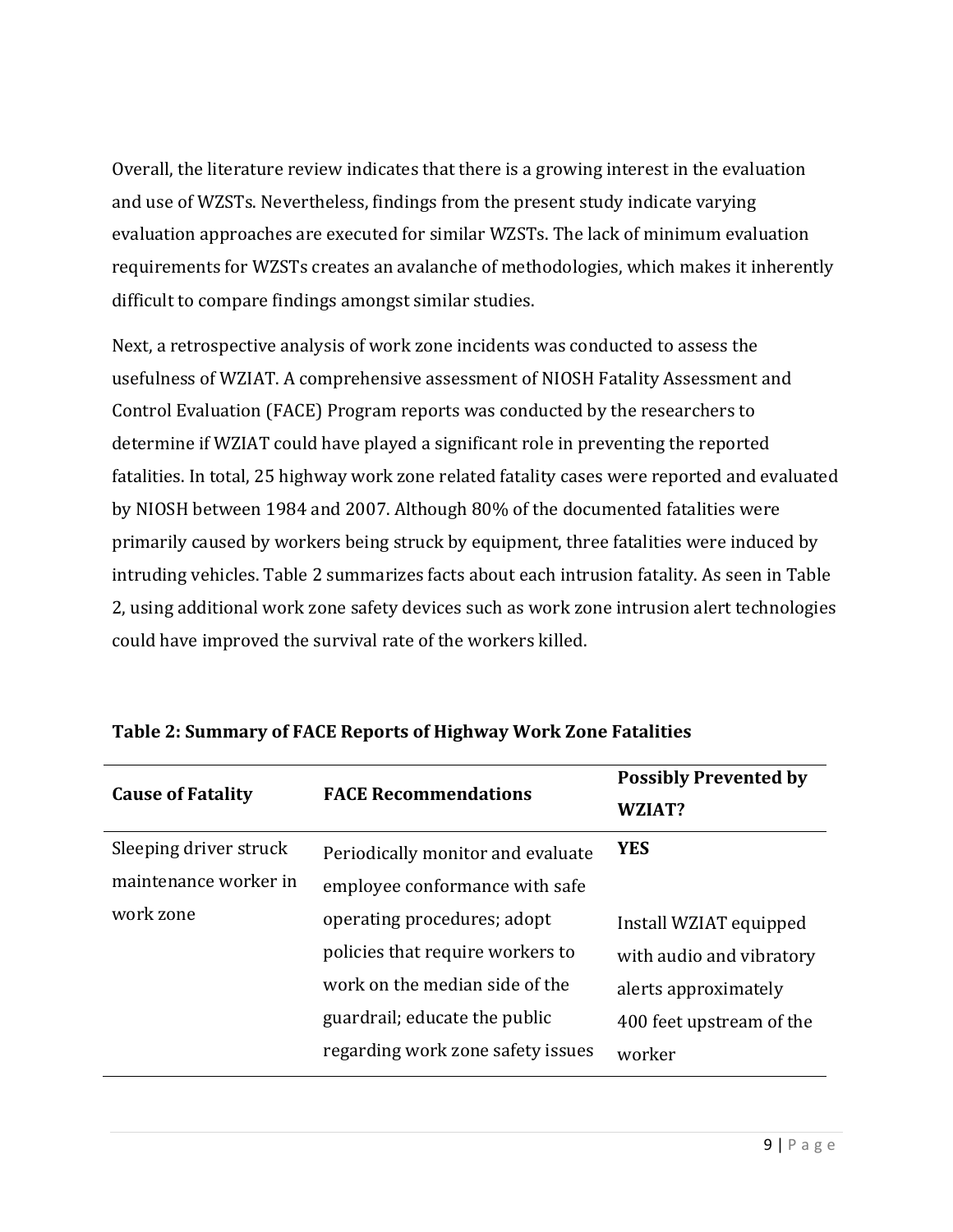| Driver lost control of<br>vehicle and veered into<br>the work zone striking a<br>DOT worker | Consider the use of supplemental<br>traffic control devices; consider<br>installing rumble strips along the<br>roadway pavement edges to warn<br>motorists                                              | <b>YES</b><br>Equip workers with<br>personal alert systems.<br>Install WZIAT across<br>potential entry points<br>around the work zone |
|---------------------------------------------------------------------------------------------|---------------------------------------------------------------------------------------------------------------------------------------------------------------------------------------------------------|---------------------------------------------------------------------------------------------------------------------------------------|
| Flagger struck by<br>secondary contact from<br>truck traveling at 55<br>miles per hour      | Consider the use of additional<br>warning signs and traffic control<br>devices; provide and require use<br>of hand-held or other portable<br>radio communications equipment<br>by flaggers at all times | <b>YES</b><br>Implement WZIAT with<br>speed detector and<br>personal alert systems<br>with at least 600 feet<br>transmission distance |

# **Task 2: Develop framework for WZST assessment, adoption, Intrusion Technology Acceptance Model (ITAM), and WZST evaluation protocol**

#### *Highway Work Zone Technology Assessment Process*

Given the important role safety technologies play in keeping workers safe in a work zone, it is essential to capture information that could help improve the adoption, implementation, and acceptance of useful technologies. DOTs play a central role in the adoption of WZST. In some states, DOTs include certain technologies into the traffic control plan thereby making the use of those technologies mandatory for contractors. A decision process map (shown in Figure 5) detailing a work zone safety technology acceptance process was developed based on the researchers' experience conducting evaluation studies on work zone safety technology. Interest in adopting a specific work zone safety technology is generally instigated by peer DOTs, researchers, or manufacturers.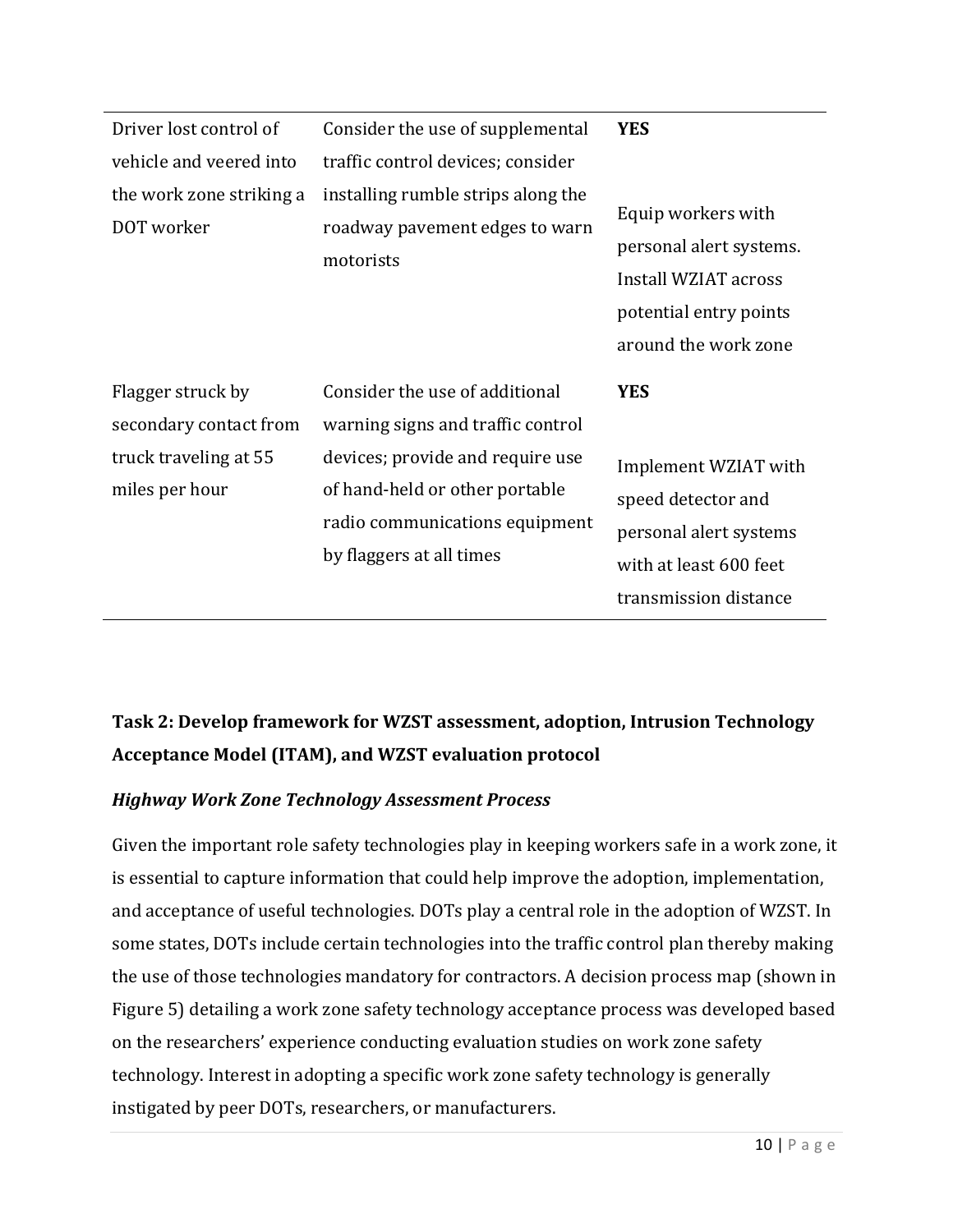Referring to Figure 5, to be considered for evaluation, the safety technology has to be captured in the DOT qualified product list (QPL). A QPL is a list of products and suppliers whose products are approved to use on projects without additional documentation and testing. If the technology is among the items in the QPL, the DOT evaluates internal interest in the product. If adequate interest is achieved, the Request for Proposal (RFP) scope is expanded to include a category that addresses the technology. Subsequently, researchers will be encouraged to submit proposals for evaluating the work zone safety technology. It is important to note that the process described above is strictly for a situation where a DOT is championing the evaluation of a specific work zone safety technology. If the idea emanates from a researcher, the researcher submits a Research Problem Statement (RPS) (assuming the released RFP accommodates the evaluation topic). If the RPS is successful, the researcher will be encouraged to submit a full proposal. If the proposal is accepted by the DOT, the technology is then tested to determine its effectiveness. The assessment usually includes a pilot test and live testing, and in certain cases, an extensive cost effectiveness analysis. If the proposal is rejected, the evaluation process is terminated. Subsequently, following testing of the technology, a report is developed to disseminate the findings from the study. If the work zone safety technology is considered effective, the DOT adopts the technology and may require contractors to use the technology in future projects. If the effectiveness of the technology is not conclusive, recommendations that could improve future adoption of the technology are made available.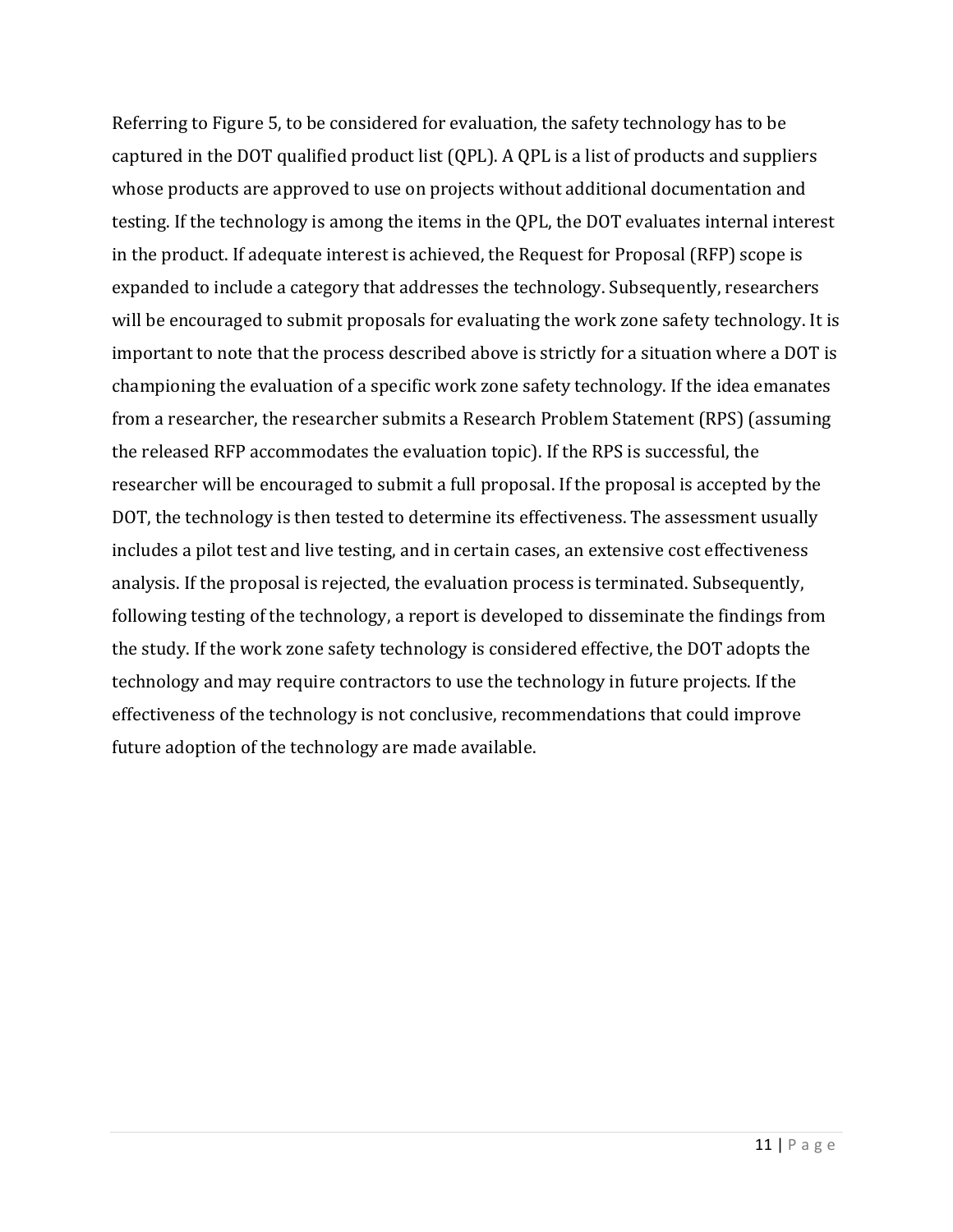

**Figure 5: DOT Decision Map for Work Zone Safety Technology Adoption** 

It is important to note that although DOTs prescribe the use of certain safety technologies as part of a contract requirement, contractors could choose to utilize additional safety technologies in construction work zones. Currently, information on the process utilized by contractors to arrive at a congruent decision for adopting safety technology is nonexistent. Therefore, the researchers proposed and validated a framework that describes the process of adopting a safety technology. Also, this framework could be implemented within the "Assess Technology" stage of the DOT technology acceptance process.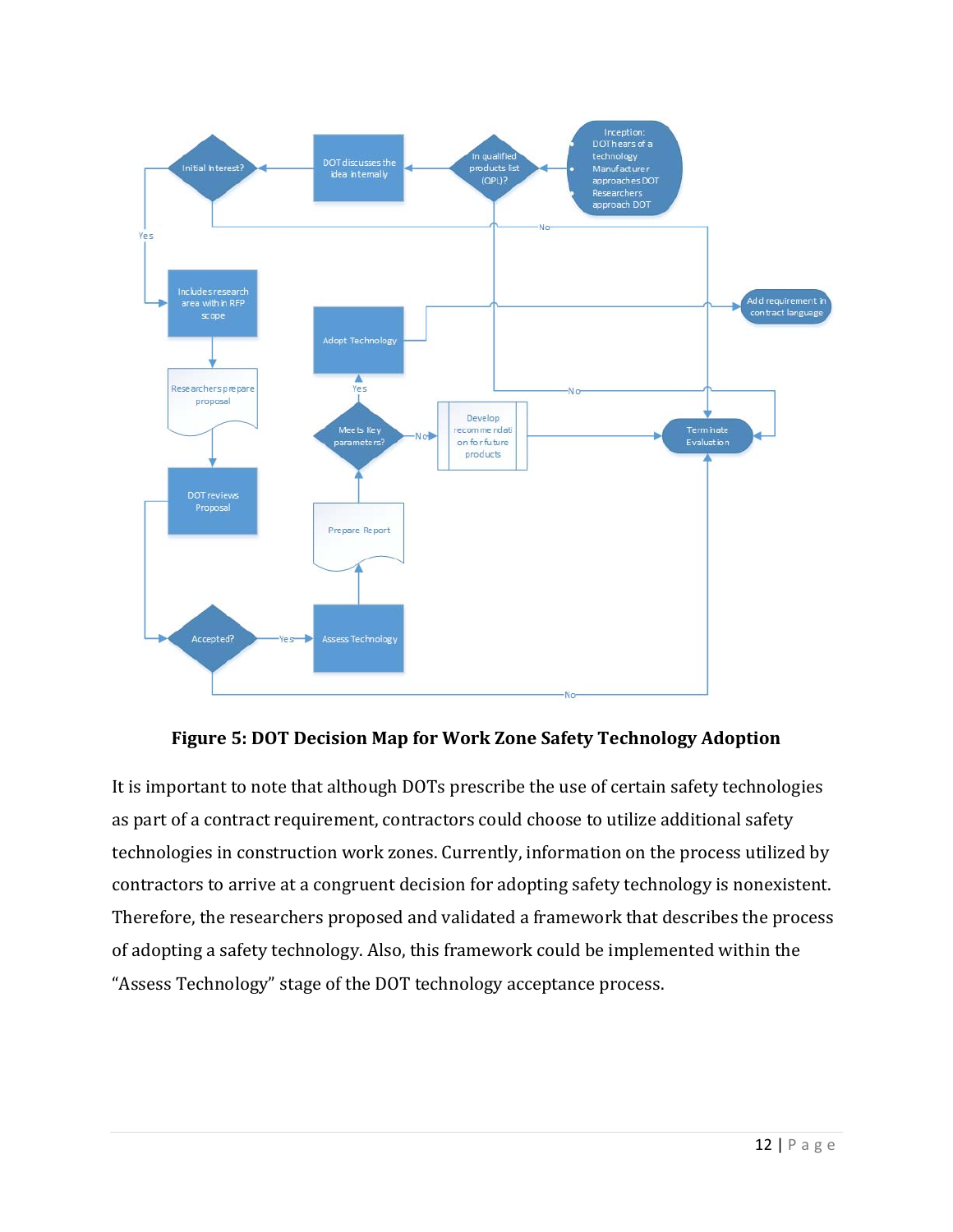#### *Safety Technology Adoption Factors*

An integrative review of literature indicates that technology adoption can be predicted by assessing several factors distributed into four primary categories: individual, organizational, technological, and environmental. A theoretical framework describing the process leading to technology adoption can be found in Figure 6. Project managers from eight highway contracting organizations were interviewed to validate the accuracy of the proposed adoption process. These companies were primarily located in the Pacific Northwest with annual revenue ranging between \$10 million and \$2 billion.



**Figure 6. Safety Technology Adoption Process**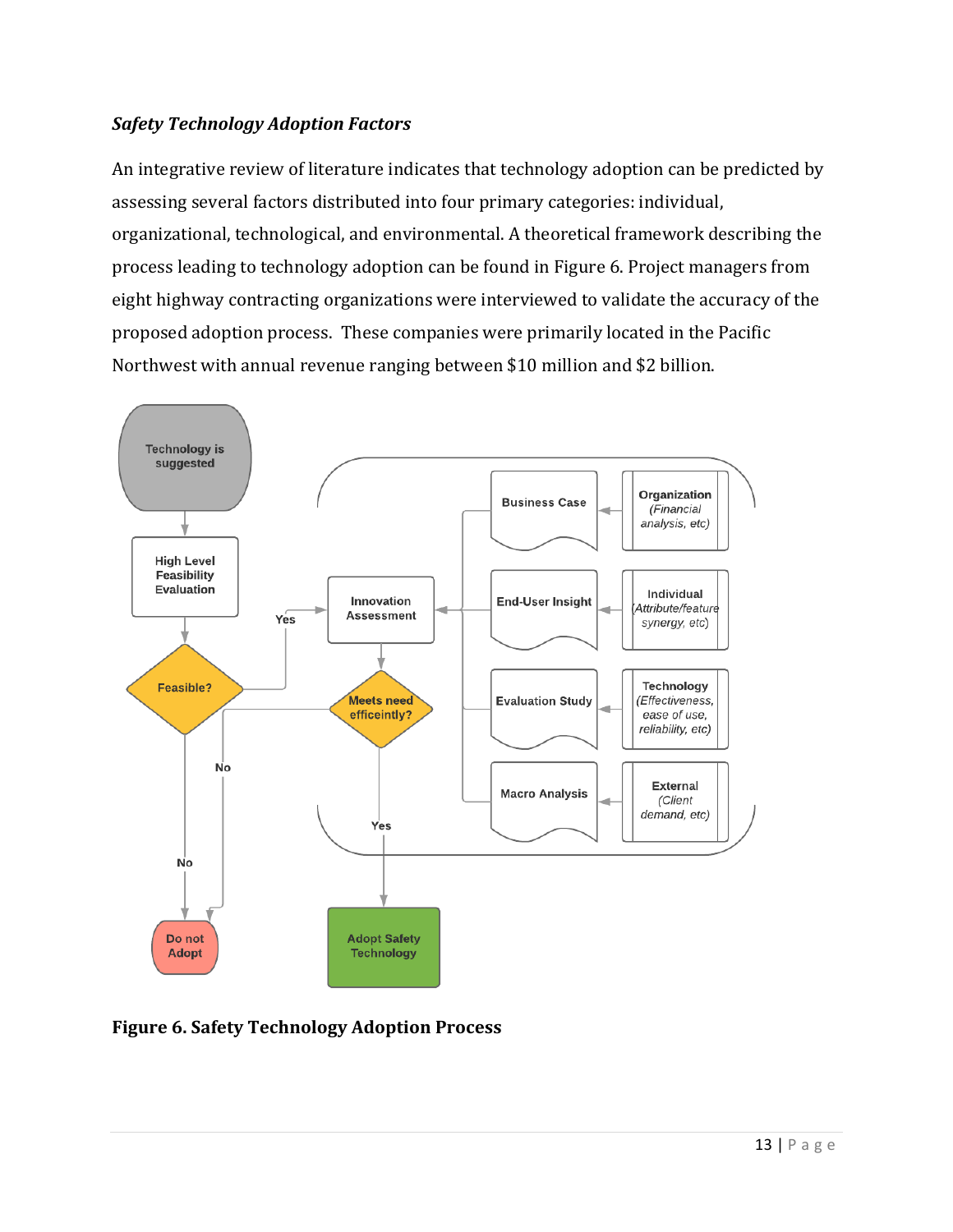One primary deficiency in extant literature associated with work zone safety is the lack of some consensus on the primary phases for conducting an evaluation study. An evaluation study is a key component in the technology category of the safety technology adoption process. In the next section, the researchers summarize the primary steps required to conduct an effective WZST evaluation study. The evaluation protocol was developed as part of a study conducted by Gambatese et al. (2017).

#### *WZST Evaluation Protocol*

Developing a testing protocol, grounded in scientific rigor, plays a pivotal role in validating the findings of an evaluation-based study. According to Fyrie  $(2016)$ , it is essential to develop a testing protocol for WZSTs to improve perception of usefulness which could impact user intention to adopt technology alongside encouraging the production of additional WZSTs. In order to develop a rigorous process, the researchers relied on Strategic Highway Research Program (SHRP) reports and past work zone technology evaluation reports (Agent and Hibbs 1996; Brown et al. 2015; Marks et al. 2017; Marks and Teizer 2013; Novosel 2014; Park et al. 2017; Teizer et al. 2010; Zhang and Gambatese 2017). To successfully evaluate a WZST, the steps depicted in Figure 7 are recommended and described in detail below.



**Figure 7: WZST Evaluation Protocol**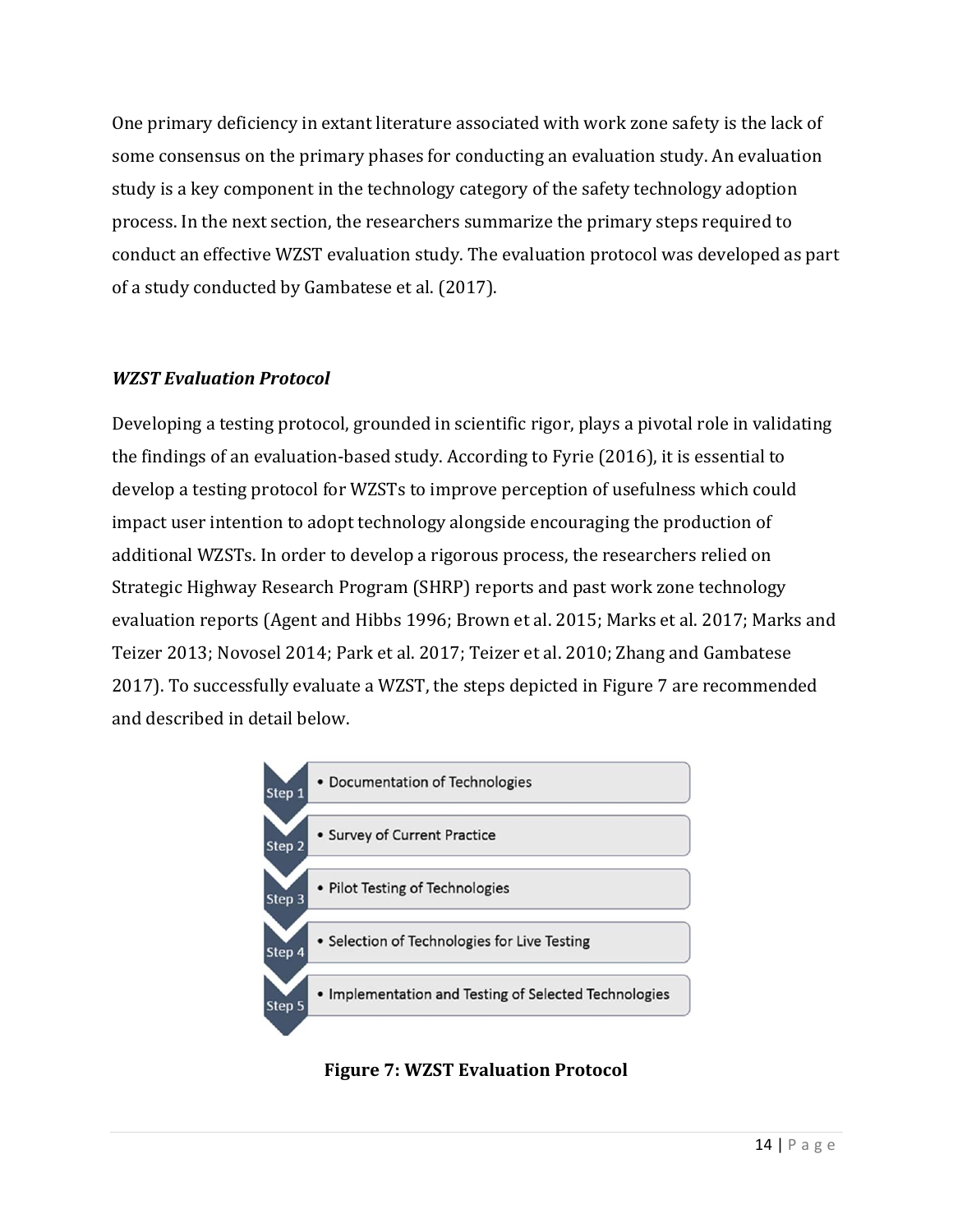#### Step 1: Documentation of Technologies

It is imperative to aggregate and review literature on currently available technologies that have high potential for preventing injuries in highway work zones. This step can be achieved through a comprehensive search of archival publications using Internet search engines. The output of this search and documentation should include technical specifications of the WZST, associated benefits of using the WZST, limitations to its use, and summaries of findings from prior research on the technology.

#### Step 2: Survey of Current Practice

Step 2 involves conducting a survey of highway construction and maintenance key stakeholders including state departments of transportation (DOTs), construction and traffic control contractors, equipment vendors, etc. The objective of the survey is to document current and recommended practices, barriers, enablers, and impacts associated with the WZST. Findings from Step 2 result in the identification of the status quo of the construction industry and its current best practice in terms of preventing accidents that could be prevented by implementing the WZST.

#### Step 3: Pilot Testing of Technologies

Based on the results of Steps 1 and 2, a sample of feasible technologies should be selected for pilot testing. Selection should consider technology availability, cost, ease of use, potential for improving safety, and potential for incorporating the technology in typical transportation control plans. Pilot testing of the selected technologies should be conducted under controlled, off-roadway conditions. Each selected technology should be assessed to capture its capabilities, and record how it is implemented. The results of the pilot testing provide vital information on feasibility of use, capabilities, and limitations related to each technology under investigation.

#### Step 4: Selection of Technologies for Live Testing

Following completion of the pilot testing and analysis of the results, Step 4 involves conducting focus group sessions with key stakeholders such as DOT personnel and construction contractors to identify and select specific technologies to implement and test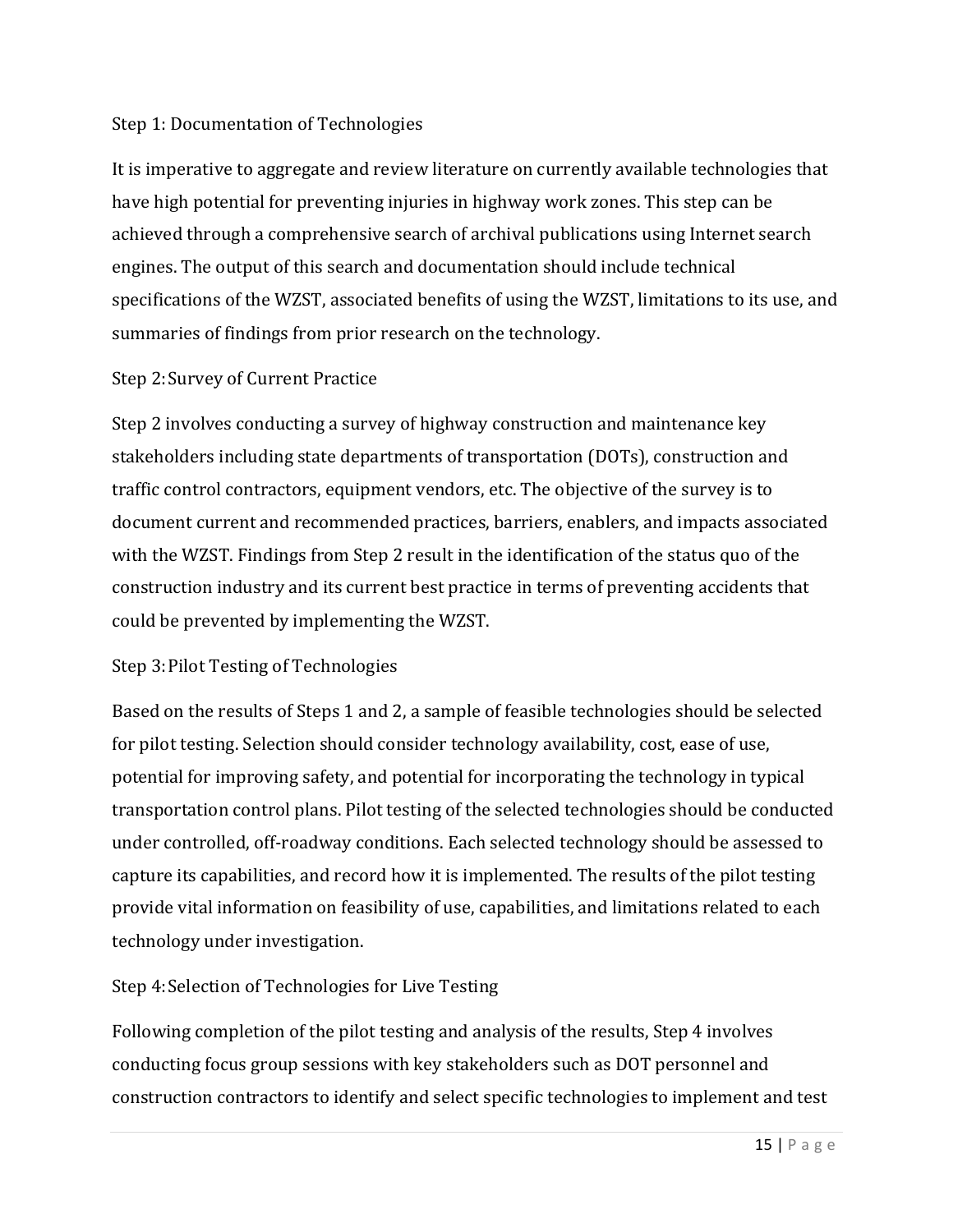in an active work zone. Feedback on each of the technologies should be solicited from each targeted group. Those technologies that are deemed promising by the focus group participants should be selected for further evaluation. In addition, potential construction and/or maintenance projects on which to conduct live testing of the technologies should be discussed with the participating DOT personnel and contractors and selected for Step 5.

Step 5: Implementation and Evaluation of Selected Technologies

Step 5 involves implementing the selected technologies on each selected case study project. Depending on the case study projects selected, each technology should be applied under different work zone conditions (e.g., short-term and long-term, daytime and nighttime, and stationary and mobile). Each selected technology should be implemented during actual work operations typically experienced on projects. The testing protocol should address a variety of criteria such as: ease of implementation and use, ability to detect potential hazard, ability to warn of impending hazard, sensitivity to false alarms, and impact on risk to worker safety, and implementation cost. Upon completion of testing, feedback on each technology should be collected directly from the construction and maintenance workers involved in each case study project.

Next, the researchers propose a basic theoretical framework – ITAM - for capturing information that influences the acceptance and utilization of a WZST (WZIAT as case study) by end users.

#### *Intrusion Alert Technology Acceptance Model (ITAM) Structure*

Consumer marketing research has benefited greatly from applying predictive (forecasting) and assessment models that draw from understanding key factors that influence intention to accept a product. The present study combines the predictive strength of two wellfounded technology acceptance and behavioral theories as a means to understand factors that influence the adoption of a WZST. Although designed mainly using constructs (parameters) associated with WZIAT, the proposed model can be applied to WZST and other technology adoption situations with similar characteristics. The two models to be combined are Technology Acceptance Model (TAM) and Theory of Planned Behavior (TPB) (Mathieson 1991; Venkatech and Davis 1996; Mathieson et al. 2001; Chuttur 2009). Figure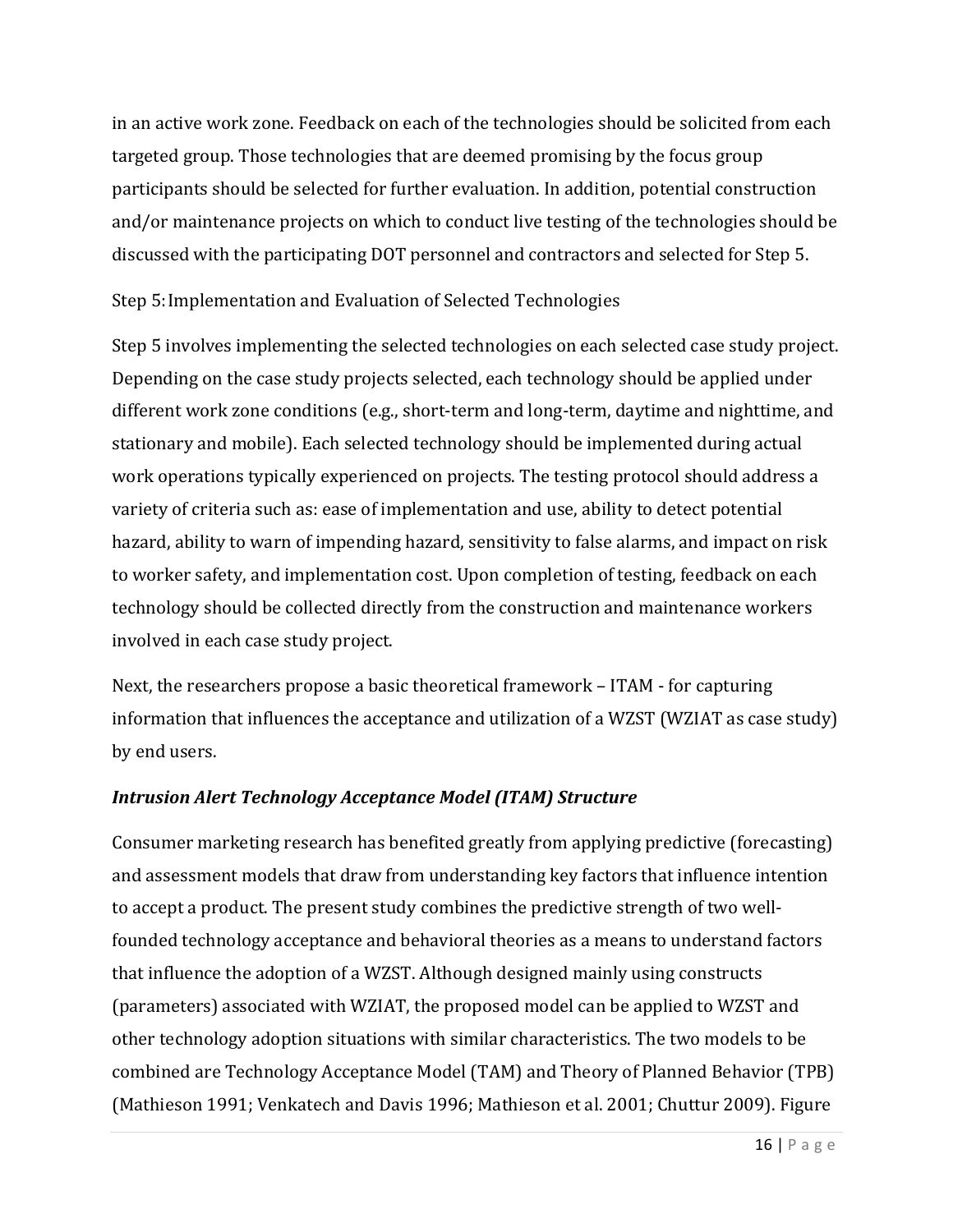8 depicts the simplified intrusion alert technology acceptance model (ITAM) used in this study. 



## **Figure 8: Intrusion Alert Technology Acceptance Model**

The constructs above can be defined as:

- Perceived Ease of Use (PEU): belief that using a technology will require little effort
- Subjective Norm (SN): an individual's perception regarding a given action which is significantly influenced by the judgement of significant others
- Perceived Usefulness (PU): belief that using a technology would improve job performance
- $\bullet$  Behavioral Intention (BI): an indication of a person's intention to perform a given task

BI was chosen instead of actual behavior (observable response such as accepting to use a technology) since the use of technologies such as WZIAT is not widespread. In addition, past research indicates that in most cases, behavioral intention, is a good predictor of actual use (Venkatesh et al. 2002).

The researchers kept the model simple given the exploratory nature of the present study. Future studies should consider including other TPB constructs such as attitude and perceived behavioral control.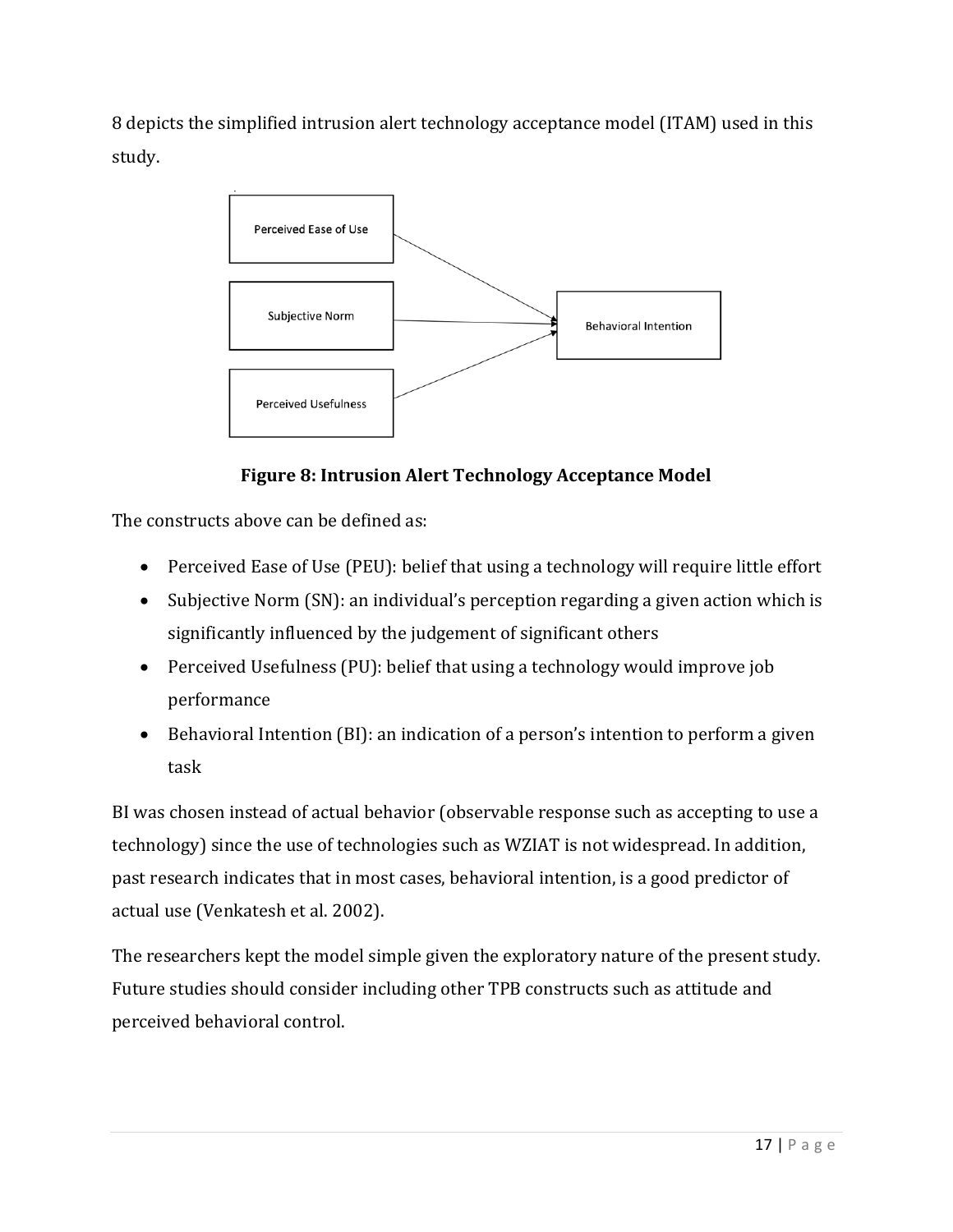#### **Task 3: Collect and analyze data from highway construction stakeholders**

The researchers conducted an online survey in order to answer research questions V, VI, and VII. Following review of the survey instrument and protocol by the OSU Institutional Review Board (see copy of survey questionnaire in the Appendix), the researchers pretested the reliability and consistency of the survey questions using data received from civil and construction engineering students at OSU. Before collecting student feedback, a presentation which included videos and pictures of work zone intrusion accidents, work zone safety technologies, and results from a WZIAT evaluation study was facilitated and conducted by the researchers for the students. The presentation was conducted to ensure participating students had sufficient information to provide useful feedback on factors that could influence the adoption of WZIAT. A total of 145 responses were received from participating students in two different courses of which 135 responses were analyzed (10 responses were incomplete). Reliability tests including Kaiser-Myer-Olkin, Cronbach alpha, and Barlett test of sphericity were conducted to ensure that the research tools captured reliable information.

Following evaluation of the survey instrument, the survey questionnaire was distributed to the targeted highway construction stakeholders. Survey responses were collected from 181 individuals (316, including students) within the target population. Specifically, owner agencies, including DOTs and research institutions, accounted for 38% (69) of the received responses while general contractors, work zone safety consultants, and work zone technology manufacturers and vendors accounted for  $38\%$  (53),  $11\%$  (20), and 21.5% (39) of the responses, respectively. Furthermore, 64 respondents (35%) self-identified as project managers while 37 traffic engineers (20% of respondents) responded. Responses to the question "Are you familiar with work zone intrusion alert technology" indicate that most of the participants are familiar with WZIAT (80% of the 141 responses received to the question, approximately 62% of all respondents).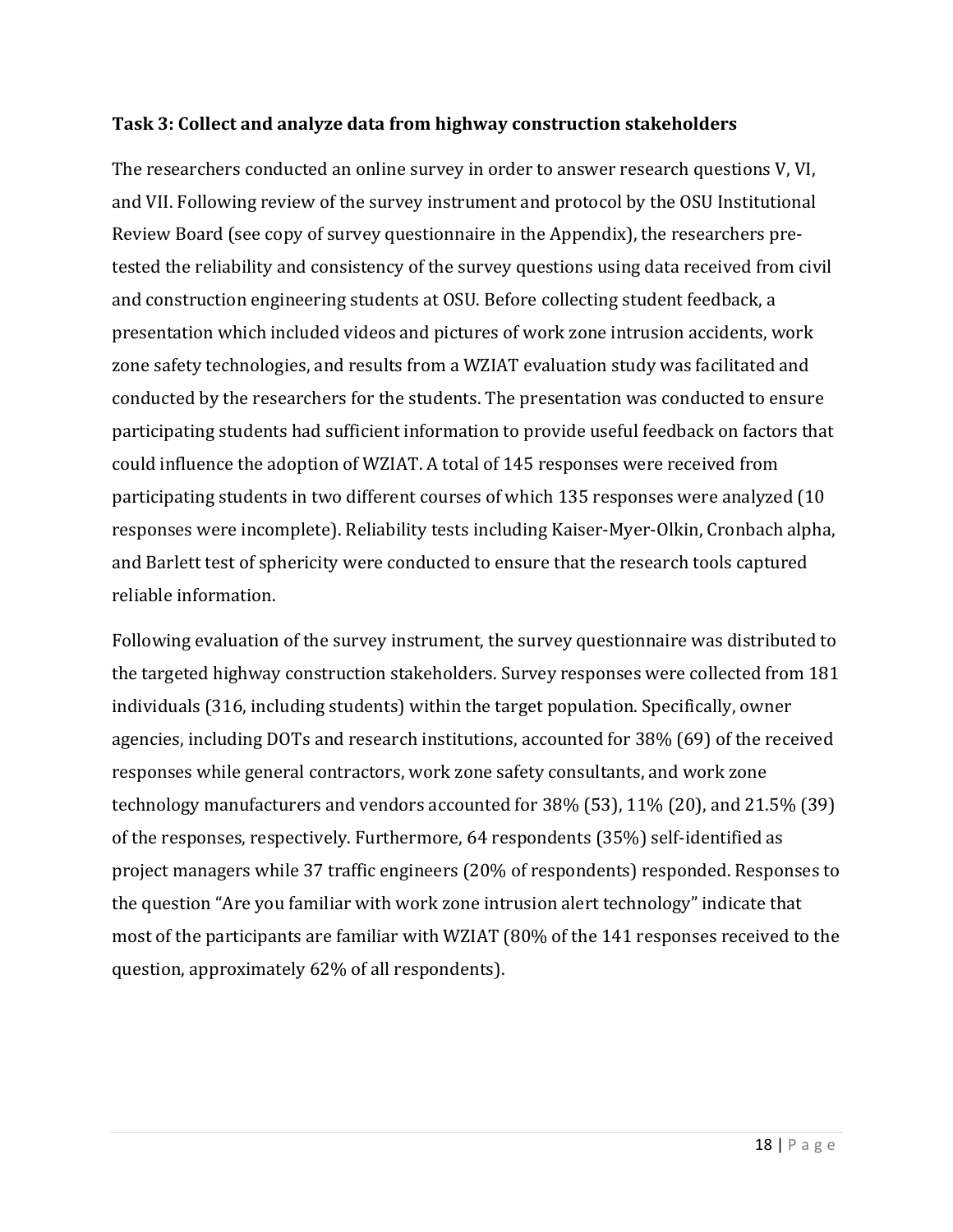#### *WZIAT feature/attribute importance (combined and by work category)*

For some questions, the respondents were asked to provide their opinion about WZIAT using a Likert-type scale (e.g.,  $1 = not$  important,  $5 = very$  important). When asked "How important are the following attributes to your decision to adopt WZIAT," participants indicated that worker comprehension of warning signal (mean response  $=$  4.44) and adequate coverage distance (mean response  $= 4.25$ ) are considered the most influential attributes that impact the decision to use a WZIAT. The results are summarized in Table 3. Ease of storage is considered the least important attribute (mean  $= 2.94$ ). A comprehensive table of the results can be found in the Appendix.

|                                      | <b>Mean Response regarding Importance of</b> |            |                                           |              |  |  |
|--------------------------------------|----------------------------------------------|------------|-------------------------------------------|--------------|--|--|
|                                      | <b>Feature/Attribute</b>                     |            |                                           |              |  |  |
|                                      |                                              |            | $(1 = not important, 5 = very important)$ |              |  |  |
| <b>WZIAT Features/Attributes</b>     | <b>Contractor</b>                            | <b>DOT</b> | Manuf. &                                  | <b>Total</b> |  |  |
|                                      | $(n=53)$                                     | $(n=69)$   | <b>Vendors</b>                            | $(n=316)$    |  |  |
|                                      |                                              |            | $(n=39)$                                  |              |  |  |
| Worker comprehension of warning      | 4.6                                          | 4.67       | 4.3                                       | 4.44         |  |  |
| signal                               |                                              |            |                                           |              |  |  |
| Adequate coverage distance           | 4.51                                         | 4.36       | 4.22                                      | 4.25         |  |  |
| Driver adequately comprehends visual | 4.25                                         | 4.39       | 3.62                                      | 4.21         |  |  |
| and audio warning                    |                                              |            |                                           |              |  |  |
| Impact of warning alert on driver    | 4.17                                         | 4.41       | 3.78                                      | 4.18         |  |  |
| Few or no false alarms               | 4.38                                         | 4.33       | 4.03                                      | 4.17         |  |  |
| Limits worker exposure               | 4.51                                         | 4.48       | 4.08                                      | 4.15         |  |  |
| Multiple warning alert sources       | 4.08                                         | 4.23       | 4.16                                      | 4.08         |  |  |
| Reusable                             | 4.19                                         | 3.79       | 4.10                                      | 4.04         |  |  |

#### **Table 3: WZIAT Feature/Attribute Importance to Adoption Decision**

Manuf. = technology manufacturer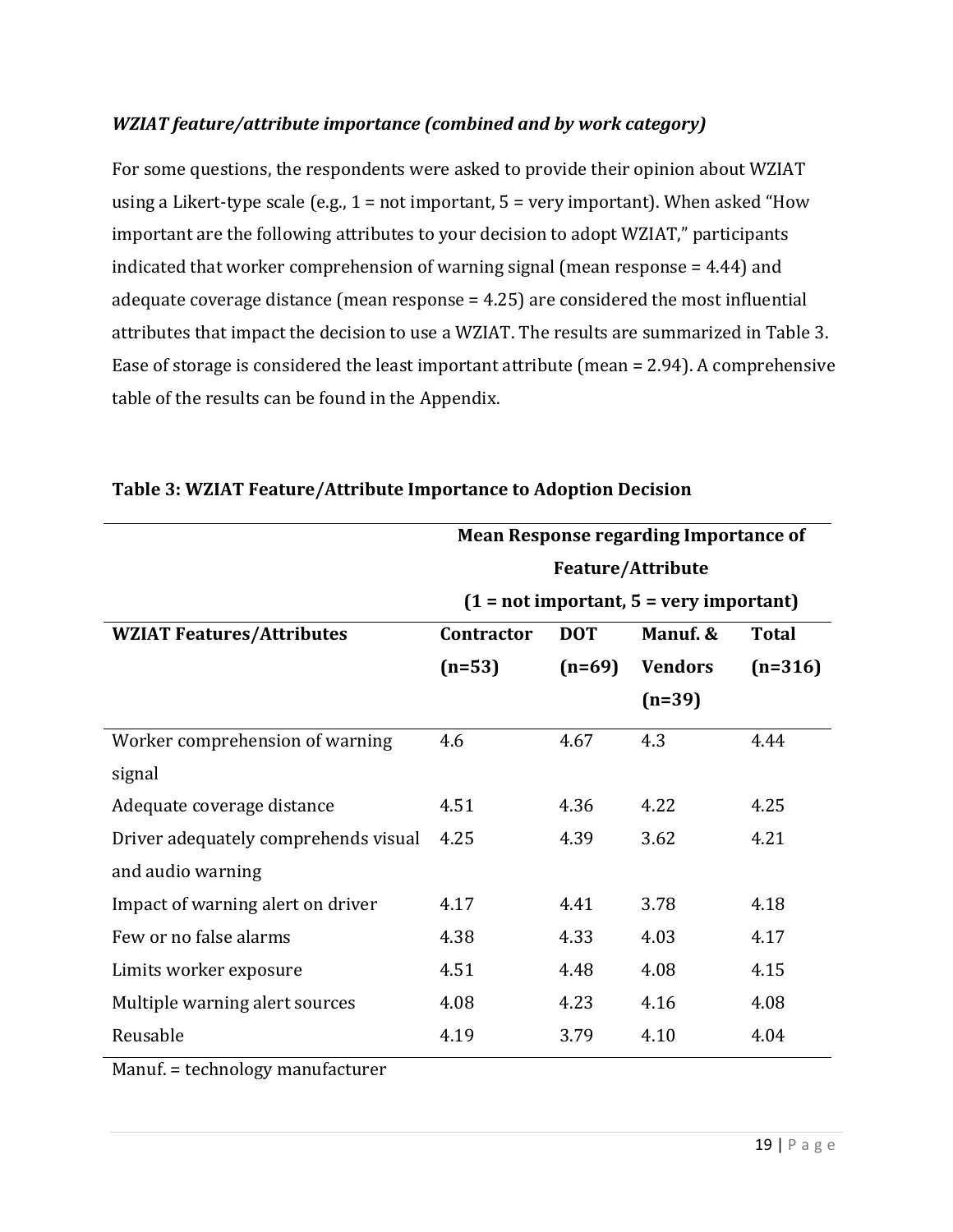#### *Difference in mean rating between groups*

It is essential to conduct a statistical analysis to verify the presence of an alignment between the subgroups' - especially contractors and manufacturers – perceptions of important WZIAT attributes. This verification can be achieved by either a parametric or non-parametric independent sample mean test (t-test). First, the researchers assessed the data by work group to guide the application of parametric or non-parametric testing. A test for data normality was not conducted given that the sample size for each group was at least 30 (Ghasemi and Zahediasl 2012). Levene's Test of Equality of variance was conducted to determine if the assumption of homogeneity of variance was violated. The test returned a mixed result with six out of the 21 factors violating the equal variance assumption. Taking a conservative approach, the researcher elected to perform a non-parametric two-sample test – the Mann-Whitney U Test - to reduce the Type I error rate. Table 4 summarizes the results from the Mann-Whitney U Test between responses received from manufacturers and other work groups. As seen in Table 4, the level of importance assigned to each WZIAT attribute differed significantly for seven out of 21 attributes when comparing the manufacturers' responses to those received from the DOT employees. This result indicates the possibility of a misalignment between the end-users' and manufacturers' perceptions of the importance of each WZIAT attribute. This result suggests a need for heightened involvement of DOTs and contractors in the development phase of similar technologies. The development of standard tools that help bridge the knowledge gap between manufacturers and end-users should be encouraged.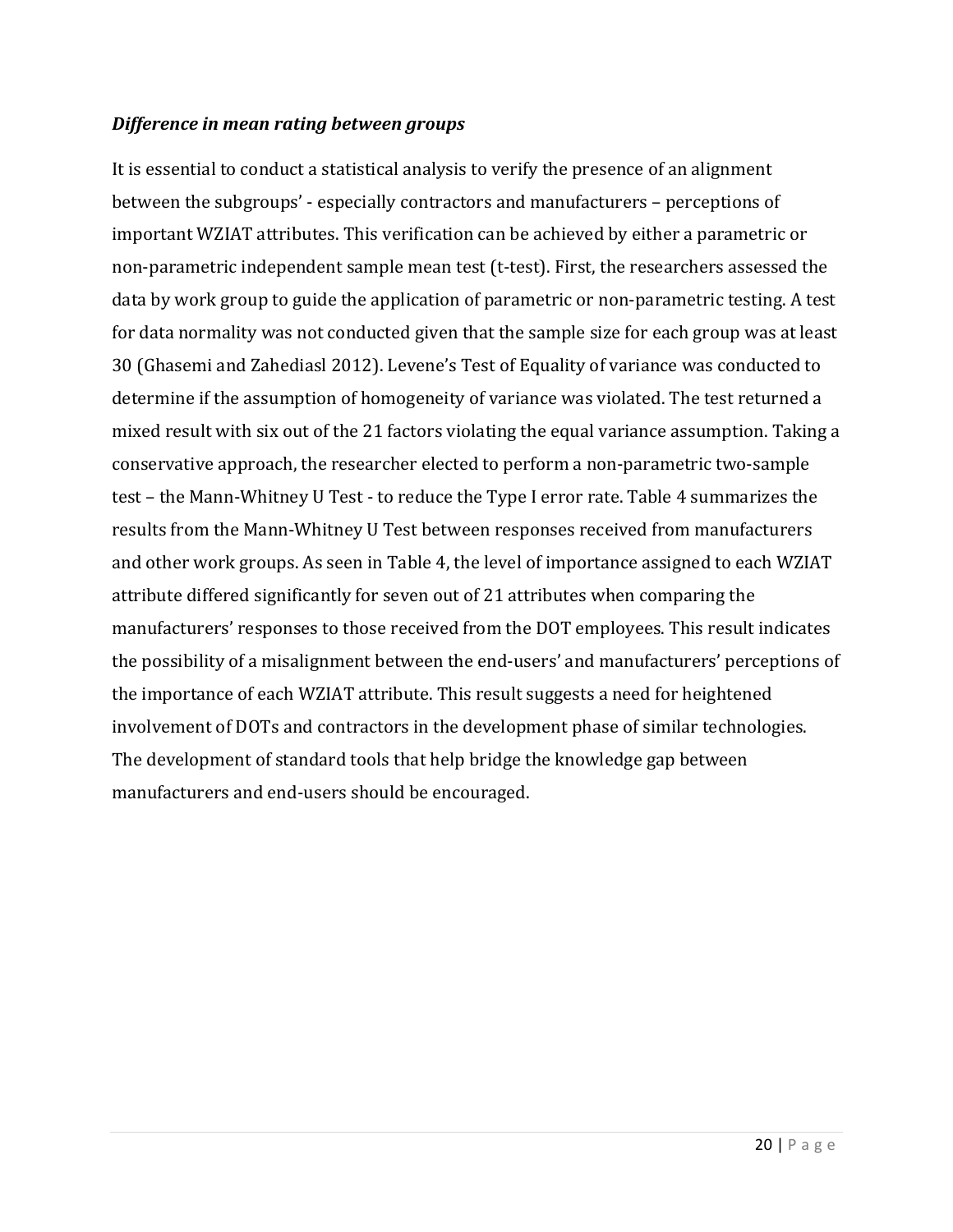#### **Table 4: Non‐Parametric test for difference in mean between groups; Mann‐Whitney U Test**

| <b>WZIAT Adoption factors</b>                                    | Contractor vs.      |              | DOT vs.            |                     | <b>Contractor vs. DOT</b> |         |
|------------------------------------------------------------------|---------------------|--------------|--------------------|---------------------|---------------------------|---------|
|                                                                  |                     | Manufacturer |                    | <b>Manufacturer</b> |                           |         |
|                                                                  | U Statistic p-value |              | <b>U</b> Statistic | p-value             | <b>U</b> Statistic        | p-value |
| Ease of deployment/retrieval                                     | 973.5               | 0.602        | 1292.5             | 0.707               | 1652.5                    | 0.317   |
| Easy to move the technology around                               | 728                 | 0.032        | 1271               | 0.596               | 1588.5                    | 0.176   |
| User friendliness                                                | 849                 | 0.105        | 1052.5             | 0.043               | 1700.5                    | 0.45    |
| Little or no impact on traffic flow and control within work zone | 822                 | 0.081        | 1332.5             | 0.929               | 1415                      | 0.024   |
| Limits worker exposure                                           | 778                 | 0.026        | 1039.5             | 0.031               | 1797                      | 0.852   |
| Easy to store                                                    | 857                 | 0.139        | 1104               | 0.107               | 1771                      | 0.755   |
| Resistance to environmental and physical impact                  | 871.5               | 0.467        | 923.5              | 0.023               | 1482.5                    | 0.057   |
| Reusable                                                         | 978                 | 0.629        | 1019.5             | 0.029               | 1328.5                    | 0.008   |
| Easy to maintain                                                 | 900                 | 0.352        | 1185               | 0.53                | 1712.5                    | 0.722   |
| <b>Extended battery life</b>                                     | 866.5               | 0.141        | 997.5              | 0.022               | 1586                      | 0.221   |
| Cost of labor and equipment                                      | 885.5               | 0.305        | 1167               | 0.385               | 1754                      | 0.794   |
| Availability of equipment in the market                          | 734.5               | 0.047        | 1254               | 0.792               | 1527.5                    | 0.123   |
| Cost of replacing parts/maintenance                              | 956.5               | 0.668        | 1264               | 0.846               | 1755                      | 0.796   |
| Impact of warning alert on driver                                | 936                 | 0.697        | 1102.5             | 0.207               | 1605.5                    | 0.206   |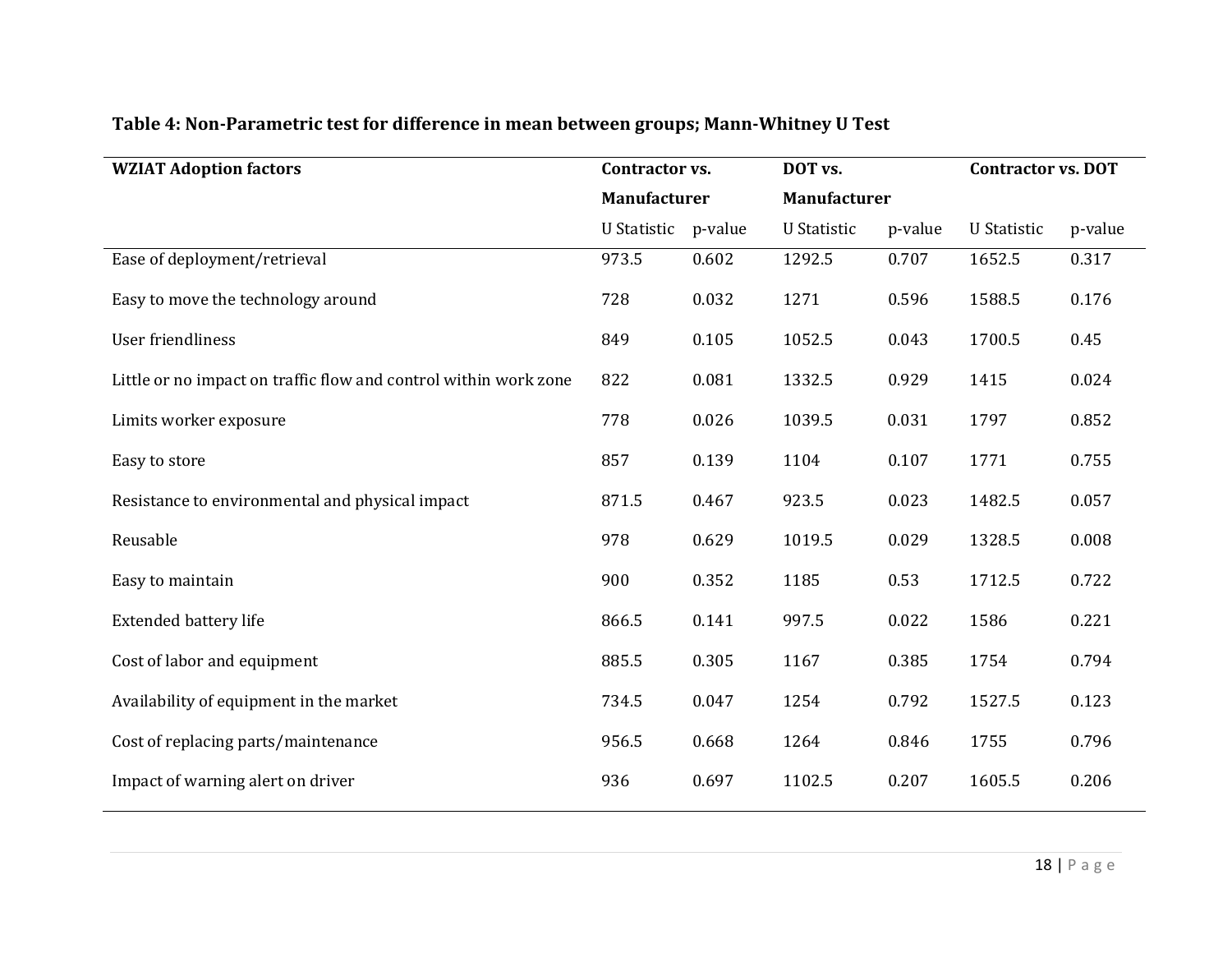| Worker comprehension of warning signal                 | 824.5 | 0.142 | 1018   | 0.043 | 1750.5 | 0.621 |
|--------------------------------------------------------|-------|-------|--------|-------|--------|-------|
| Multiple warning alert sources                         | 860   | 0.283 | 1268   | 0.951 | 1591.5 | 0.183 |
| Adequate coverage distance                             | 874.5 | 0.327 | 1260.5 | 0.907 | 1627   | 0.243 |
| Limited physical impact on vehicle                     | 729   | 0.033 | 1208.5 | 0.638 | 1604   | 0.222 |
| Driver adequately comprehends visual and audio warning | 725.5 | 0.027 | 869.5  | 0.004 | 1737   | 0.604 |
| Few or no false negative and positive alarms           | 804   | 0.114 | 1063.5 | 0.122 | 1799   | 0.866 |
| Less dependence on existing infrastructure             | 923.5 | 0.621 | 1218   | 0.683 | 1805   | 0.899 |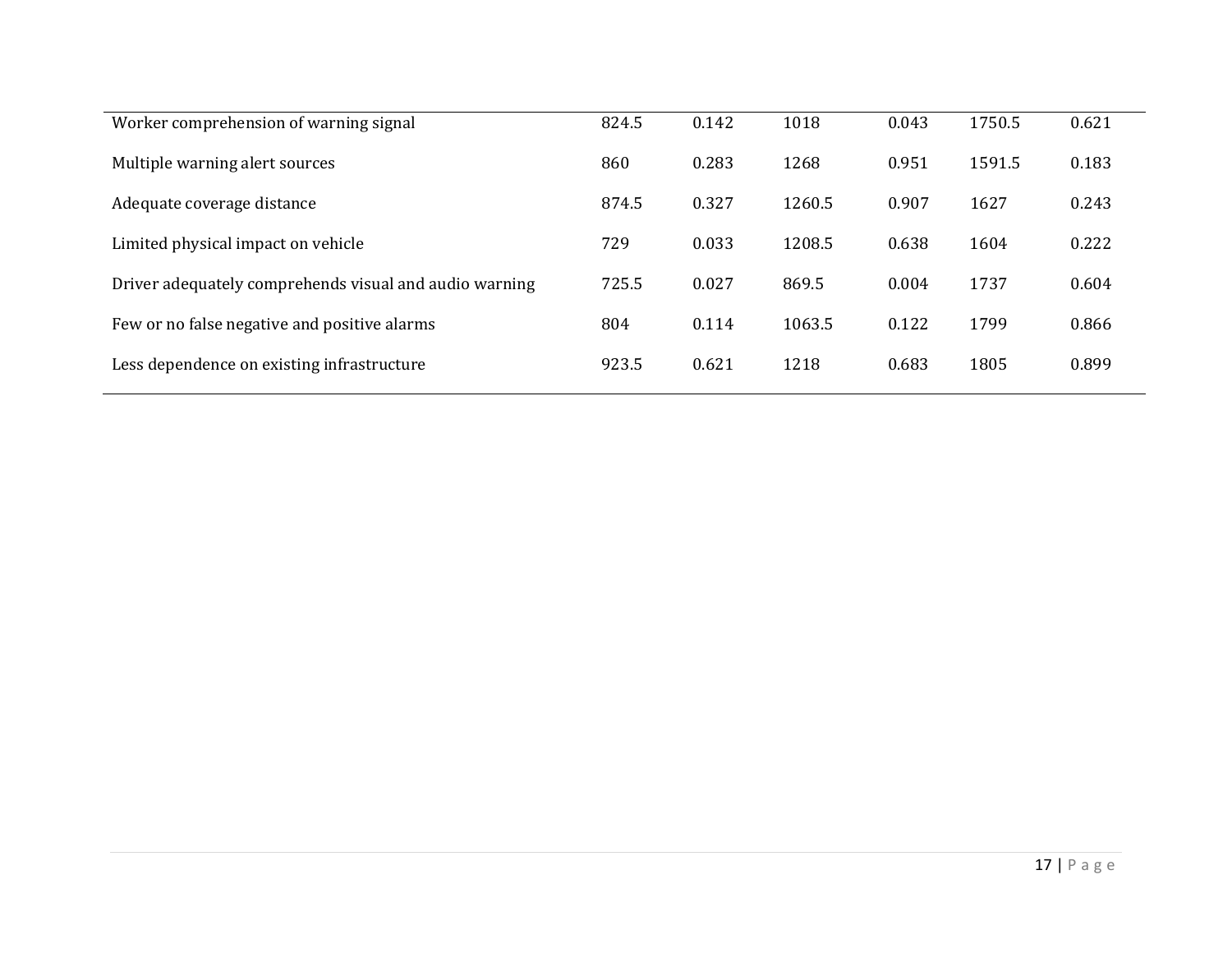#### *Potential impact of safety climate*

Given that past research indicates a possible correlation between safety climate and safety behavior (Schwatka and Rosecrance 2016), the researchers explored the potential relationship between safety climate and construction worker decisions to adopt a safety technology. To achieve this objective, the researchers utilized an adapted version of a safety climate maturity assessment tool developed by The Center for Construction Research and Training (CPWR) alongside the "behavioral intention" construct of the ITAM.

The safety climate measuring scale has eight leading indicators: Demonstrating Management Commitment; Aligning and Integrating Safety as a Value; Ensuring Accountability at All Levels; Improving Supervisory Leadership; Empowering and Involving Workers; Improving Communication; Training at All Levels; and Encouraging Owner/Client Involvement (CPWR 2015). To utilize the scale, workers are asked to answer questions (between 3 to 6 questions) within each leading indicator. The questions are designed to illicit responses regarding the company's commitment and attitude towards safety using a scale that ranges from inattentive to exemplary (see https://www.cpwr.com/whatsnew/new-safety-climate-assessment-s-cat-website for more information on the safety climate measuring scale). Due to the length of the safety climate scale (36 questions requiring a decent amount of reading), the researchers reduced the number of questions for each leading indicator to two (16 in total). The reduction was achieved through evaluating the statistical analysis conducted by the developers of the safety climate scale – selecting the items in each category with the highest mean score and the least variance.

A total of 53 contractors completed the survey substantially. However, only a total of 45 of the responding contractors  $(85%)$  provided sufficient information for exploring the connection between safety climate and adoption decision.

To explore the potential link between safety climate and technology adoption, the researchers separated the respondents into two groups – "exemplary" and "below exemplary" – using the aggregate mean value of each leading indicator. That is, the responses received from each survey participant were summed and then divided by 16 (the total number of questions across the eight leading indicators). The researchers elected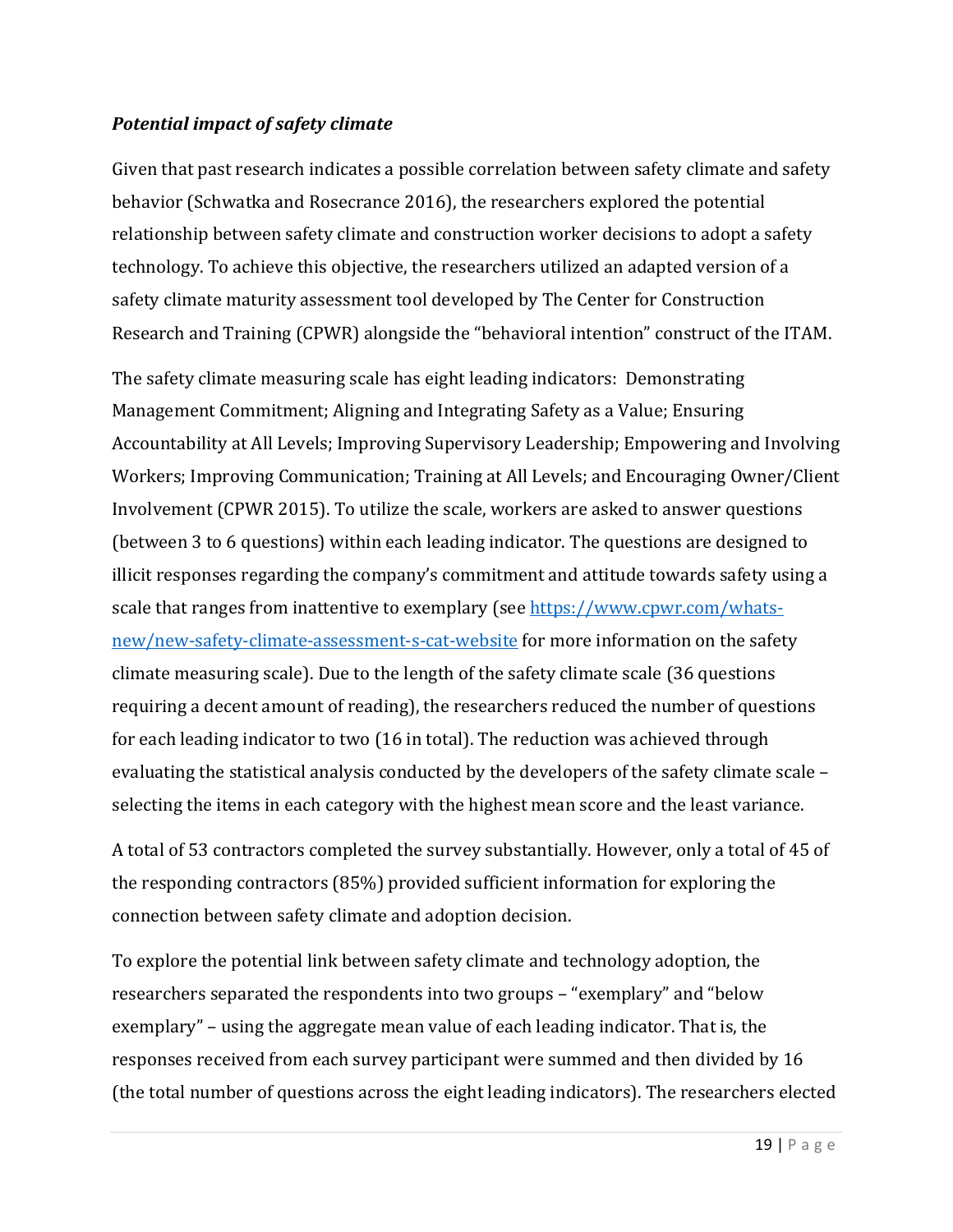to set a cumulative mean threshold of 4.0 and above as "exemplary safety climate" in line with the design of the safety climate measuring tool. A mean value below 4.0 was considered not exemplary. Twenty-five of the 45 responding contractors  $(56%)$  selfreported a cumulative mean average greater than 4.0. Next, linear regression was chosen to investigate the level of impact safety climate could have on the "behavioral intention" construct. To conduct the analysis, the safety climate rating (SCR) mean value for the two groups (exemplary and not exemplary) were chosen as independent variables while the mean value of "behavioral intention" (BI) - which is part of the ITAM construct - was selected as the dependent variable. Prior to conducting the linear regression, the researchers checked to verify if any assumption was violated. Although the sample size requirement was met (at least 20 cases per independent variable), the researchers observed that the data was not linear and showed evidence of heteroscedasticity. Given the concerns identified within the data, the researchers elected to conduct a nonparametric analysis focusing on directionality. Spearman correlation was executed to investigate the directional relationship between SRC and BI. Although not statistically significant, the results, highlighted in Table 5, indicate that SCR for the exemplary group has a positive correlation with BI ( $\gamma$  = 0.374). Table 6 shows the relationship between SCR and BI for the "below exemplary" group was less than that of the exemplary group ( $\gamma$  = 0.021).

| Spearman's rho |                                | <b>SCR</b>     | BI    |
|----------------|--------------------------------|----------------|-------|
| <b>SCR</b>     | <b>Correlation Coefficient</b> | 1.000          | 0.374 |
|                | Sig. (1-tailed)                | $\blacksquare$ | 0.052 |
|                | N                              | 25             | 25    |
| BI             | <b>Correlation Coefficient</b> | 0.374          | 1.000 |
|                | Sig. (1-tailed)                | 0.052          |       |
|                | N                              | 25             | 25    |

| Table 5. Correlation between Behavioral Intention (BI) and Safety Climate Rating |
|----------------------------------------------------------------------------------|
| (SCR) of "Exemplary" Group                                                       |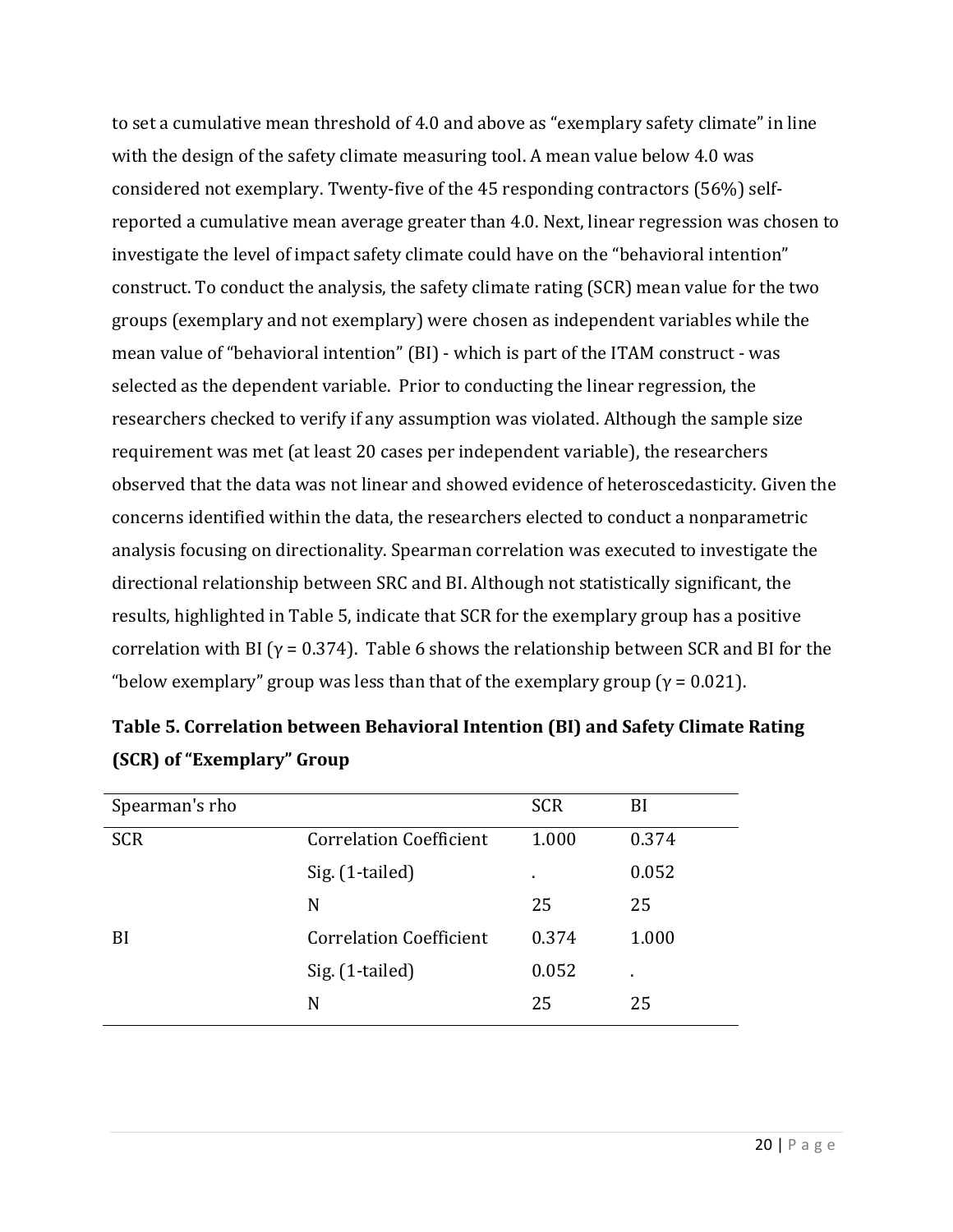| Spearman's rho |                                | <b>SCR</b> | BI    |
|----------------|--------------------------------|------------|-------|
| <b>SCR</b>     | <b>Correlation Coefficient</b> | 1.000      | 0.021 |
|                | Sig. (1-tailed)                |            | 0.461 |
|                | N                              | 20         | 20    |
| BI             | <b>Correlation Coefficient</b> | 0.021      | 1.000 |
|                | Sig. (1-tailed)                | 0.461      | ٠     |
|                | N                              | 20         | 20    |

**Table 6. Correlation between Behavioral Intention and Safety Climate Rating (SCR) of "Below Exemplary" Group**

#### **Task 4: Conduct financial analysis for WZIAT**

One possible reason for the relatively low number of commercially available intrusion alarm technologies is the lack of a cost-benefit analysis (Fayrie 2016). Furthermore, as intrusion alarm technologies require some investment, consumers (DOTs and contractors) need an empirical framework to determine the financial implication of the intervention. To develop a robust framework that provides parameters that can be used to judge if the investment in the intrusion alarm is worthwhile, the researchers relied on the frameworks described by AASHTO (2010), Theiss et al. (2014), Arico and Ravani (2008), and Sun et al. (2011). Given that the implementation of WZIAT requires a two-phase adoption process (adoption by state department of transportation and contractor), it is important that financial metrics specific to the end-users are considered. Hence, a framework for ROI (Contractor) and BCA (DOT) was developed. Three WZIATs - AWARE, Intellicone, and WAS – were evaluated as part of the financial analysis.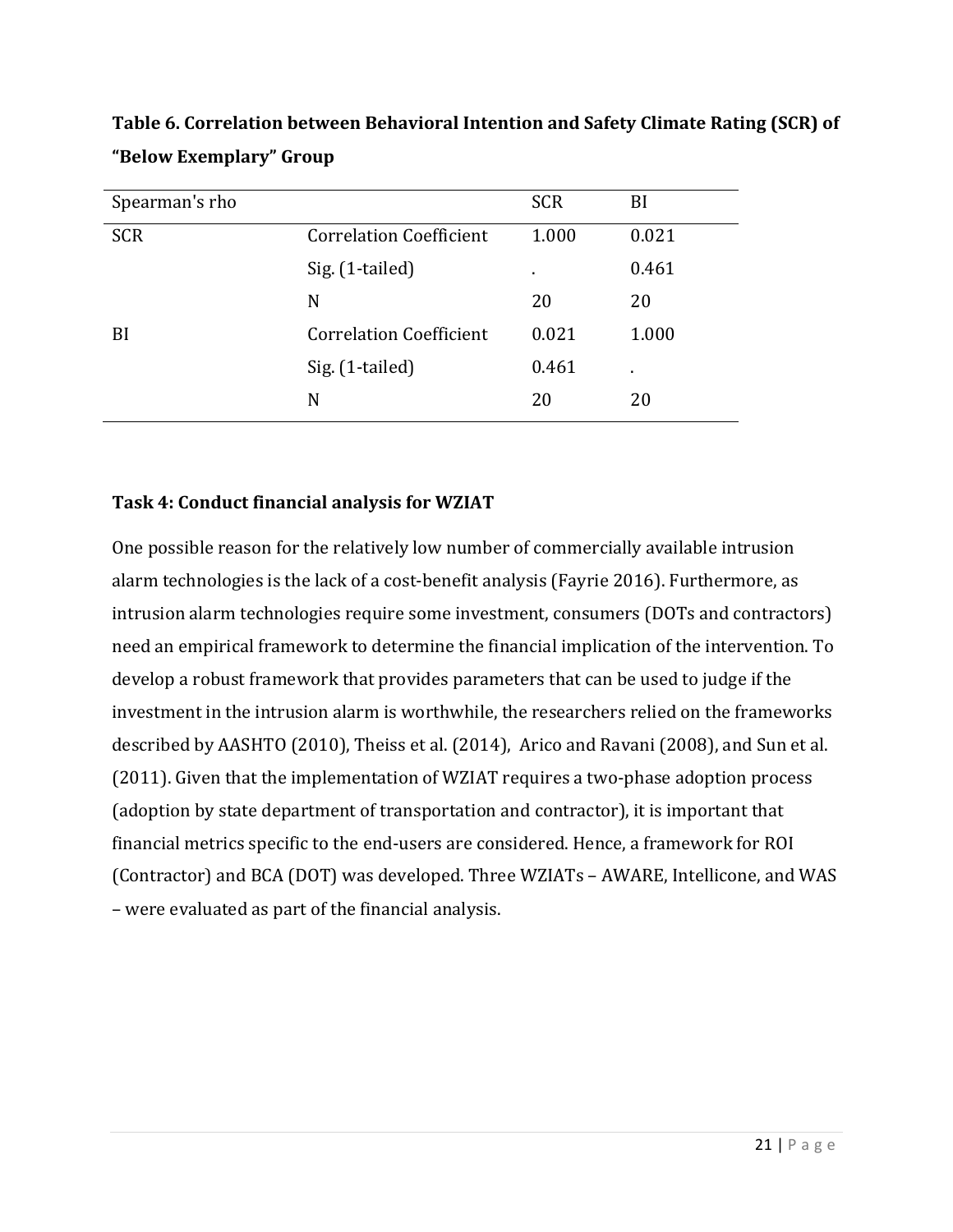#### *Cost of Implementing Work Zone Intrusion Alert Technologies*

According to Boardman et al. (2001), nine primary steps are required in other to conduct a basic financial analysis for government interventions, regulations, policies, programs, etc. The steps are:

- I. Specify the set of alternative projects
- II. Decide whose benefits and costs count
- III. Catalogue the impacts and select measurement indicators, or units
- IV. Predict the impacts quantitatively over the life period of the project
- V. Monetize (add dollar values to) all impacts
- VI. Discount benefits and costs to obtain present values
- VII. Compute the net present value of each alternative
- VIII. Perform sensitivity analysis
- IX. Make recommendation based on findings

Given the scope of the current study, the researchers focused on the steps required to develop a financial implication analysis framework for each WZIAT (Steps III, IV, V, VI, and VII). 

Steps III to V involve the identification, collection, and monetization of inputs and outputs (information) required to perform a financial analysis. Tables 7 and 8 capture essential information required to estimate the cost of implementing the technologies. The information presented in Tables 7 and 8 was acquired through interviews with contractors, reviewing literature on WZIATs and other work zone safety technologies, and assessing manufacturer's websites and manuals.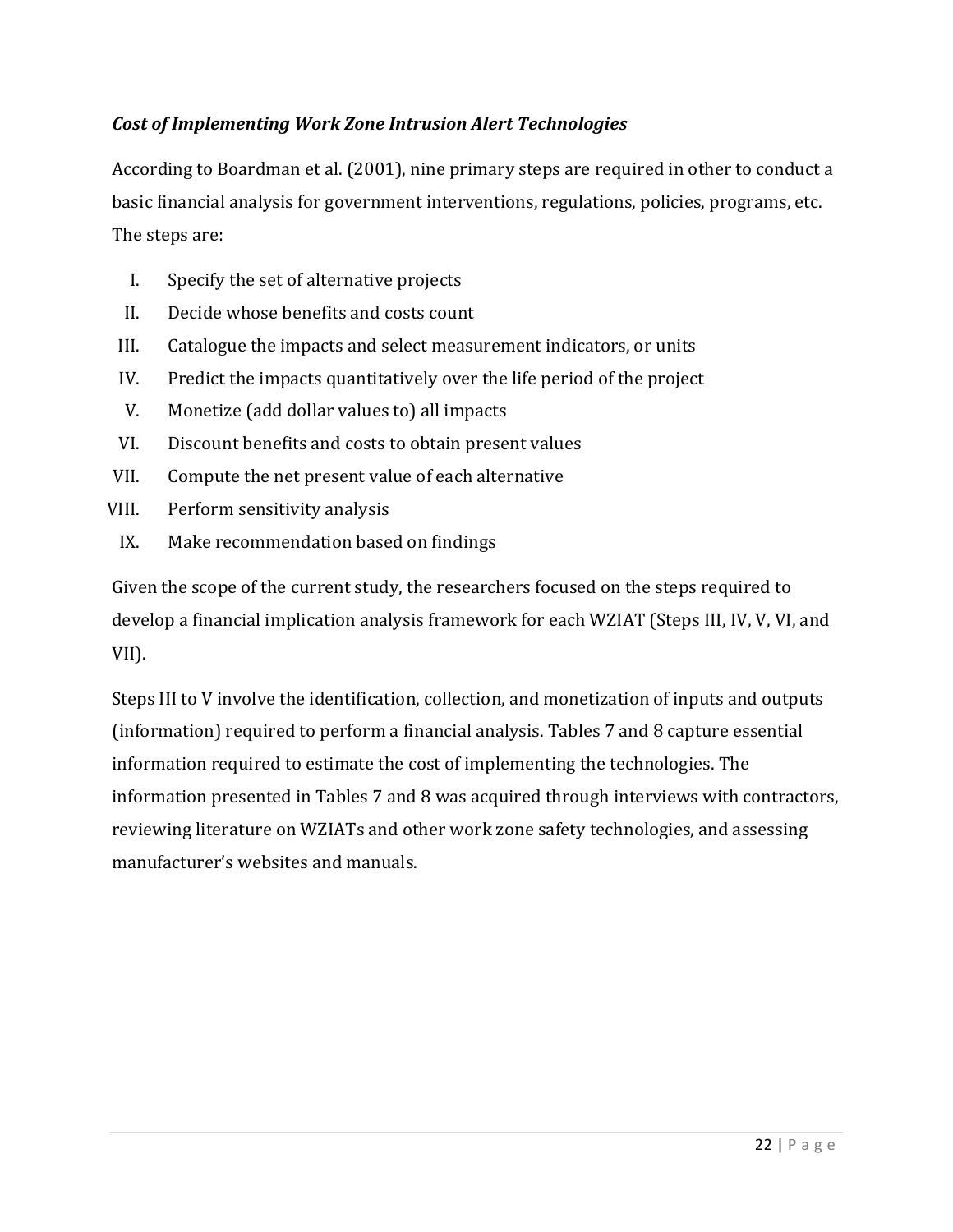| <b>Table 7. Cost Input Data</b> |  |  |
|---------------------------------|--|--|
|---------------------------------|--|--|

| Cost Item                                     |              | <b>Work zone Intrusion Alert</b> |                  |
|-----------------------------------------------|--------------|----------------------------------|------------------|
|                                               |              | Technology                       |                  |
|                                               | <b>AWARE</b> | Intellicone                      | <b>WAS</b>       |
| Capital cost (\$/device)                      | 50,000       | 2,000                            | \$750            |
| Cost of required accessory/ies (\$)           |              | 35                               |                  |
| Battery cost (\$/device)                      | 20           | 15                               |                  |
| Battery life (weeks)                          | 32           | 32                               |                  |
| Device Replacement rate (%/year)              | 0.125        | 0.125                            | 0.125            |
| Strobe Replacement rate (%/year)              |              | 0.10                             | 0.13             |
| Maintenance worker wage rate $(\frac{1}{2}h)$ | 26           | 26                               | 26               |
| Maintenance time (hr/week/mile)               | 2.1          | 4.2                              | 4.2              |
| Wage rate multiplier                          | 1.5          | 1.5                              | 1.5              |
| Disposal cost                                 | $\mathbf{0}$ | $\mathbf{0}$                     | $\boldsymbol{0}$ |
| Cost per day:                                 |              |                                  |                  |
| Maintenance cost (\$)                         | 20.48        | 40.95                            | 40.95            |
| Device cost $(\$)$                            | 78.12        | \$3.13                           | \$1.17           |
| Sensor cost (\$)                              |              | \$0.05                           |                  |
| Battery cost (\$)                             | 0.16         | 0.12                             |                  |

## **Table 8. Cost of using Work Zone Intrusion Alert Technologies in Work Zones**

| Cost Item                      | Work zone Intrusion Alert |             |            |  |
|--------------------------------|---------------------------|-------------|------------|--|
|                                | Technologies              |             |            |  |
|                                | AWARE                     | Intellicone | <b>WAS</b> |  |
| Number of devices per mile     |                           |             | 8          |  |
| Used on one side of roadway    | 2                         | 2           | 16         |  |
| Used on both sides of roadway  |                           |             | 8          |  |
| Number of accessories per mile |                           |             |            |  |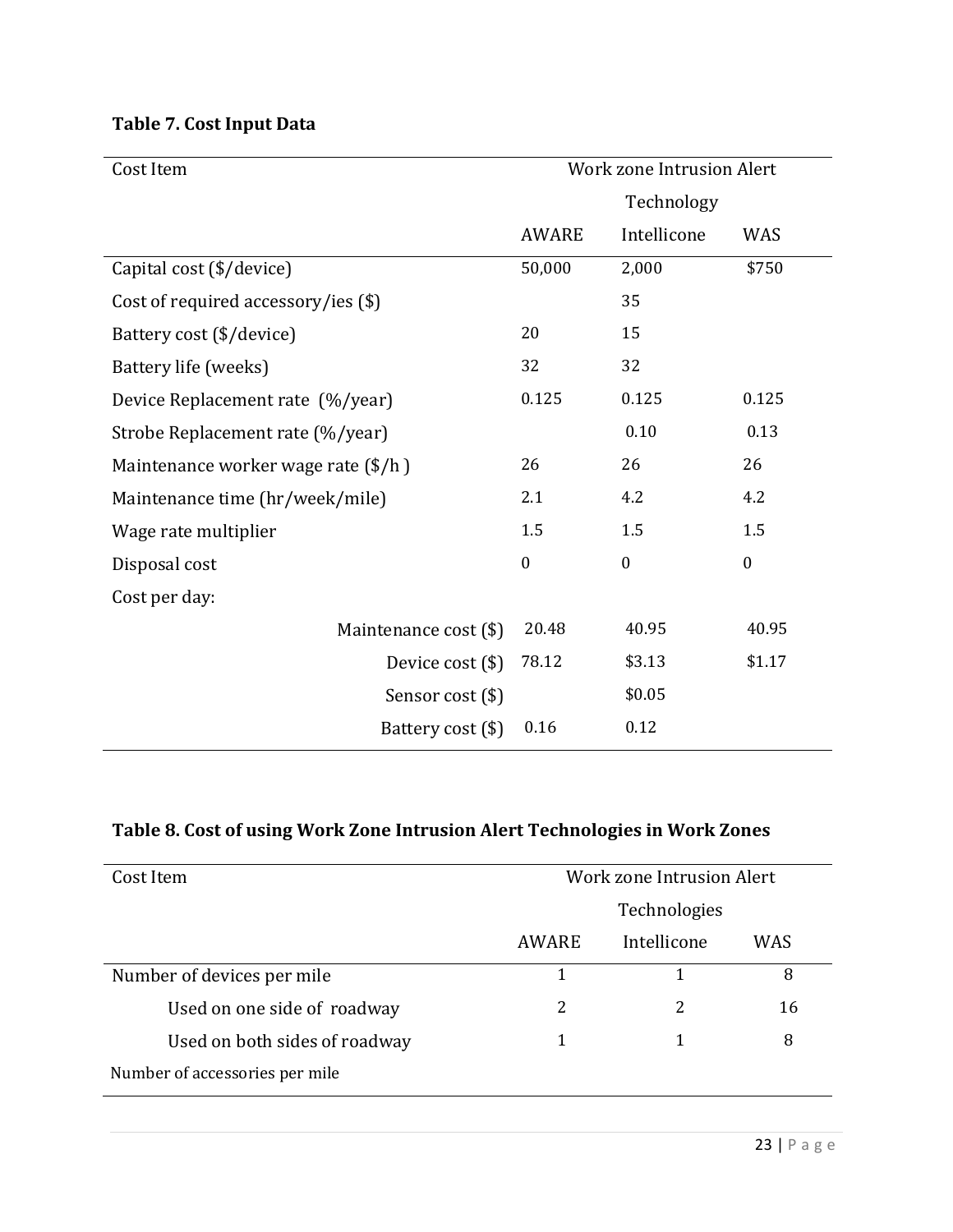| Used on one side of roadway               |           | 12       | 5        |
|-------------------------------------------|-----------|----------|----------|
| Used on both sides of roadway             |           | 24       | 10       |
| 78.13<br>Cost per device per day (\$/day) |           | 3.13     | 1.17     |
| Cost per mile per day (\$/mile/day)       |           | 0.17     | ۰        |
| Labor cost per device per day (\$/day)    | 20.48     | 40.95    | 40.95    |
| Cost per mile per day (\$/mile/day)       |           |          |          |
| Used on one side of roadway               | 98.60     | 46.14    | 50.33    |
| Used on both sides of roadway             | 197.20    | 92.28    | 100.65   |
| Cost per mile per year (\$/mile/year)     |           |          |          |
| Used on one side of roadway               | 7,888.00  | 3,691.00 | 4,026.00 |
| Used on both sides of roadway             | 15,776.00 | 7,382.00 | 8,052.00 |

Information in Table 7 indicates that AWARE, Intellicone, and WAS cost (operation and capital cost)  $$98.60, $46.14$ , and  $$50.33$  per day, respectively. With the exception of AWARE, operation cost is the primary cost driver, not the capital cost (Intellicone =  $88.5\%$ ) and WAS =  $81.5\%$  of total cost). These estimates does not include additional cost for personal safety devices; just the costs of buying and operating the basic technology are included. An eighty-day work year was assumed based on five work-months a year and four work-days a week. The work day was estimated based on the duration of a typical paving season in the Pacific Northwest. The number of annual work days will vary depending on the location. The cost per day calculation included a straight-line capital cost deprecation of each technology. A shelf life of eight years was assumed based on past research (Theiss et al. 2014). Table 8 summarizes the cost of implementing WZIAT on projects using cost per mile per year  $(\frac{s}{mid/2})$ . The analysis shown in Table 8 includes calculation for one and both sides of a roadway given that construction could happen simultaneously on both sides of the roadway (both directions of traffic). The total cost for applying the AWARE, Intellicone, and WAS in a work zone is \$15, 776, \$7,382, and \$8,052 per mile per year, respectively. The factors used to arrive at the values in Table 8 are included in the Appendix.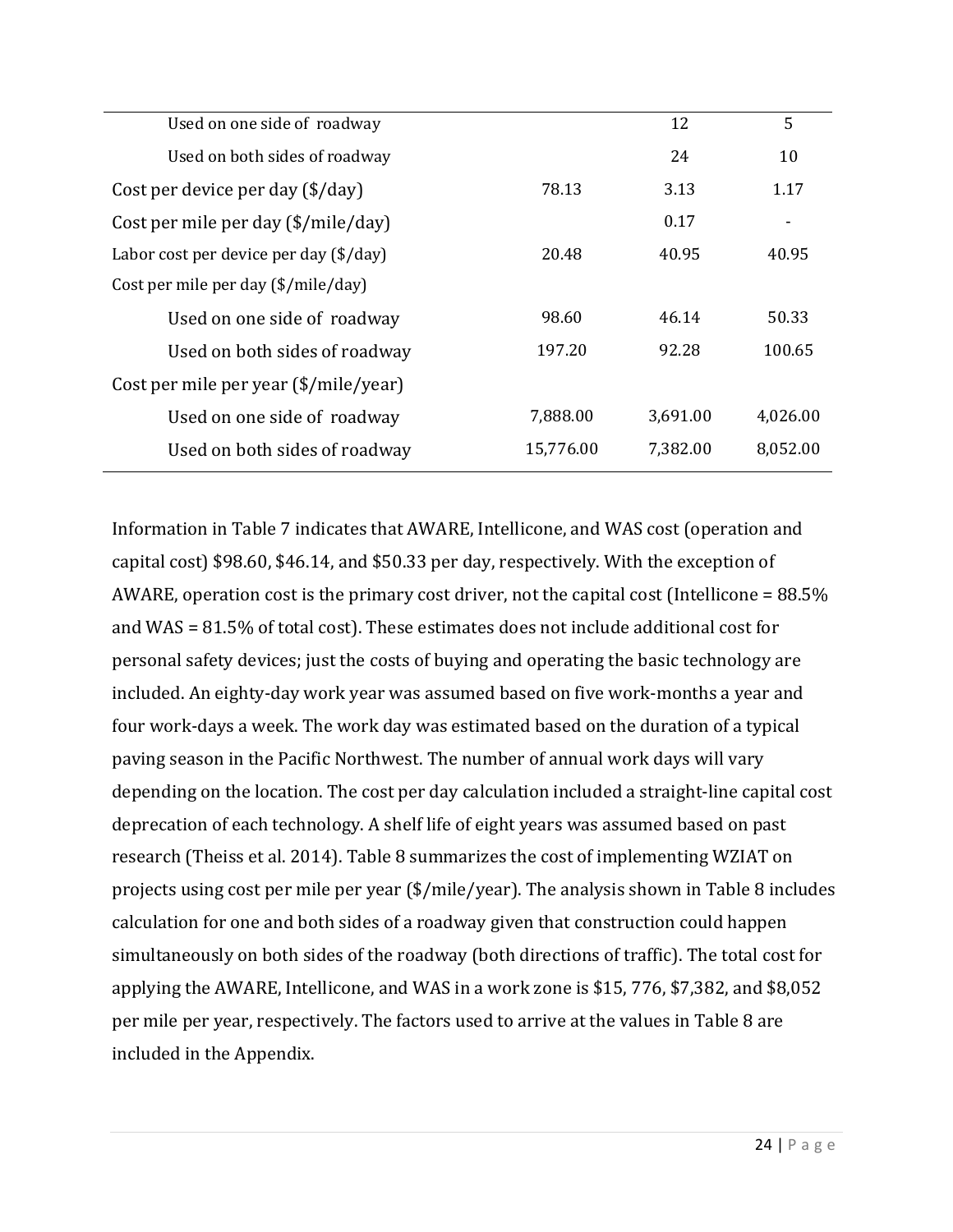#### *Injury Cost Model*

The following steps were undertaken in order to estimate the cost associated with work zone accidents:

- I. Estimate total number of work zone intrusion accidents
- II. Estimate injury severity of work zone intrusion accidents (using MAIS)
- III. Use comprehensive cost method to assign cost to injury severity
- IV. Use Value of a Statistical Life (VSL) to estimate fraction for each injury category
- V. Determine work zone intrusion-induced accident cost
- VI. Use work zone required length and type of activity to separate out activities that cannot implement WZIAT
- VII. Develop table that shows total cost and averted cost

The number of work zone intrusion accidents was estimated using information from the California Department of Transportation (Caltrans) and Oregon Department of Transportation (ODOT). The severity level of work zone accidents was estimated using the Maximum Abbreviated Injury Scale (MAIS) (AAAM 2015). The coefficient for each severity level was generated using the Value of a Statistical Life (VSL). The VSL is the additional cost that individuals are willing to bear for improving safety (risk reduction) (Moran 2016). Table 9 highlights the severity levels and cost associated which each level (Moran 2016).

| <b>MAIS Level</b> | Severity | VSL (2016) |                   |
|-------------------|----------|------------|-------------------|
|                   |          | Fraction   | Cost (million \$) |
| MAIS <sub>1</sub> | Minor    | 0.003      | 0.029             |
| MAIS <sub>2</sub> | Moderate | 0.047      | 0.45              |
| MAIS <sub>3</sub> | Serious  | 0.105      | 1.01              |
| MAIS <sub>4</sub> | Severe   | 0.266      | 2.55              |
| MAIS <sub>5</sub> | Critical | 0.593      | 5.69              |
| MAIS <sub>6</sub> | Fatal    | 1.000      | 9.6               |

**Table 9. Cost Associated with Different Levels of Accident Severity**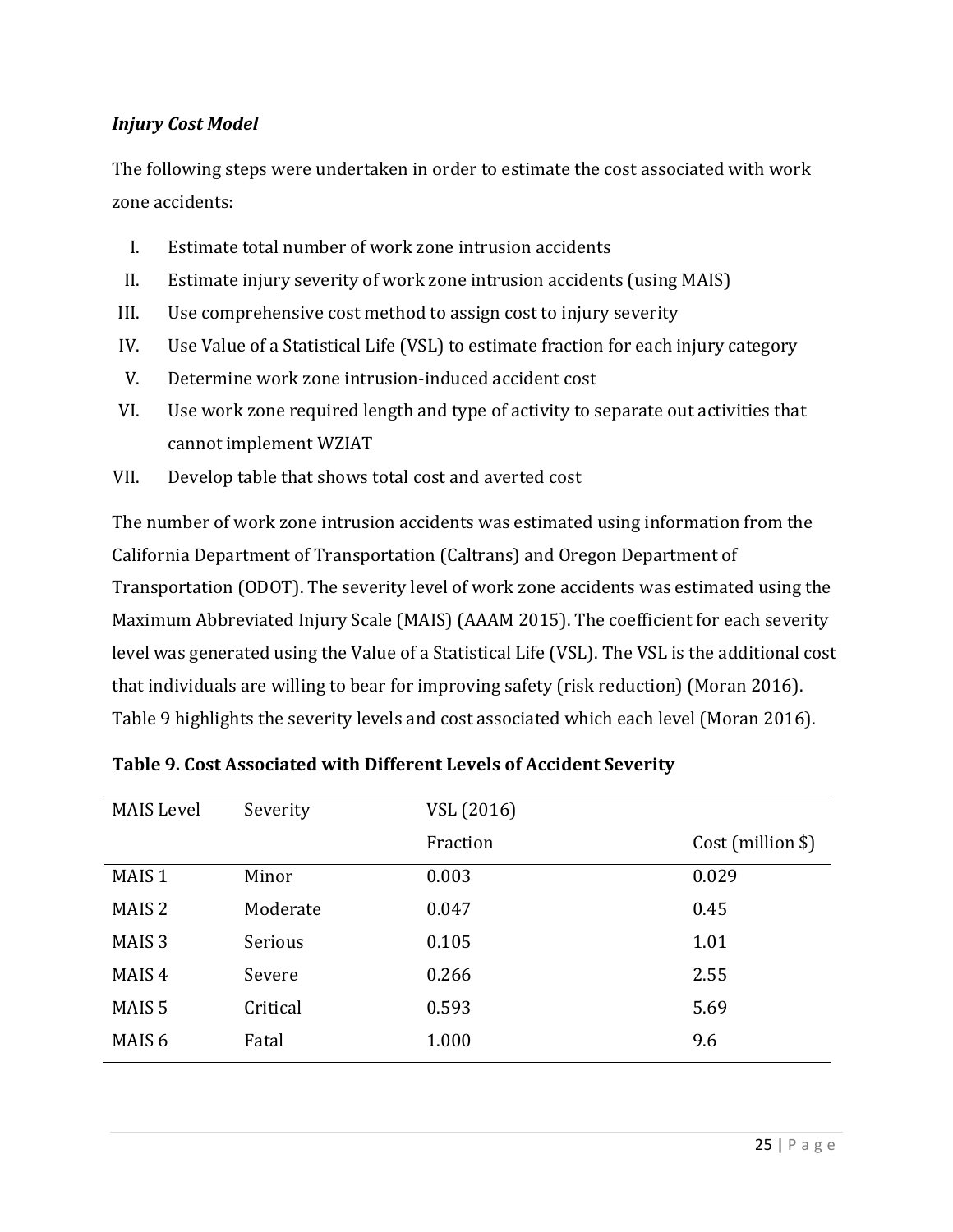Intrusion crash data from ODOT indicates that 165 intrusion-induced accidents occurred between 2011 and 2015, an average of 33 work zone intrusion accidents a year. According to Wong (2010), 308 work zone intrusion accidents were reported in California between 1998 and 2007, averaging 31 work zone accidents a year. In addition, Wong (2010) reported that accident distribution when classified by work zone duration varied; mobile operations accounted for 49% of the accidents, short duration operations accounted for 9%, and short-term stationary operations contributed 29% of work zone accidents. Although not current data, the researchers elected to use the data from Caltrans (Wong et al. 2010) due to the segmentation of the data into useful severity levels. Since the average crash rates are similar, the researchers assumed that the trend is applicable to 2017 as well. 

The outcomes of a work zone intrusion led to a minor injury 91% of the time. A moderate and serious injury occurred 7% and 0.0034% of the time, respectively. On average, a fatality occurred approximately 2% of the time when an accident occurred.

In agreement with a previous study (Gambatese et al. 2017), some contractors were of the opinion that WZIAT should not be used on mobile projects given the inherent need to move frequently. However, some DOT personnel indicated the possibility of using WZIAT in mobile operations to improve worker safety. Therefore, the researchers decided to include mobile operation-related accidents in the cost analysis for the BCA but not for the ROI.

## *Benefit Cost Analysis*

Table 10 lists the injury severity, injury cost, total costs, and the averted cost. The Injury Severity and Injury Cost are extracted from Table 9 while total cost is a multiple of the number of workers injured within each injury severity category and injury cost. For instance, the Total Cost of Injury Severity 1 is calculated by multiplying the injury cost  $(0.029)$  with the number of workers with a minor injury  $(91\%$  of 308 or 281). The averted cost represents potential cost associated with avoiding an injury or fatality within the work durations using a countermeasure such as WZIAT.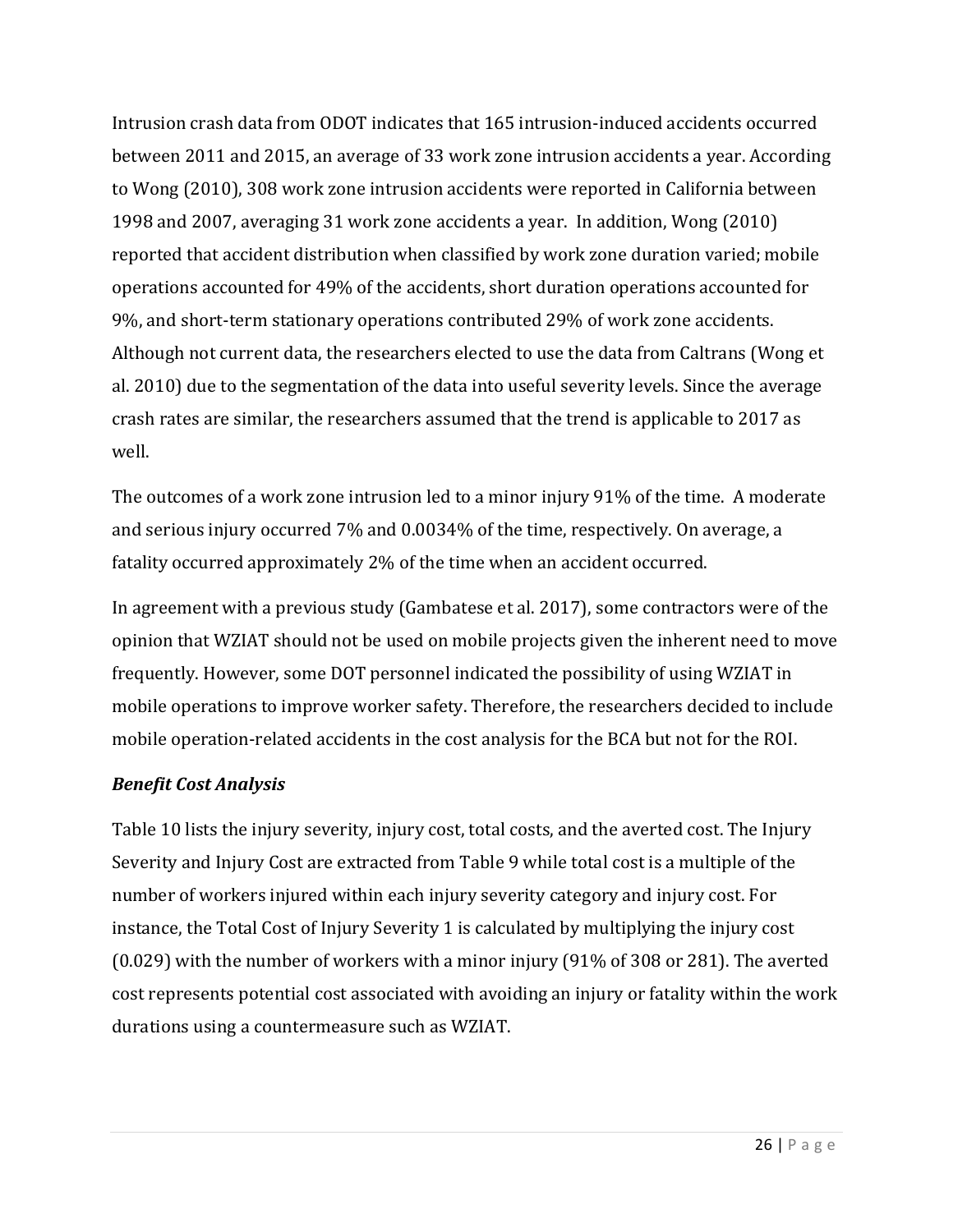| <b>Injury Severity</b> | <b>Injury Cost</b> | <b>Total Cost</b> | <b>Averted Costs</b> |
|------------------------|--------------------|-------------------|----------------------|
| (MAIS)                 | (million \$)       | $(million \$      | (million \$)         |
| $\mathbf 1$            | 0.029              | 8.128             | 8.128                |
| $\overline{2}$         | 0.45               | 9.702             | 9.702                |
| 3                      | 1.01               | 1.041             | 1.041                |
| $\overline{4}$         | 2.55               | $\boldsymbol{0}$  | $\boldsymbol{0}$     |
| 5                      | 5.69               | $\boldsymbol{0}$  | $\boldsymbol{0}$     |
| 6                      | 9.6                | 59.14             | 59.14                |
| Total                  |                    | 78.01             | 78.01                |
| <b>Expected Yearly</b> |                    | 7.801             | 7.801                |
| Average                |                    |                   |                      |

**Table 10. Comparison of Work Zone Injury Cost (total) to Potential Averted Cost ‐ BCA**

The estimated averted cost is optimistic since the underlying assumption is that implementation of WZIAT would prevent all injuries and fatalities. Due to insufficient data, it was impossible to estimate the actual fraction of preventable work zone intrusioninduced injuries and fatalities when WZIAT is applied. Therefore, applying a reduction factor would be prudent in order to not over-estimate the potential of the technologies. Table 11 highlights the averted cost when applying reduction factors ranging between 10% and 90%. 

| Table 11: Application of Conservative Factors (BCA) |  |  |
|-----------------------------------------------------|--|--|
|-----------------------------------------------------|--|--|

| Injury   | Averted      |          | Fraction of Preventable Injuries and Fatalities (million \$) |          |          |          |          |          |          |      |
|----------|--------------|----------|--------------------------------------------------------------|----------|----------|----------|----------|----------|----------|------|
| Severity | Costs        | 10%      | 20%                                                          | 30%      | 40%      | 50%      | 60%      | 70%      | 80%      | 90%  |
| (MAIS)   | (million \$) |          |                                                              |          |          |          |          |          |          |      |
|          | 8.128        | 0.81     | 1.63                                                         | 2.44     | 3.25     | 4.06     | 4.88     | 5.69     | 6.50     | 7.32 |
| 2        | 9.702        | 0.97     | 1.94                                                         | 2.91     | 3.88     | 4.85     | 5.82     | 6.79     | 7.76     | 8.73 |
| 3        | 1.041        | 0.10     | 0.21                                                         | 0.31     | 0.42     | 0.52     | 0.625    | 0.73     | 0.83     | 0.94 |
| 4        | $\Omega$     | $\theta$ | $\theta$                                                     | $\bf{0}$ | $\bf{0}$ | $\bf{0}$ | $\bf{0}$ | $\theta$ | $\theta$ | U    |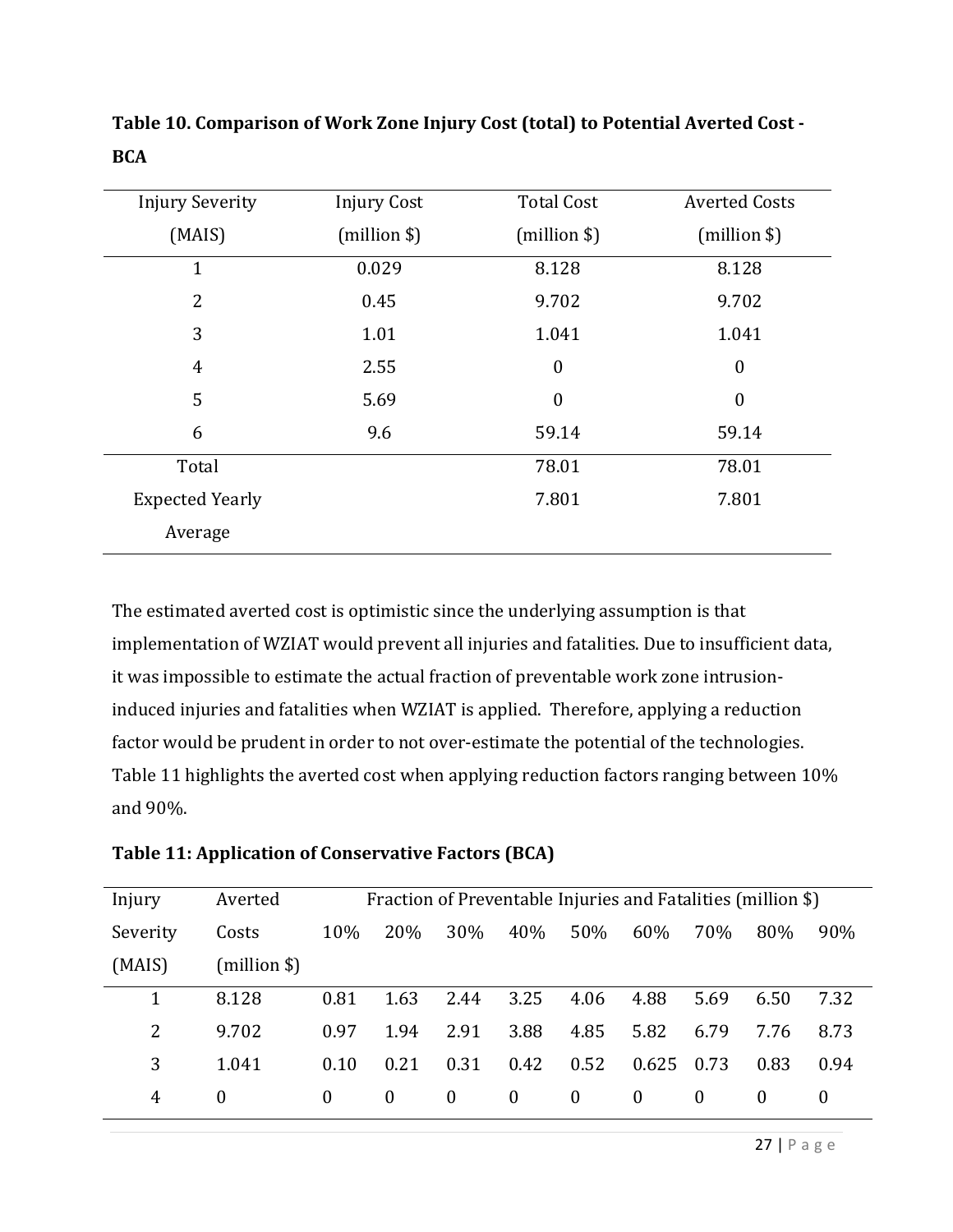| 5        | $\Omega$ | $\mathbf{0}$ | $\overline{0}$ | $\overline{0}$ | $\overline{0}$ | $\sim$ 0                | $\mathbf{0}$ | $\mathbf{0}$ | $\theta$                                  | $\Omega$ |
|----------|----------|--------------|----------------|----------------|----------------|-------------------------|--------------|--------------|-------------------------------------------|----------|
| 6        | 59.14    | 5.91         |                |                |                | 11.81 17.74 23.66 29.57 |              |              | 35.48 41.40 47.31 53.22                   |          |
| Total    | 78.01    | 7.80         |                |                |                |                         |              |              | 15.60 23.40 31.20 39.01 46.81 54.60 62.41 | 70.20    |
| Expected | 7.801    | 0.78         | 1.560 2.34     |                | 3.12           | 3.90                    | 4.68         | 5.46         | 6.24                                      | 7.02     |
| Yearly   |          |              |                |                |                |                         |              |              |                                           |          |
| Average  |          |              |                |                |                |                         |              |              |                                           |          |

Results from the data analysis indicate that WZIAT technology is worthwhile dependent on a technology's potential to prevent between 12.6% and 34% of intrusion-induced worker accidents (AWARE =  $34\%$ , Intellicone =  $16.1\%$ , and WAS =  $17.6\%$ ). These percentages are the injury and fatality cost equivalent of the total cost of purchasing and operating WZIATs.

### **Return** on **Investment**

The potential cost of injuries and fatalities associated with work zone intrusion and the monetary value of the injuries and fatalities that could be saved by implementing WZIAT are presented in Table 11. Unlike Averted Cost values in Table 10, Averted Cost in Table 12 suggest that it is not feasible to accrue all the potential benefits (cost savings) associated with implementing a safety countermeasure. Although the total cost associated with work zone accidents is \$7.8 million yearly, WZIAT has the potential to impact only approximately 51% of the associated cost. This restricted extent of impact is because the contractors interviewed indicated that they are not willing to implement WZIAT in mobile operations  $$ which account for approximately 49% of injuries and fatalities. The researchers multiplied the total number of accident  $(308)$  by  $51\%$  to determine the potential averted cost. It is important to note that by applying 49%, the researchers assumed a linear relationship between severity and frequency of injury – that is, injuries reduced across the severity levels equally - which is not always the case.

## **Table 12. Comparison of all Work Zone Injury Costs (total) to Potential Averted Cost ‐ ROI**

| <b>Injury Severity</b> | Injury Cost  | <b>Total Cost</b> | Averted Costs |
|------------------------|--------------|-------------------|---------------|
| (MAIS)                 | (million \$) | (million \$)      | (million \$)  |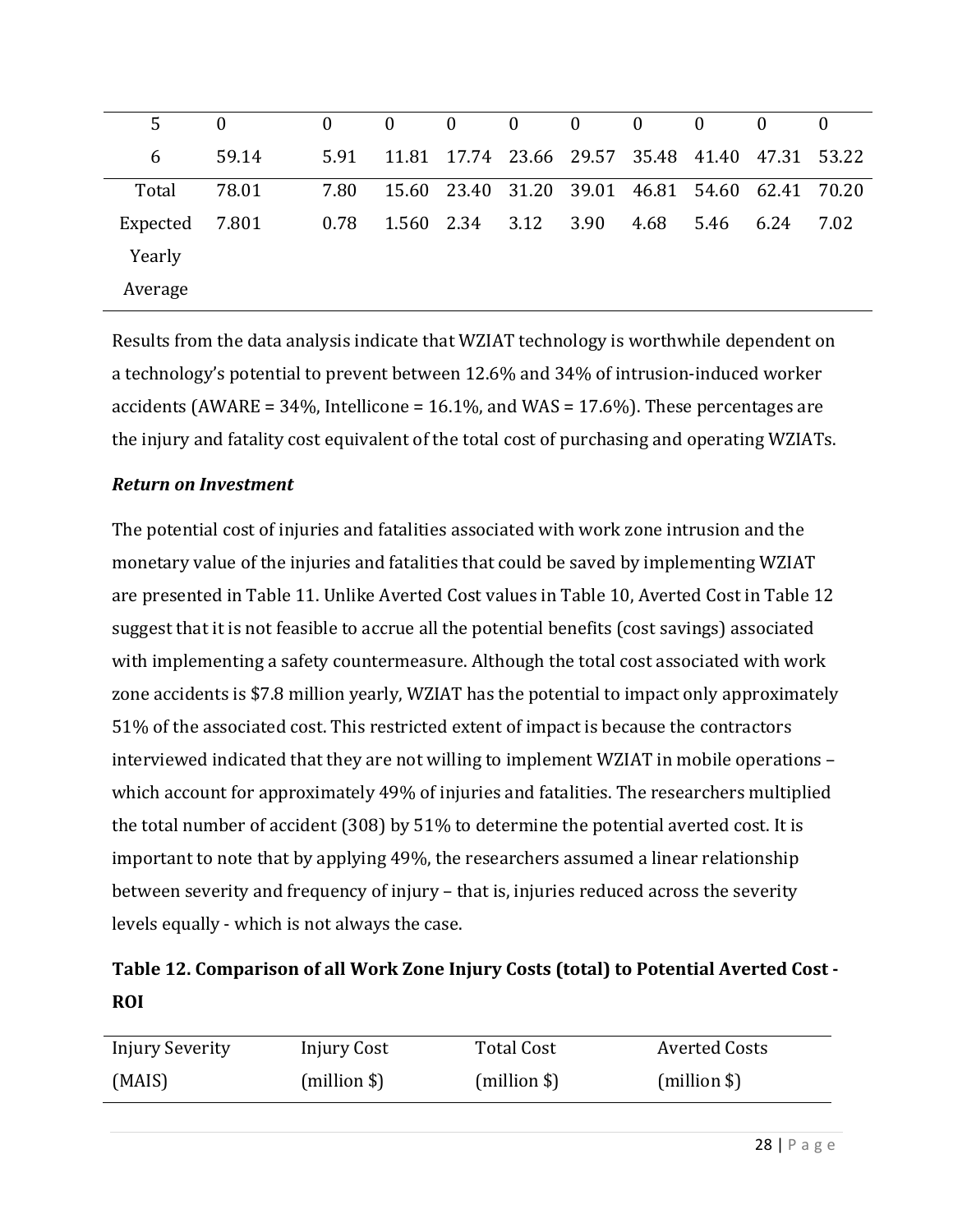| 1                      | 0.029 | 8.128            | 4.145            |
|------------------------|-------|------------------|------------------|
| $\overline{2}$         | 0.45  | 9.702            | 4.948            |
| 3                      | 1.01  | 1.041            | 0.531            |
| $\overline{4}$         | 2.55  | $\boldsymbol{0}$ | $\boldsymbol{0}$ |
| 5                      | 5.69  | $\boldsymbol{0}$ | $\boldsymbol{0}$ |
| 6                      | 9.6   | 59.14            | 30.159           |
| Total                  |       | 78.01            | 39.784           |
| <b>Expected Yearly</b> |       | 7.801            | 3.978            |
| Average                |       |                  |                  |

In addition, the researchers applied conservative factors similar to those applied in Table 11 to account for the injuries and fatalities within the 51% non-mobile activities. Table 13 shows that a minimum averted cost of \$398,000 per year is obtainable if WZIAT prevents at least 10% of work zone intrusion injuries and fatalities.

| Injury         | Averted          | Fraction of Preventable Injuries and Fatalities (million \$) |                  |                  |                  |                  |                  |                  |                  |                  |
|----------------|------------------|--------------------------------------------------------------|------------------|------------------|------------------|------------------|------------------|------------------|------------------|------------------|
| Severity       | Costs            | 10%                                                          | 20%              | 30%              | 40%              | 50%              | 60%              | 70%              | 80%              | 90%              |
| (MAIS)         | (million \$)     |                                                              |                  |                  |                  |                  |                  |                  |                  |                  |
| $\mathbf{1}$   | 4.15             | 0.42                                                         | 0.83             | 1.24             | 1.66             | 2.07             | 2.487            | 2.90             | 3.32             | 3.73             |
| $\overline{2}$ | 4.95             | 0.5                                                          | 0.99             | 1.49             | 1.98             | 2.47             | 2.969            | 3.46             | 3.96             | 4.45             |
| 3              | 0.53             | 0.05                                                         | 0.11             | 0.16             | 0.21             | 0.27             | 0.319            | 0.37             | 0.42             | 0.48             |
| $\overline{4}$ | $\boldsymbol{0}$ | $\boldsymbol{0}$                                             | $\boldsymbol{0}$ | $\boldsymbol{0}$ | $\boldsymbol{0}$ | $\boldsymbol{0}$ | $\boldsymbol{0}$ | $\boldsymbol{0}$ | $\boldsymbol{0}$ | $\boldsymbol{0}$ |
| 5              | $\boldsymbol{0}$ | $\boldsymbol{0}$                                             | $\boldsymbol{0}$ | $\boldsymbol{0}$ | $\boldsymbol{0}$ | $\boldsymbol{0}$ | $\boldsymbol{0}$ | $\boldsymbol{0}$ | $\boldsymbol{0}$ | $\boldsymbol{0}$ |
| 6              | 30.16            | 3.02                                                         | 6.03             | 9.05             | 12.06            | 15.08            | 18.10            | 21.1             | 24.13            | 27.14            |
| Total          | 39.79            | 3.98                                                         | 7.96             | 11.9             | 15.91            | 19.89            | 23.87            | 27.85            | 31.83            | 35.81            |
| Expected       | 3.978            | 0.40                                                         | 0.8              | 1.19             | 1.59             | 1.99             | 2.39             | 2.78             | 3.18             | 3.58             |
| Yearly         |                  |                                                              |                  |                  |                  |                  |                  |                  |                  |                  |
| Average        |                  |                                                              |                  |                  |                  |                  |                  |                  |                  |                  |

**Table 13: Application of Conservative Factors (ROI)**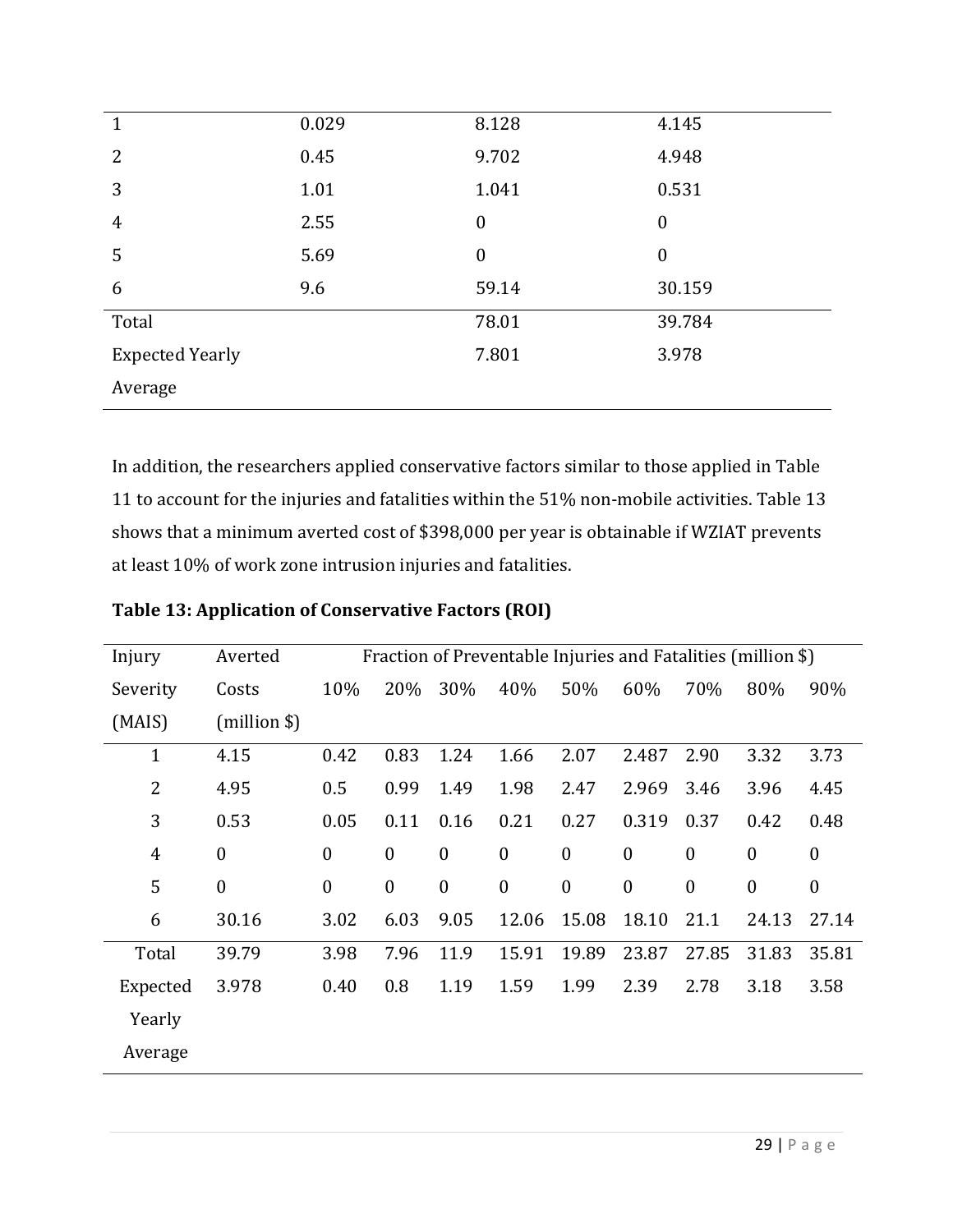Ideally, the injury cost model for calculating the ROI should be based on each company's safety record, that is, information on worker fatality, lost time injury, and injury without lost time. This information was not provided by the contractors interviewed as part of this study. Therefore, the researchers utilized the comprehensive Caltrans accident data. To maintain unit consistency, contractors interviewed were asked for the approximate amount of miles paved every year. The average response from three contractors was approximately 15 miles per year. Based on the data analysis, WZIAT would be useful to contractors if the technologies prevent  $2\%$  -3% of injuries and fatalities caused by intruding vehicles.

Although the ROI could have a significant impact on the adoption of a WZIAT, if a technology is part of a state's stipulated traffic control plan, the contractor is required to use the technology regardless of ROI.

### **Task 5: Evaluate proposed models and protocols**

To assess the factors that influence a worker's intention to adopt WZIAT, a range of  $2 - 4$ variables were used to measure each construct (perceived ease of use, social norm, etc.). The variables were selected from past literature and adapted to fit the research objective. Utilizing variables from previous studies ensured that face and internal validity were maintained. A path analysis – a subset of structural equation modeling  $(SEM)$  - using AMOS 25 Graphics (AMOS 25.0 2017) was conducted to analyze the correlations between each construct and a worker's intention to adopt WZIAT. To conduct SEM, a sample to construct variable ratio of at least 10:1 is required. That is, for every variable tested, at least 10 cases or respondents are required. In total, 142 respondents' (contractor = 53,  $DOT = 69$ , consultants = 20) provided feedback used for this analysis leading to a 14:1 ratio (10) variables). First, a reliability test was conducted to verify data consistency. Results from the Cronbach alpha test showed that the survey was generally reliable (minimum  $\alpha = 0.65$ ). Next, four primary hypotheses were proposed based on past research and the researcher's experience: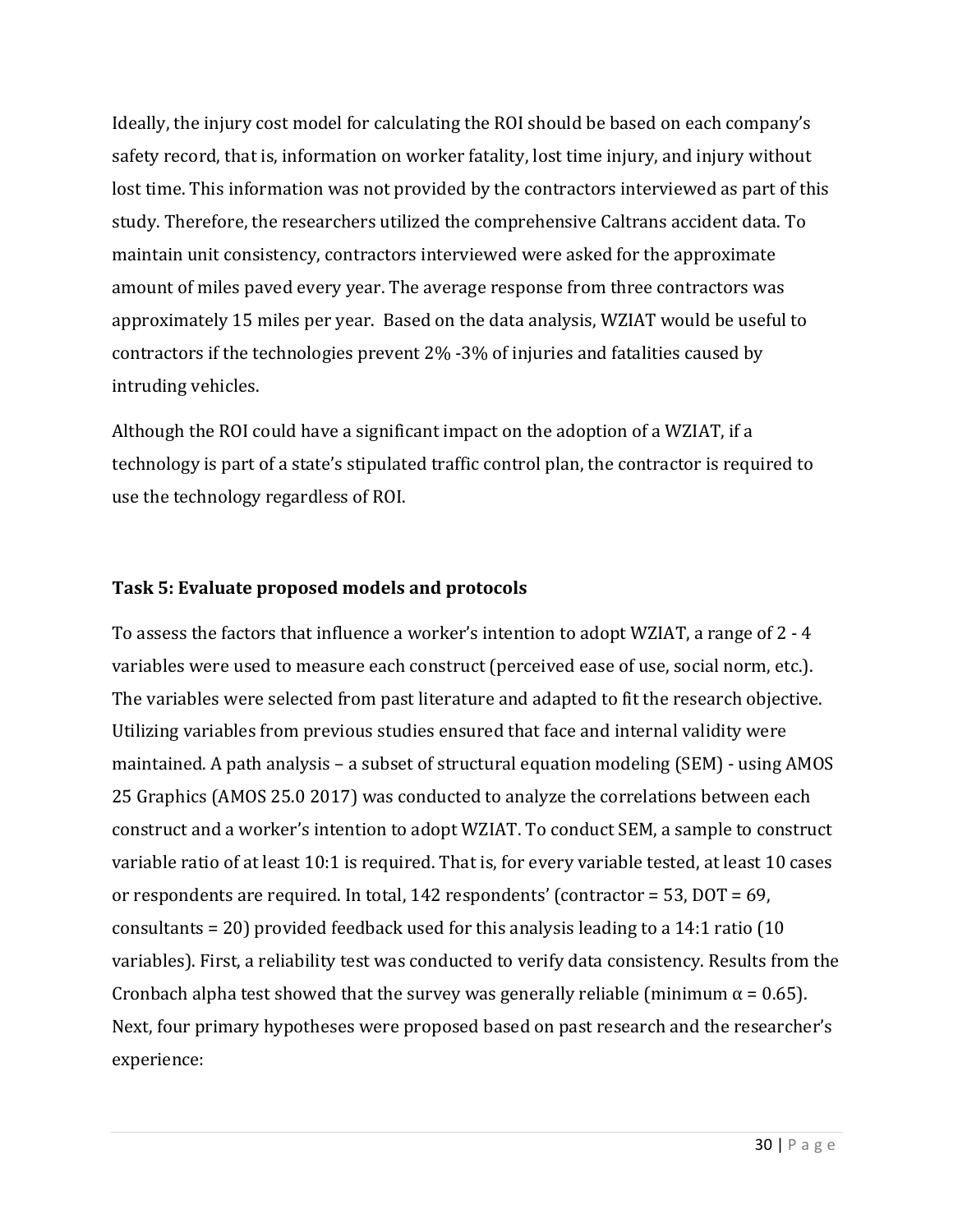- $\bullet$  H1 = Perceived ease of use (PEU) of WZIAT will positively affect behavioral intention (BI) to adopt WZIAT
- $\bullet$  H2 = Perceived usefulness (PU) of WZIAT will positively affect behavioral intention to adopt WZIAT adoption intention
- $H3 =$  Social norm (SN) will positively affect behavioral intention to adopt WZIAT
- $\bullet$  H4 = Perceived ease of use of WZIAT will positively affect perceived usefulness

As seen in Figure 9, all four primary hypotheses were supported. The path analysis results suggest that increased PU of WZIAT increases with an end-user's BI to accept WZIAT ( $\gamma$  = 0.41). In this case, PU comprises factors such as the technology's ability to provide adequate safety coverage, adequate alerts, etc. PEU - which represents the level of ease associated with implementing the technology - also showed a positive relationship with BI to accept a technology ( $\gamma$  = 0.23). This relationship implies that workers' BI to accept WZIAT is associated with increased perceived ease of use. Social norm also showed a positive correlation with behavioral intention to adopt WZIAT ( $\gamma$ =0.34). The PEU of WZIAT also correlated positively with PU, suggesting that PEU plays a significant role on how workers perceive the usefulness of WZIAT  $(y=0.45)$ . This result is consistent with the relatively high rating of factors associated with ease (e.g., easy to maintain, ease of deployment/retrieval, and easy to move around) seen in Appendix. Together, PEU, PU, and SN explain 54% of the variance in an individual's BI to accept WZIAT. PEU explains 21% of the variance in PU.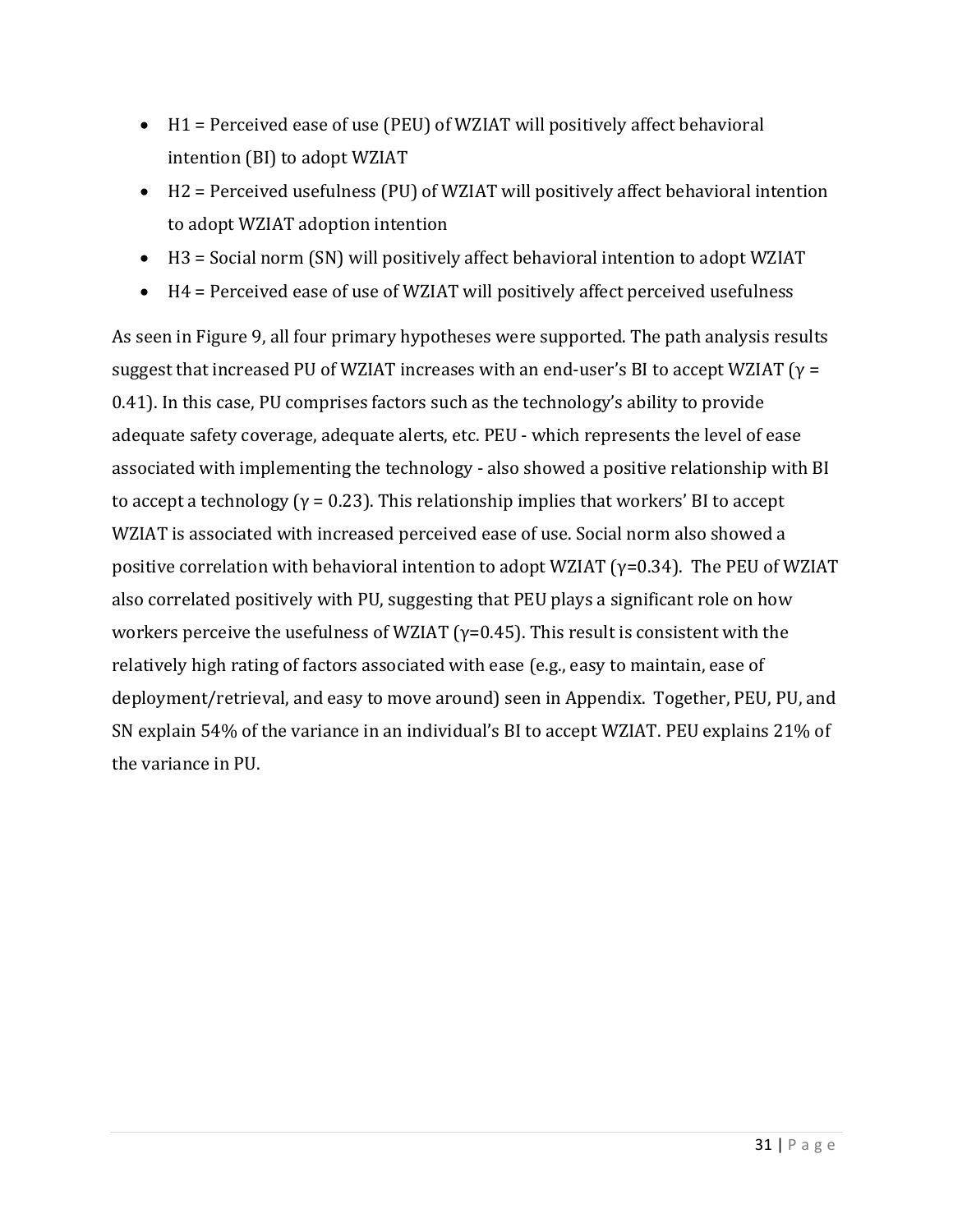

### **Figure 9: Results of Hypothesis Testing**

The implications of the results are as follows:

- Workers must perceive that using WZIAT is not complicated and will not require extensive learning. WZIATs that are easy to install, retrieve, move, and maintain will likely be accepted before WZIATs that are more complex.
- Given that the primary cost driver of using WZIAT on projects is the labor cost associated with moving, retrieve, and maintaining WZIATs, technologies that are easier to use will significantly improve the PEU and increase the BCA thereby increasing the odds of adoption.
- Supervisors and managers play an important role in driving the acceptance of WZIAT (through SN).
- In order to achieve high behavioral intention to accept WZIAT, it is essential the PEU, PU, and SN are high.

#### *Develop and test ABM model*

Agent-Based Modeling (ABM) is a heterogeneous simulation method used to predict a group level output by aggregating individual agent reactions and interactions (Hamilton et al. 2009; Rand and Rust 2011). Given its bottom-up approach to predicting the outcome, it is considered a good theoretical tool for forecasting and understanding the impact of individual differences on group level outcomes in social science and marketing research.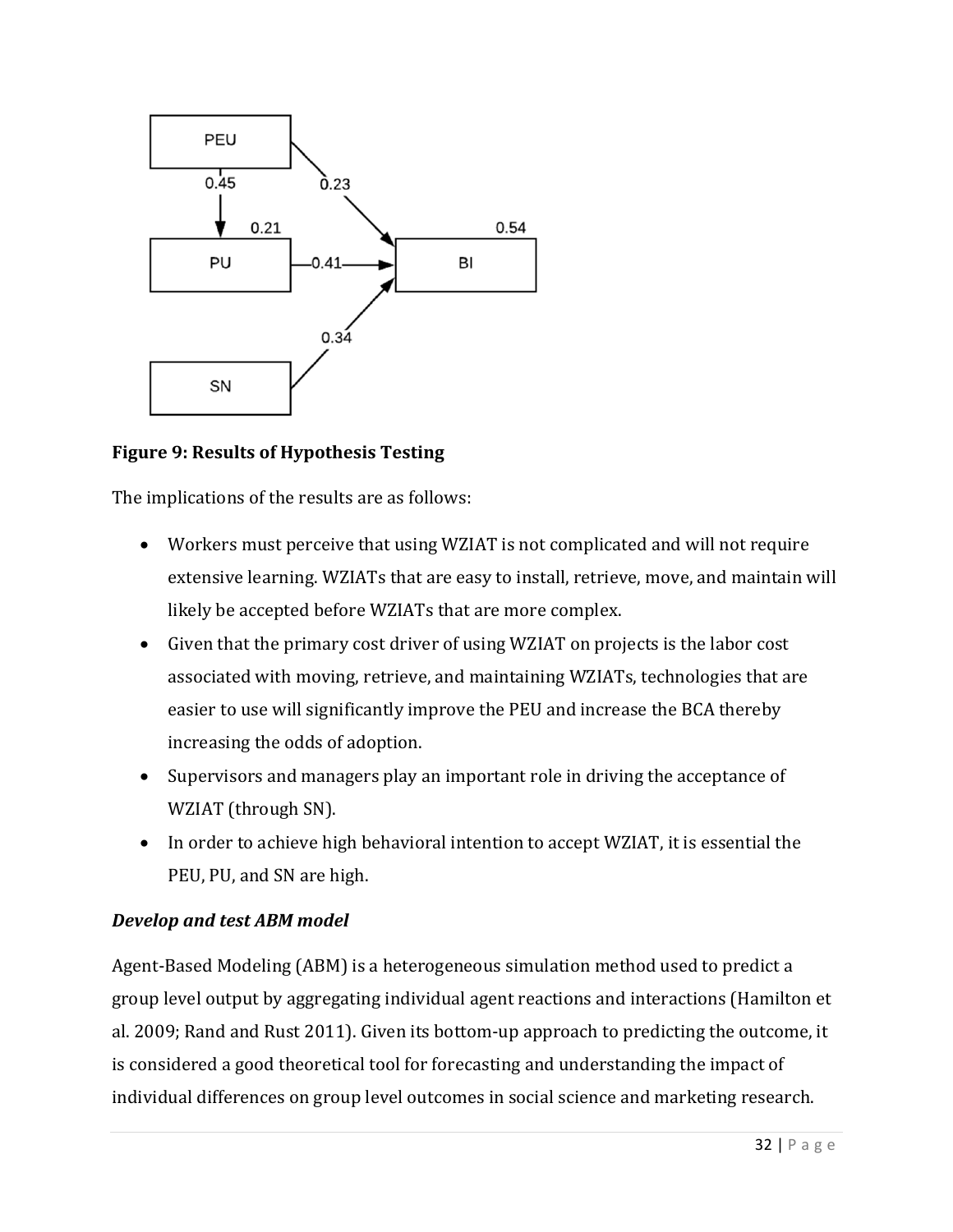One objective of the current study was to investigate the possibility of combining a diffusion simulation method - agent-based model in this case - and information obtained from a technology acceptance model. Responses received from the interviews and surveys were used to create constraints and boundaries for the simulations.

To develop the ABM, it is essential to define the phases in adoption. According to Innovation Diffusion theory, a population can be divided into three group when assessing technology adoption within a population: non-adopters, potential adopters, and adopters (Lee et al., 2011). Individuals who do not consider a new technology are termed nonadopters while potential adopters are individuals who consider the adoption of a new technology. The present study follows a similar premise. Technology adoption could occur at an organizational level and/or individual level. Technology adoption in the construction industry is considered most effective when it originates and exemplifies a top-down dynamic (top management initiates the adoption procedure) (Mitropoulos and Tatum 2000). In contrast, successful technology acceptance, that is, the actual use of the technology, is an emergent phenomenon – similar to a bottom-up approach.

For the present agent-based model, three primary constructs - SN, PU, and PEU determine the intention of an end-user to move from a non-adopter to a potential adopter. This factors could be extended to include organizational demographic information such as company size (employees and revenue), company type (sub-contractor vs. general contractor), and individual demographic information such as age, experience, gender, etc.

A transition from non-adopter to potential adopter is achieved when the potential construct value of an agent is greater than or equal to a user-defined construct threshold. This threshold – the coefficient - indicates a measure of sensitivity. Consistent with findings in the present study, Affordability Theory, and previous studies (Gambatese et al. 2017; Rasoulkhani et al. 2017; Lynne et al. 1995), cost of implementing the technology is computed as the primary factor that influences an agent (and organization) to adopt a work zone safety technology (see Table 14). Affordability in the context of the present study is defined as the value of the technology relative to its cost (ROI and BCA). Figure 10 typifies this relationship between non-adopter, potential adopter, and adopter. The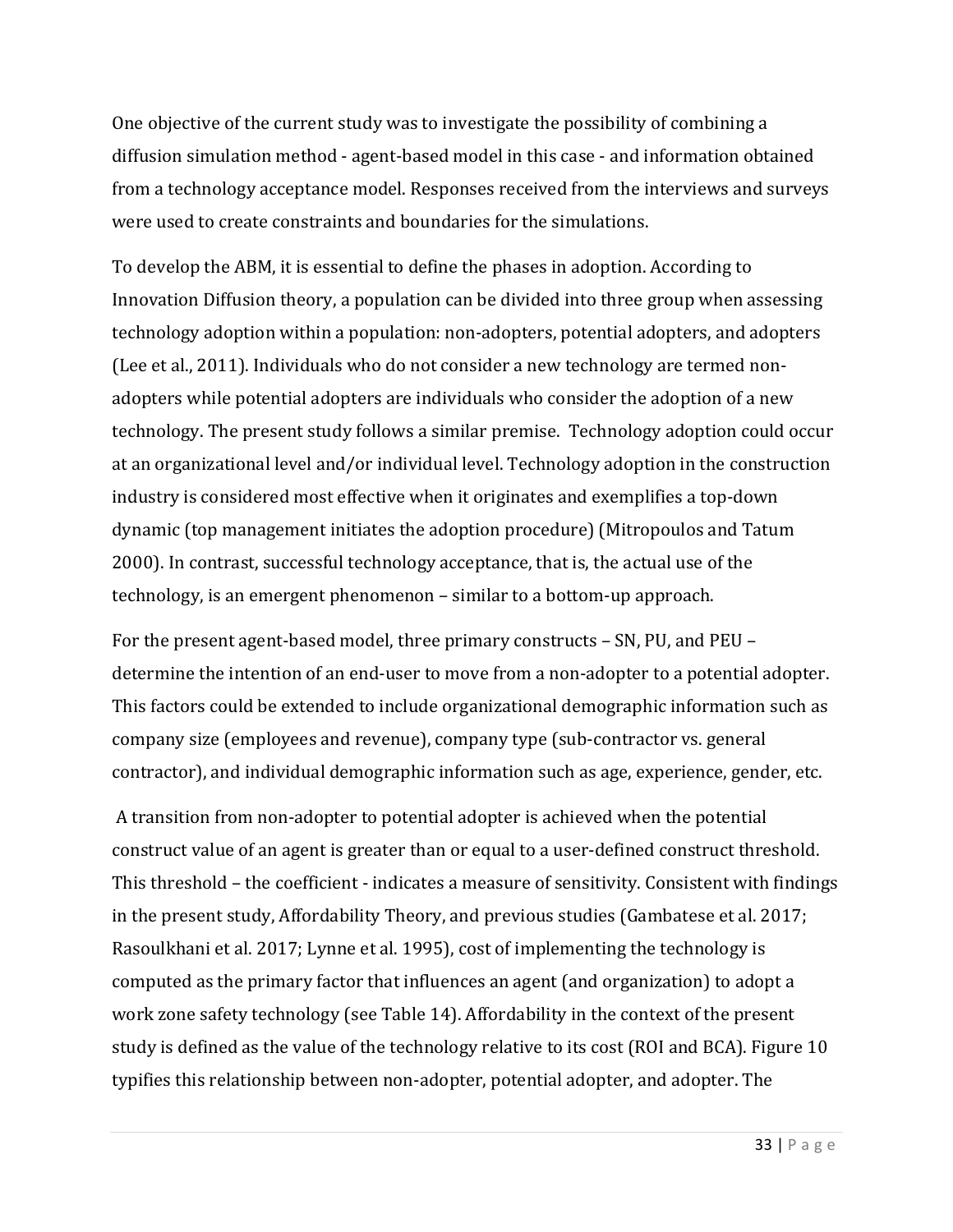adopted modeling process is similar to those applied in past research (Rasoulkhani et al. 2017). 



## **Figure 10: Simulation theoretical framework**

Tables 14 and 15 list the factors required to develop and operationalize the agent-based model. The coefficients listed in Table 14 are extracted from the structural equation modeling conducted in the previous section while the cost information in Table 15 is extracted from findings from the financial analysis.

| <b>Construct</b>      | Value                  | <b>Coefficients</b> |  |  |
|-----------------------|------------------------|---------------------|--|--|
| Perceived usefulness  | If $Yes=1$ , if $No=0$ | 0.41                |  |  |
| Perceived ease of use | If $Yes=1$ , if $No=0$ | 0.23                |  |  |
| Subjective norm       | If $Yes=1$ , if $No=0$ | 0.34                |  |  |

## **Table 14: Coefficient and value of simulation constructs**

## **Table 15: WZIAT Cost Summary**

| <b>Technology</b> | Cost per mile | Benefit cost analysis* | Return on investment* |
|-------------------|---------------|------------------------|-----------------------|
| <b>AWARE</b>      | \$5,776.00    | 0.58                   | 136%                  |
| Intellicone       | \$7,382.00    | 1.24                   | 106%                  |
| WAS               | \$8,052.00    | 1.14                   | 98%                   |

\*assuming each technology can prevent 20% of injuries and fatalities

It is important to note that although Table 15 suggests that AWARE has a negative BCA, AWARE would likely prevent more than 20% of accidents and fatalities caused by work zone intrusion given its advanced technology and ease of implementation. Twenty percent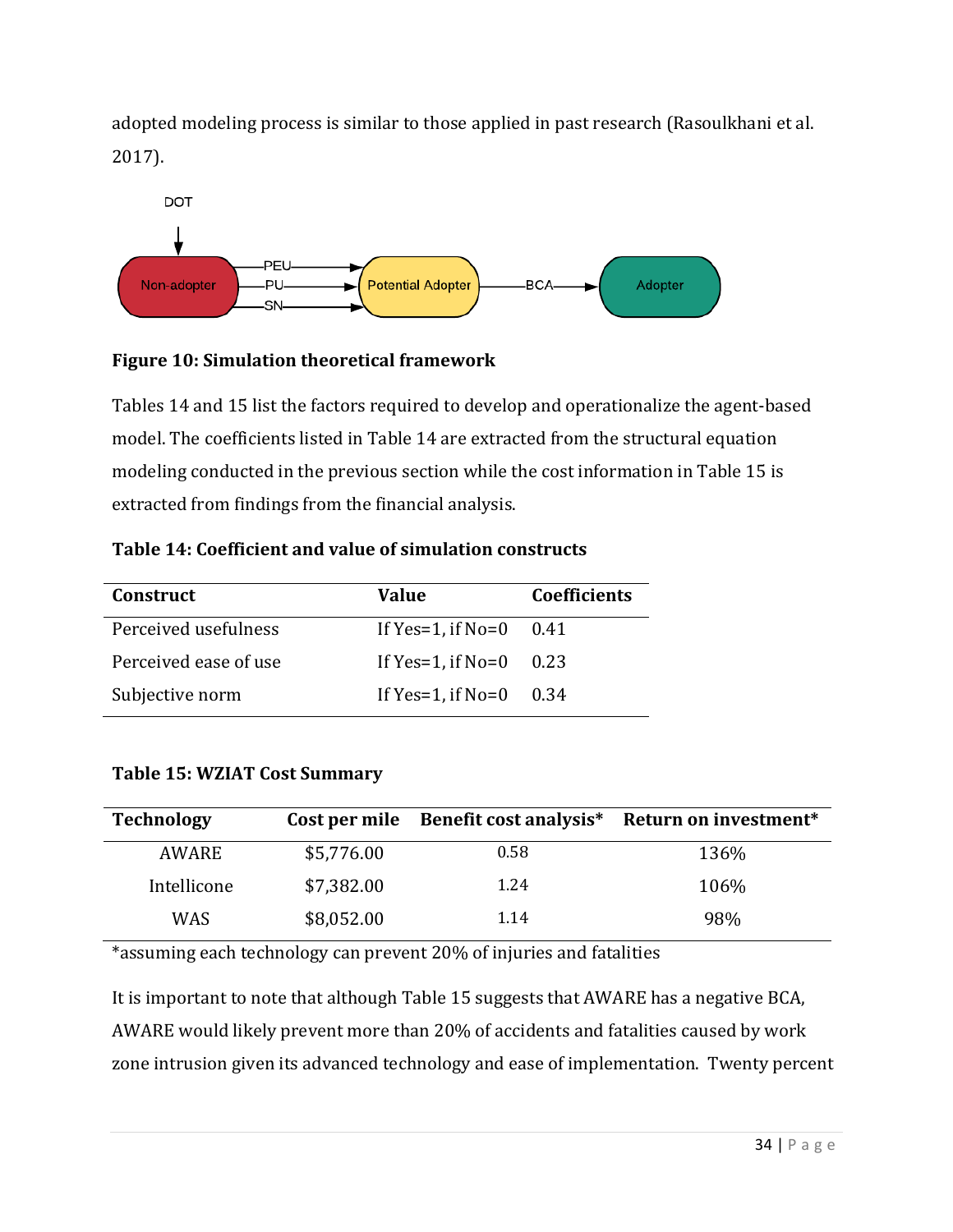was selected in the absence of empirical data and in order to create a range of values for the computational model.

AnyLogic 8.0 was utilized to develop a computational model for simulating the change in worker's behavior. In this model, only one class of agent – DOT level - is incorporated. This class of agent represents the first step in the adoption process ( $DOT \rightarrow$  construction company -> construction workers). Ideally, the model should reflect multiple classes of agents to mimic the complex nature of technology adoption on highway construction. However, the approach suffices given the exploratory nature of the present study. Future study should model the interactions between agents using more complex constraints and boundaries. 

In total, 50 agents, representing each state DOT were utilized in the adoption model. A state DOT would likely adopt a WZIAT if the state DOT believes the WZIAT is useful, easy to use, or is used by other states. To determine the threshold that triggers a change of state (from non-adopter -> potential adopter -> adopter), the regression coefficients from the SEM were utilized. These constructs were parameterized using stochastic computation and used within the simulation as probabilistic factors for determining behavior. The formula below shows the mathematical expression of the model:

> $B_{r1} = w_1 (PU_r) + w_2 (PEU_r) + w_3 (SN_r)$  $B_{r2} = W_4$  (BCA)

Where  $B_{r1}$  and  $B_{r2}$  refers to the potential adoption and adoption behavior respectively.  $W_n$ represents the regression coefficient for each construct. The sum of the values in equation 1 could range from 0 to 1 with numbers below 0.5 considered low and numbers above 0.5 considered high. If the sum of the construct exceeds 0.5, the agent in question moves into the next state (from non-adopter to potential adopter). A probability threshold of 0.5 was selected similar to previous studies (Scalco et al, 2017). The same process applies to transitioning from potential adopter to adopter. BCA was selected as the preferred financial metric since the class of agent in question is the DOT. Given that investments with BCA results above 1 are considered positive investments, the researchers set a transition threshold of 1 and a range of  $0.5$  to  $1.5$ .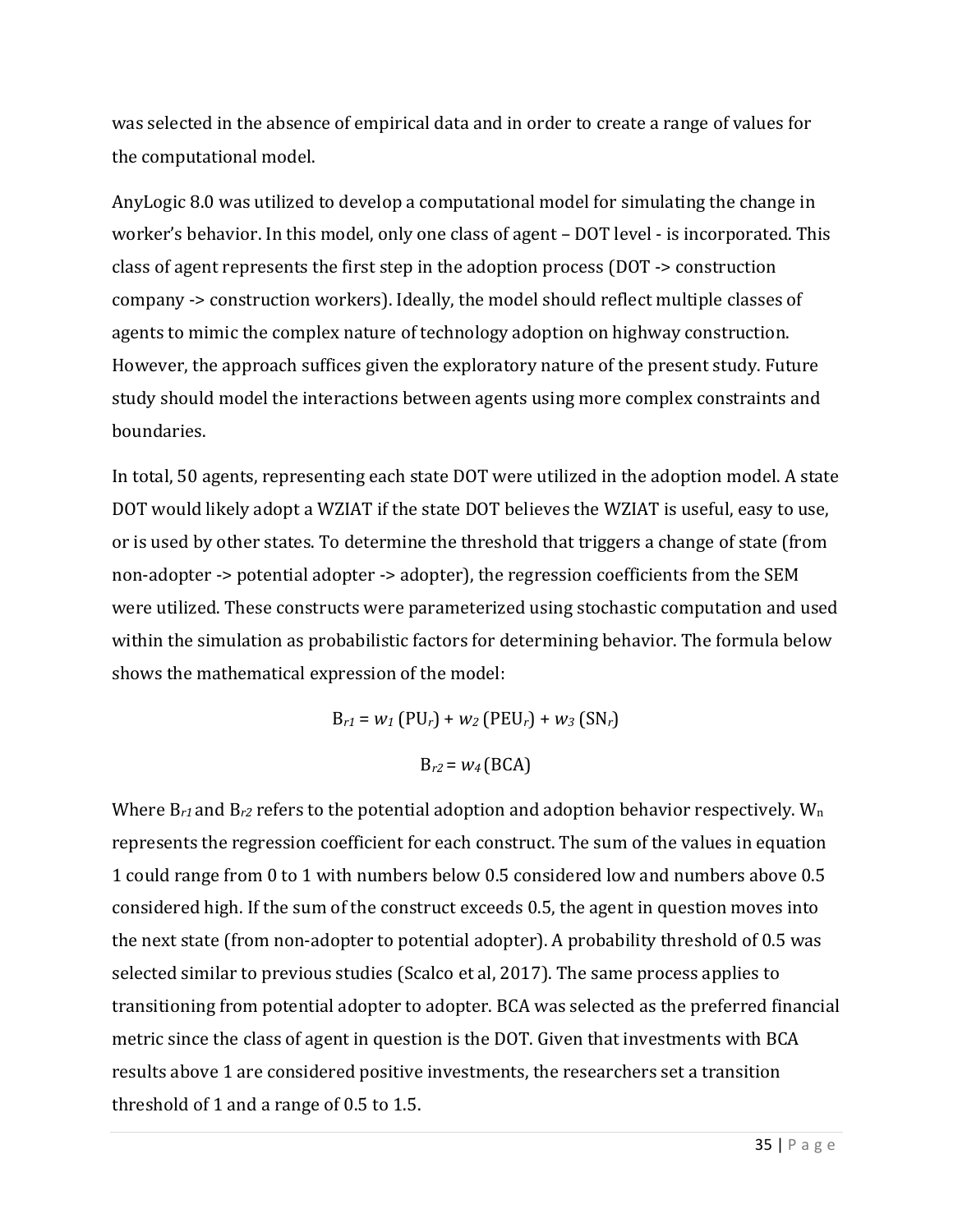The red area in Figure 11 represents non-adopter while yellow and green represents potential adopters and adopters. The simulation start date is May 2018 and it terminates in January 2025 – approximately 7 years in total. The simulation begins with all 50 state DOTs in a non-adopter state. The number of DOTs in the non-adopters state reduced by about 78% by the end of the simulation in 2025. Within a similar time frame, 19 state DOTs adopted WZIAT.



**Figure 11: WZIAT diffusion between 2018 ‐ 2025within State DOTs**

Figure 12 depicts the rate of adoption when the regression coefficient of PU, PEU, and SN of the technologies is increased by 15% (cumulative coefficient). This increase resulted to a higher rate of adoption by year 2025 (approximately 75% of DOTs utilizing WZAIT). The results indicates that more state DOTs will adopt WZIAT if they believe that WZIAT is more useful in term of its effectiveness, durability; and is easier to implement, retrieve, and maintain. Also, results from the model indicates that social influences such could be a key factor for diffusion to occur. For instance, a state DOT would be influenced by the decision of another state DOT within close proximity to adopt WZIAT.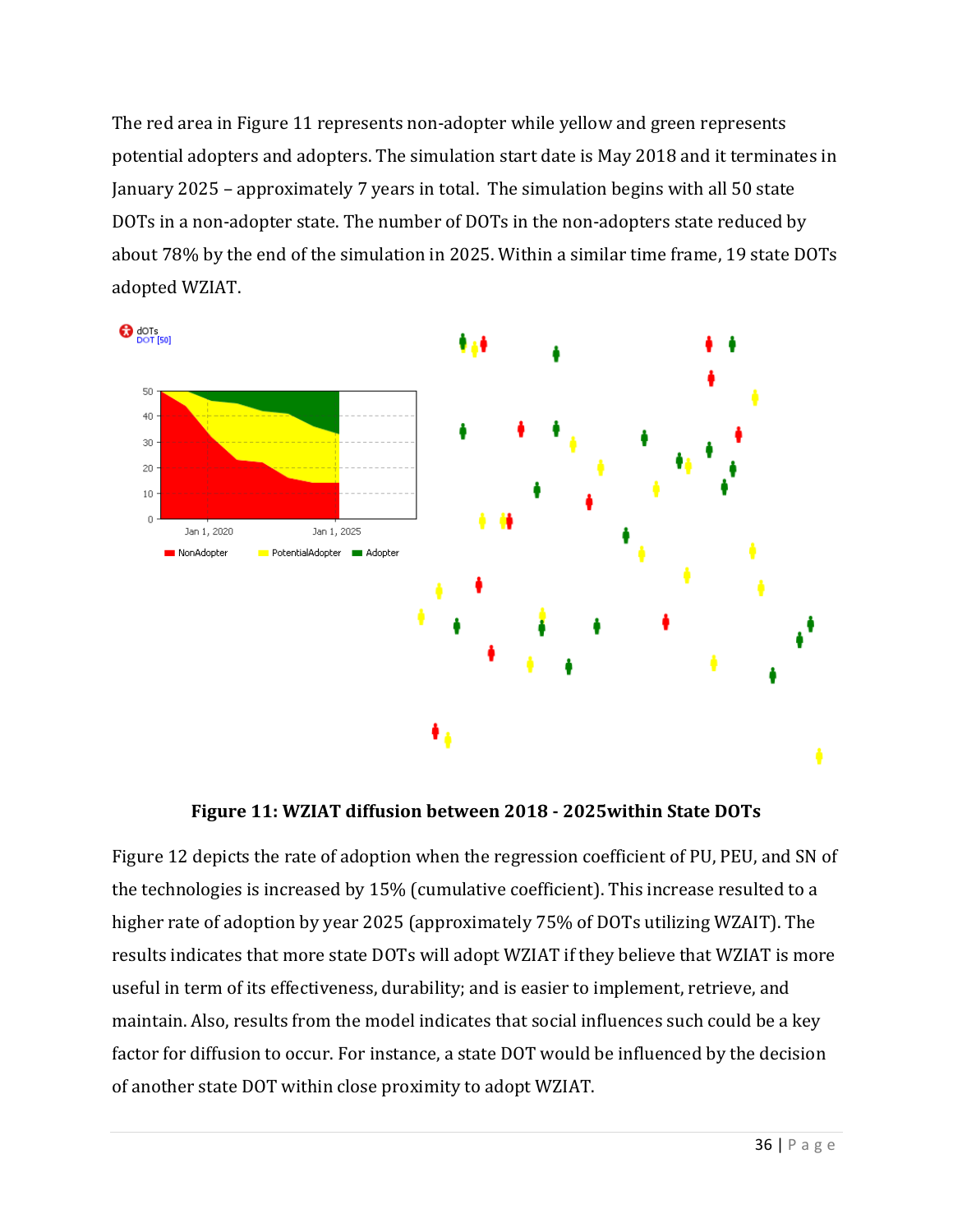

**Figure 12: Increased diffusion of WZIAT.**

# 7. Changes/problems that resulted in deviation from the methods

While executing the study, the researchers encountered difficulties generating responses from work zone safety technology manufacturers and highway construction contractors which impacts the generalizability of the study findings. Although theoretically sound, the development of an acceptance model using ABM requires additional parameters and boundaries to ensure that all potential factors are accounted for. It is important to note that although TPB and TAM were combined to develop an acceptance model for WZIAT, extending the theories to include models such as task-technology fit (TTF) and theory of reasoned action (TRA) could help identify more constructs that have an impact on the acceptance of work zone technologies such as WZIAT. Developing the financial analysis involved making some assumptions for information that were unobtainable. These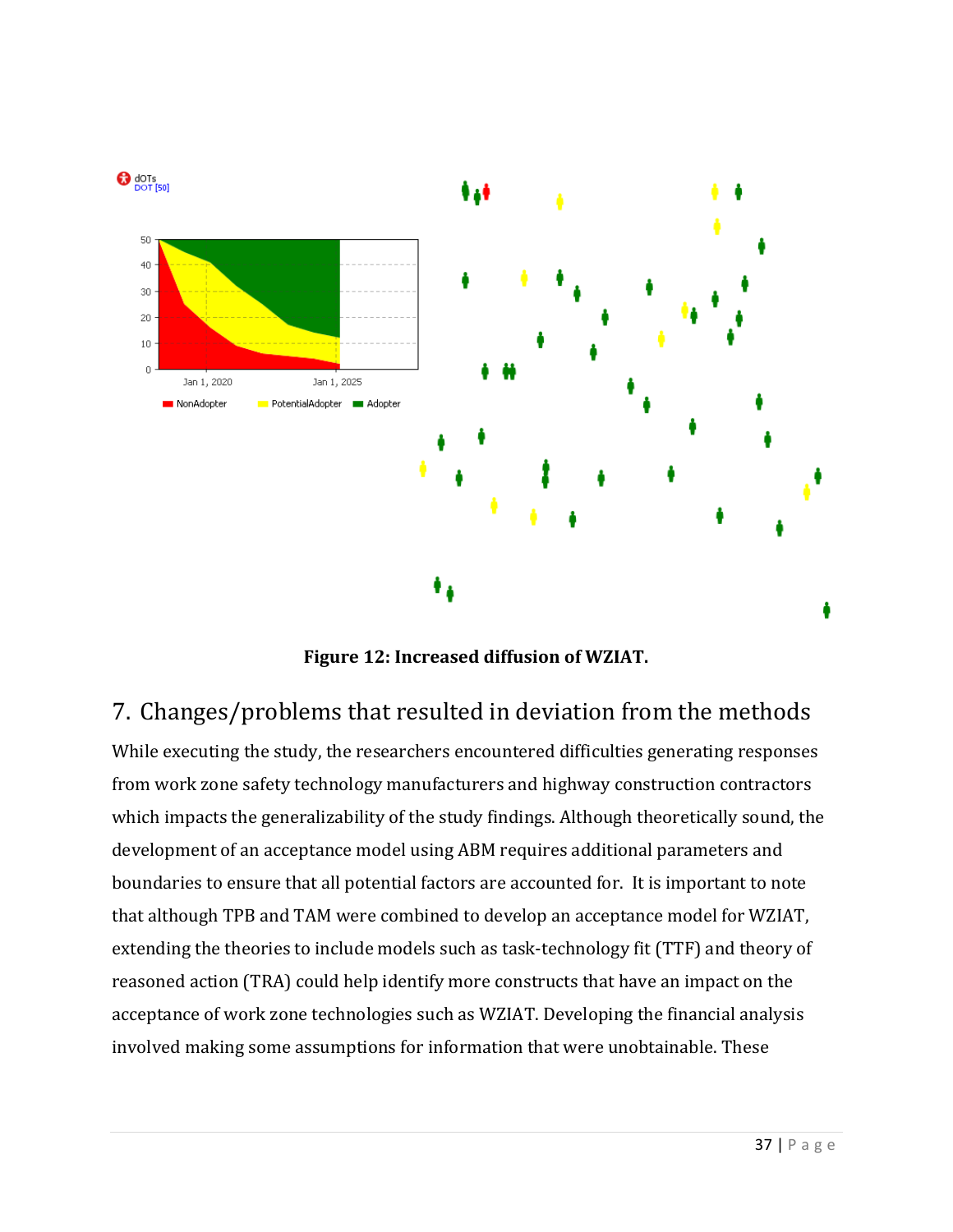assumptions were clearly stated and should be considered when generalizing the results of this study.

# 8. List of presentations/publications

Findings from this study will be published in academic journals and presented in conferences, workshops, and/or seminars.

- 1. Nnaji, C., Gambatese, J., and Eseonu, C. (2017). "Theoretical Framework for Improving Adoption of Safety Technology in Construction Industry." *2018 Construction Research Congress (CRC 2018)*, New Orleans, LA. [Accepted on October 17, 2017]
- 2. Nnaji, C., Lee, H., and Gambatese, J. (2017). "Can work zone intrusion-induced injuries and fatalities be reduced efficiently?" *Professional Safety*, ASSE [Acceptance, Jan. 20, 2018]
- 3. Nnaji, C., Gambatese, J., Lee, H.W., and Zhang, F. (2017). "Assessing the Impact of Work Zone Safety Technology: A Systematic Review." *Accident and Analysis and Prevention Journal.* [Submitted to the journal on September 19, 2017]

## 9. Dissemination plan

The researchers have submitted and published sections of this study in academic journals and conference proceedings. The researchers also plan to submit a comprehensive journal paper from the study to a top academic journal.

# 10.Conclusions

Workers within highway work zones are an at-risk population given the inherently risky nature of their jobs. The current study assessed the role technology plays in improving worker safety and provides information that should ease the process of adopting and implementing technology on highway projects.

Current technologies used in work zone safety management play an essential role in improving worker safety through reducing motorist speed, alerting equipment drivers of potential collision with workers, and informing workers of an intruding vehicle. The findings from the present study provide essential information such as the key predictors of safety technology, financial analysis, and primary factors that affect a user's intention to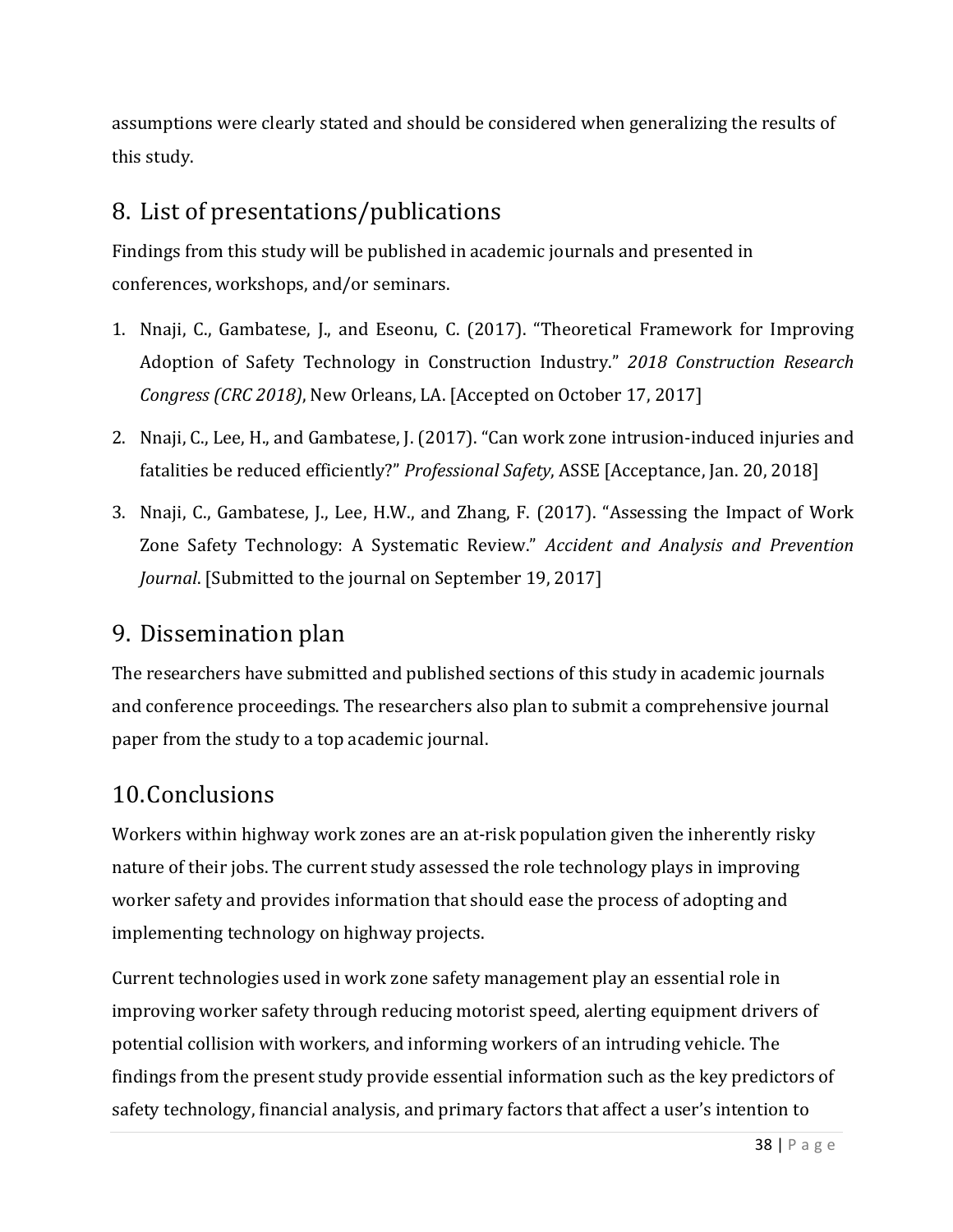accept a WZIAT to construction practitioners involved in technology adoption decisionmaking. For instance, the present study illustrates the severe impact that labor cost has on the overall daily cost of utilizing WZIAT. Reducing the time workers are involved in managing a WZIAT vastly reduces the cost associated with implementing WZIAT.

Utilizing this information, stakeholders can arrive at a congruent decision regarding WZIAT adoption that is supported by empirical data and which in turn improves the outcome  $-$  in this case, a reduction in injuries and fatalities in highway construction work zones.

# 11. Future Research Opportunities

Provided below are recommendations for future research based on findings from the current study:

- The development of adaptable standard tools that help bridge the knowledge gap between manufacturers and end-users should be encouraged
- $\bullet$  There is a need for the development of a robust model for predicting potential adoption of technology
- Monte Carlo simulation should be applied to the financial analysis to help normalize some assumptions
- Work force development training is needed for workers to help improve integration of safety technology within construction operations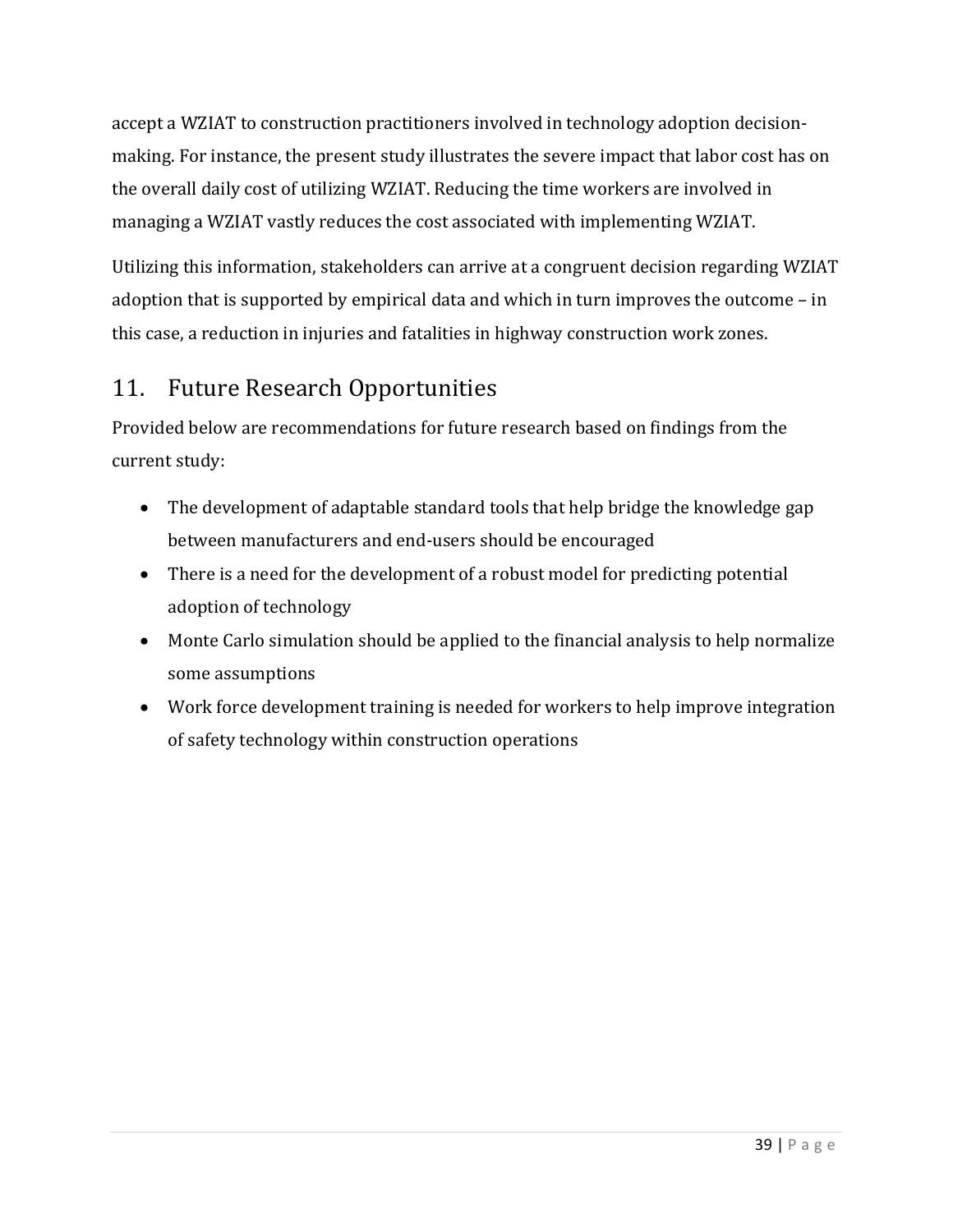## 12.References

- AAM (2017). "ISS, NISS and MAIS Mapping with AAAM's ICD ISS Map." Association for the Advancement of Automotive Medicine. <https://www.aaam.org/wpcontent/uploads/2017/06/ICD-ISS-Map\_Instructions\_May\_2017.pdf> (Jan. 05, 2018)
- AAAM (2015). "Overview." Association for the Advancement of Automotive Medicine <https://www.aaam.org/abbreviated‐injury‐scale‐ais/>
- AASHTO (2010). "User and Non-User Benefit Analysis for Highways." American Association of State Highway and Transportation Officials. <https://trid.trb.org/view/1083520> (Jan. 21, 2017)
- Arico, M. C., and Ravani, B. (2008). Advanced Highway Maintenance and Construction Technology Research Center.
- Agent, K., and Hibbs, J. (1996). "Evaluation of SHRP Work Zone Safety Devices". Kentucky Transportation Center Research Report. 381. KTC-96-30
- Bello, D. (2009). "State of Work Zone Safety." <http://www.safetyandhealthmagazine.com/articles/the‐state‐of‐work‐zone‐  $safety-2$  (Aug. 21, 2017)
- Boardman, A. Greenberg, D., Vining, A., and Weimer, D. (2001). "Cost-Benefit Analysis: Concepts and Practice." second ed. Prentice Hall.
- BLS (2017). "Fatal occupational injuries counts and rates by selected industries, 2015-16." <https://www.bls.gov/news.release/cfoi.t04.htm> (Nov. 11, 2017)
- Brown, H., Sun, C., and Cope, T. (2015). "Evaluation of mobile work zone alarm systems." Transportation Research Record: Journal of the Transportation Research Board,  $(2485)$ , 42-50.
- Chuttur, M. Y. (2009). "Overview of the technology acceptance model: Origins, developments and future directions." Working Papers on Information Systems, 9(37), 9‐37.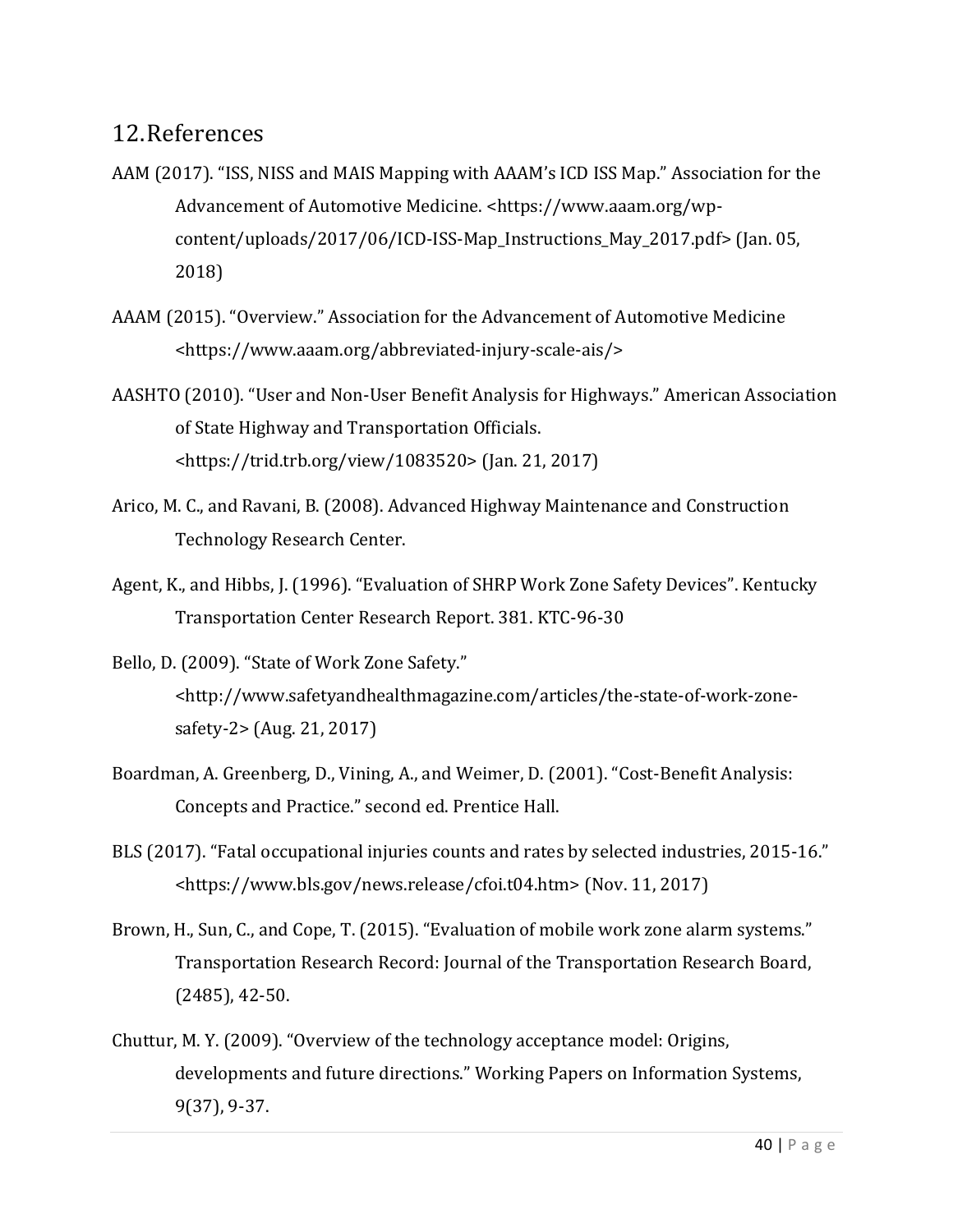- CPWR (2015). Strengthening Jobsite Safety Climate by Using and Improving Leading Indicators. The Center for Construction Research and Training. https://www.cpwr.com/safety-culture/strengthening-jobsite-safety-climate> (Jan. 12, 2017)
- Davis, F. D. (1989). "Perceived usefulness, perceived ease of use, and user acceptance of information technology." MIS quarterly, 319-340.
- Edara, P., Sun, C., and Robertson, A. (2013). "Effectiveness of Work Zone Intelligent Transportation Systems." Report No. InTrans Project, 06-277.
- ELWC (2015). "SonoBlaster Work Zone Safety." <http://www.elwc.com.au/sonoblasterwork-zone-safety/ $>$  (Oct. 14, 2015).
- Federal Highway Administration (2017). "Facts and Statistics Work Zone Safety." <https://ops.fhwa.dot.gov/wz/resources/facts\_stats/safety.htm>. (Dec. 17, 2017).
- Fyrie, P. (2016). "Work Zone Intrusion Alarms for Highway Workers." AHMCT Research Center. <http://www.dot.ca.gov/newtech/researchreports/preliminary\_investigations/do cs/work\_zone\_warning\_preliminary\_investigation.pdf. (April 2017).
- Gambatese, J., Lee, H., and Nnaji, C. (2017). "Work Zone Intrusion Alert Technology: Assessment and Practical Guidelines." Oregon Department of Transportation
- Gambatese, J., and Zhang, F. (2016). "Impact of Advisory Signs on Vehicle Speeds in Highway Nighttime Paving Project Work Zones." Transportation Research Record: Journal of the Transportation Research Board, (2555), 65-71.
- Garber, N., and Zhao, M. (2002). "Distribution and characteristics of crashes at different work zone locations in Virginia." Transportation Research Record: Journal of the Transportation Research Board, (1794), 19-25.
- Ghasemi, A., and Zahediasl, S. (2012). "Normality tests for statistical analysis: a guide for non-statisticians." International journal of endocrinology and metabolism,  $10(2)$ , 486.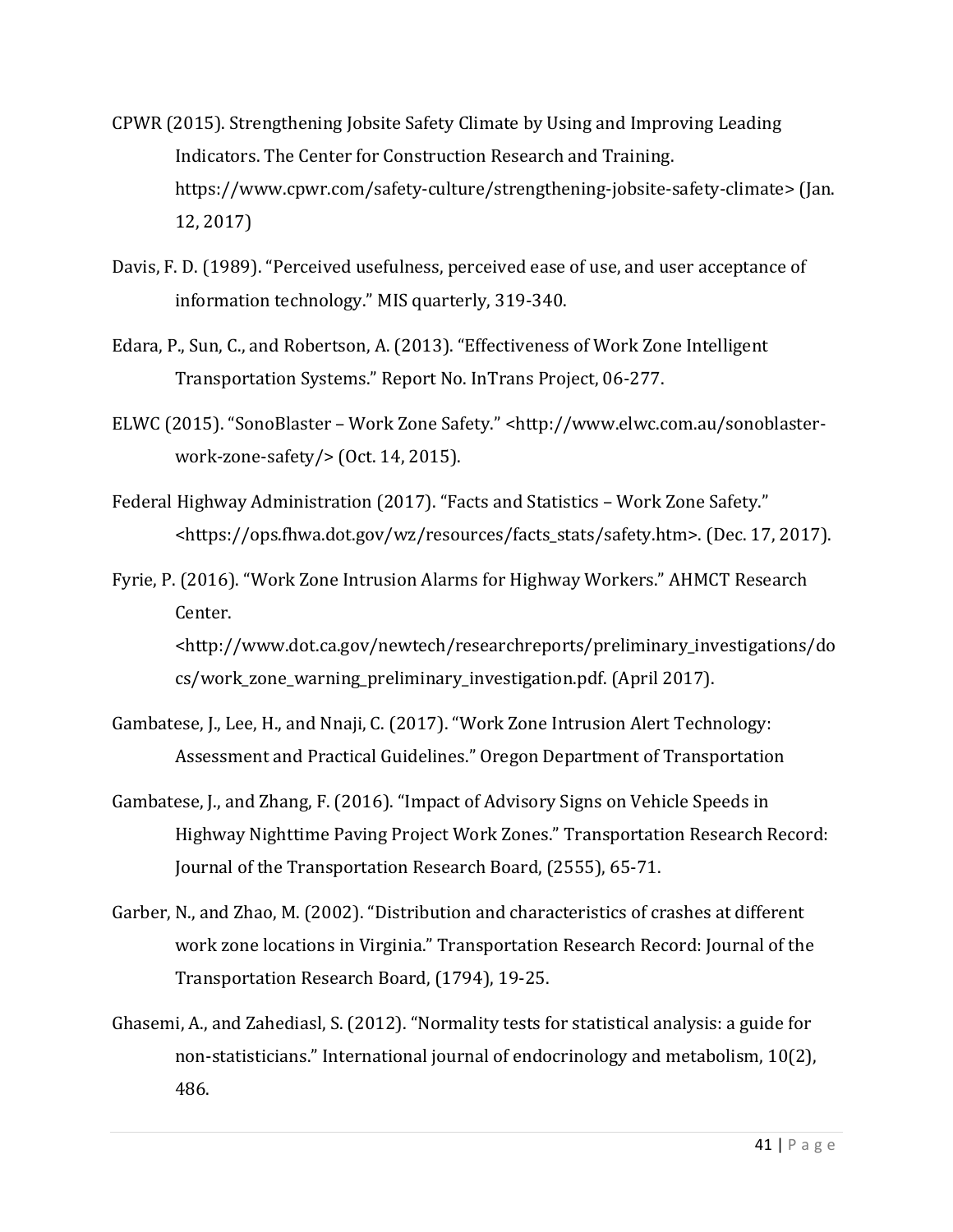- Hamilton, D. J., Nuttall, W. J., & Roques, F. A. (2009). Agent based simulation of technology adoption (No. 0923). EPRG Working Paper Series.
- Highway Resource Solution. (2015). "Intellicone." <http://www.intellicone.co.uk/> (Sept. 02, 2015).
- Huebschman, C. R., C. Garcia, D. M. Bullock, and D. M. Abraham. (2003). "Construction Work Zone Safety." Publication FHWA/IN/JTRP-2002/34. Joint Transportation Research Program, Indiana Department of Transportation and Purdue University, West Lafayette, Indiana. https://doi.org/10.5703/1288284313166
- Hong, Y., Chan, D. W., Chan, A. P., and Yeung, J. F. (2011). "Critical analysis of partnering research trend in construction journals." Journal of management in engineering, 28(2), 82‐95.
- Infrastructure Training and Safety Institute (ITSI) (2011). "Reference Guide to Work Zone Traffic Control" < https://www.osha.gov/dte/grant\_materials/fy10/sh-21004-10/wztc\_refguide.pdf> (March 21, 2018)
- Lee, Y., Hsieh, Y. and Hsu, C (2011). "Adding Innovation Diffusion Theory to the Technology Acceptance Model : Supporting Employees' Intentions to use E-Learning Systems." Journal of Educational Technology and Society, 14(4)
- Mathieson, K. (1991). "Predicting user intentions: comparing the technology acceptance model with the theory of planned behavior." Information systems research, 2(3), 173‐191.
- Mathieson, K., Peacock, E., and Chin, W. W. (2001). "Extending the technology acceptance model: the influence of perceived user resources." ACM SIGMIS Database: the DATABASE for Advances in Information Systems, 32(3), 86-112.
- Marks, E., Vereen, S., and Awolusi, I. (2017). "Active Work Zone Safety Using Emerging Technologies 2017" (No. UTCA Report Number 15412).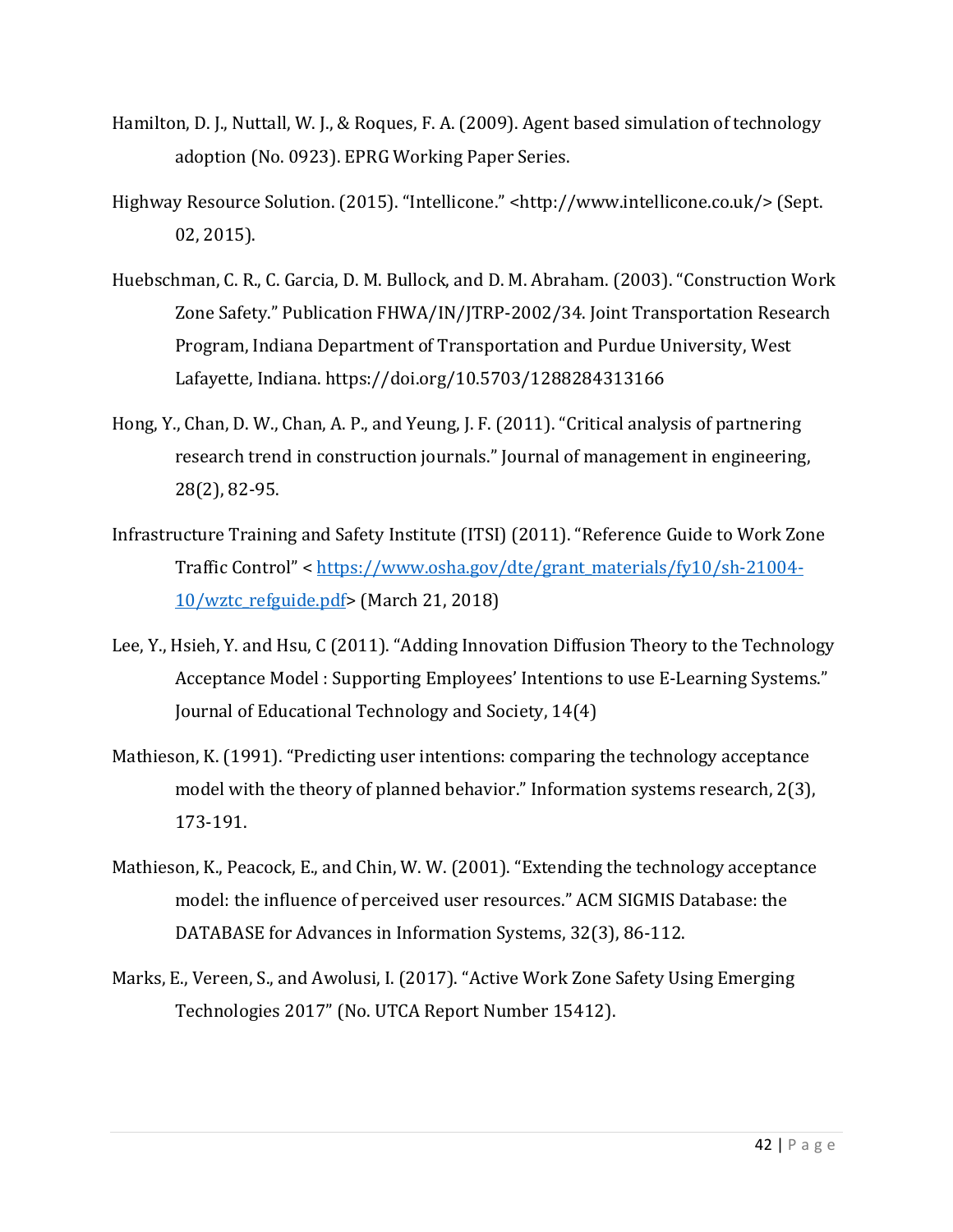- Marks, E., and Teizer, J. (2013). "Method for testing proximity detection and alert technology for safe construction equipment operation." Construction Management and Economics, 31(6), 636-646.
- Mitropoulos, P., and Tatum, C.  $(2000)$ . "Forces driving adoption of new information technologies." Journal of construction engineering and management, 126(5), 340-348.
- Moren (2016). Guidance on Treatment of Economic Value of a Statistical Life (VSL) in U.S. Department of Transportation Analysis - 2016 Adjustment. <https://cms.dot.gov/sites/dot.gov/files/docs/2016%20Revised%20Value%20of %20a%20Statistical%20Life%20Guidance.pdf> (Nov 15, 2017)
- Novosel, C. (2014). "Evaluation of Advanced Safety Perimeter Systems for Kansas Temporary Work Zones." PhD diss., University of Kansas.
- Park, J., Yang, X., Cho, Y. K., and Seo, J. (2017). "Improving dynamic proximity sensing and processing for smart work-zone safety." Automation in Construction, 84, 111-120.
- Pegula, S. (2013). "An analysis of fatal occupational injuries at road construction sites, 2003–2010." The Bureau of Labor Statistics. Available at <http://www.bls.gov/opub/mlr/2013/article/an‐analysis‐of‐fatal‐occupational‐ injuries-at-road-construction-sites-2003-2010.htm> (Sept. 16, 2017)
- Park, J., Marks, E., Cho, Y. K., and Suryanto, W. (2015). "Performance test of wireless technologies for personnel and equipment proximity sensing in work zones." Journal of Construction Engineering and Management, 142(1), 04015049.
- Park, J., Yang, X., Cho, Y. K., and Seo, J. (2017). "Improving dynamic proximity sensing and processing for smart work-zone safety." Automation in Construction, 84, 111-120.
- Rankin, J. H., and Luther, R. (2006). "The innovation process: adoption of information and communication technology for the construction industry." Canadian Journal of Civil Engineering, 33(12), 1538-1546.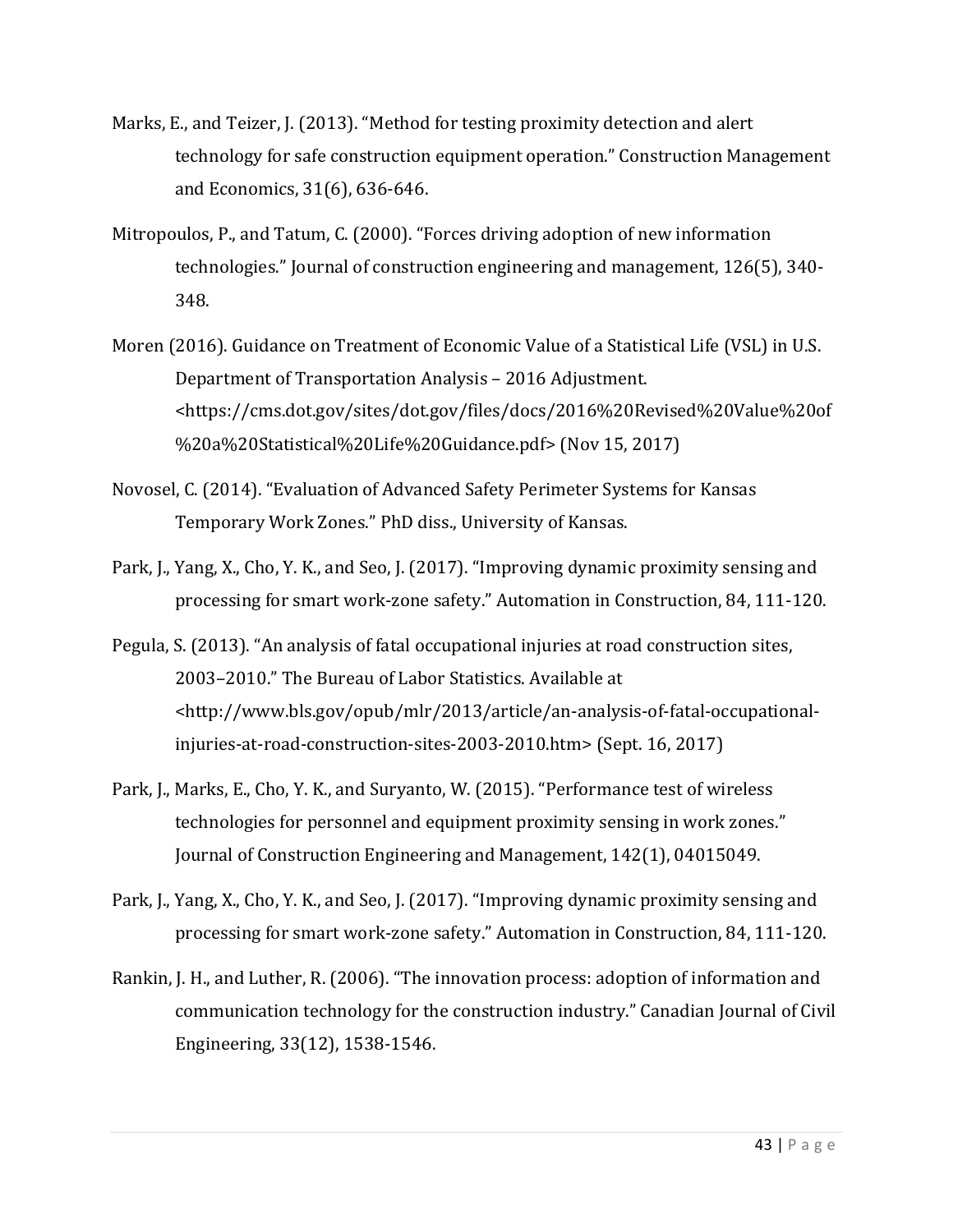- Rand, W., and Rust, R. T. (2011). "Agent-based modeling in marketing: Guidelines for rigor". International Journal of Research in Marketing, 28(3), 181-193.
- Rasoulkhani, K., Logasa, B., Reyes, M. P., and Mostafavi, A. (2017). "Agent-based modeling framework for simulation of complex adaptive mechanisms underlying household water conservation technology adoption." In Simulation Conference (WSC), 2017 Winter (pp. 1109-1120). IEEE.
- Sant (2014). "Work-Zone Safety: Intrusion Alert." Road and Bridges <http://www.roadsbridges.com/work‐zone‐safety‐intrusion‐alert>. (June 09, 2016)
- Schwatka, N. V., and Rosecrance, J. C. (2016). "Safety climate and safety behaviors in the construction industry: The importance of co-workers commitment to safety." Work, 54(2), 401-413.
- Sun, C., Edara, P. P., Hou, Y., Robertson, A., and Smith, D. (2011). "Cost-Benefit Analysis of Sequential Warning Lights in Nighttime Work Zone Tapers." University of Missouri, Report to the Smart Work Zone Deployment Initiative.
- Teizer, J., Allread, B., Fullerton, C., and Hinze, J. (2010). "Autonomous pro-active real-time construction worker and equipment operator proximity safety alert system." Automation in Construction, 19(5), 630-640.
- Theiss, L., Miles, J., Ullman, G., and Maxwell, S. (2014). "Photometric Evaluation of Steady-Burn Warning Lights in Work Zones". Transportation Research Record: Journal of the Transportation Research Board, (2458), 88-95.
- Theiss, L., Pratt, M., Ullman, G., and Maxwell, S. (2014). "Evaluation of Cost-Effectiveness of Steady-Burn Warning Lights in Work Zones." Transportation Research Record: Journal of the Transportation Research Board, (2458), 65-73.
- Ullman, G., and Iragavarapu, V. (2014). "Analysis of Expected Crash Reduction Benefits and Costs of Truck-Mounted Attenuator Use in Work Zones." Transportation Research Record: Journal of the Transportation Research Board, (2458), 74-77.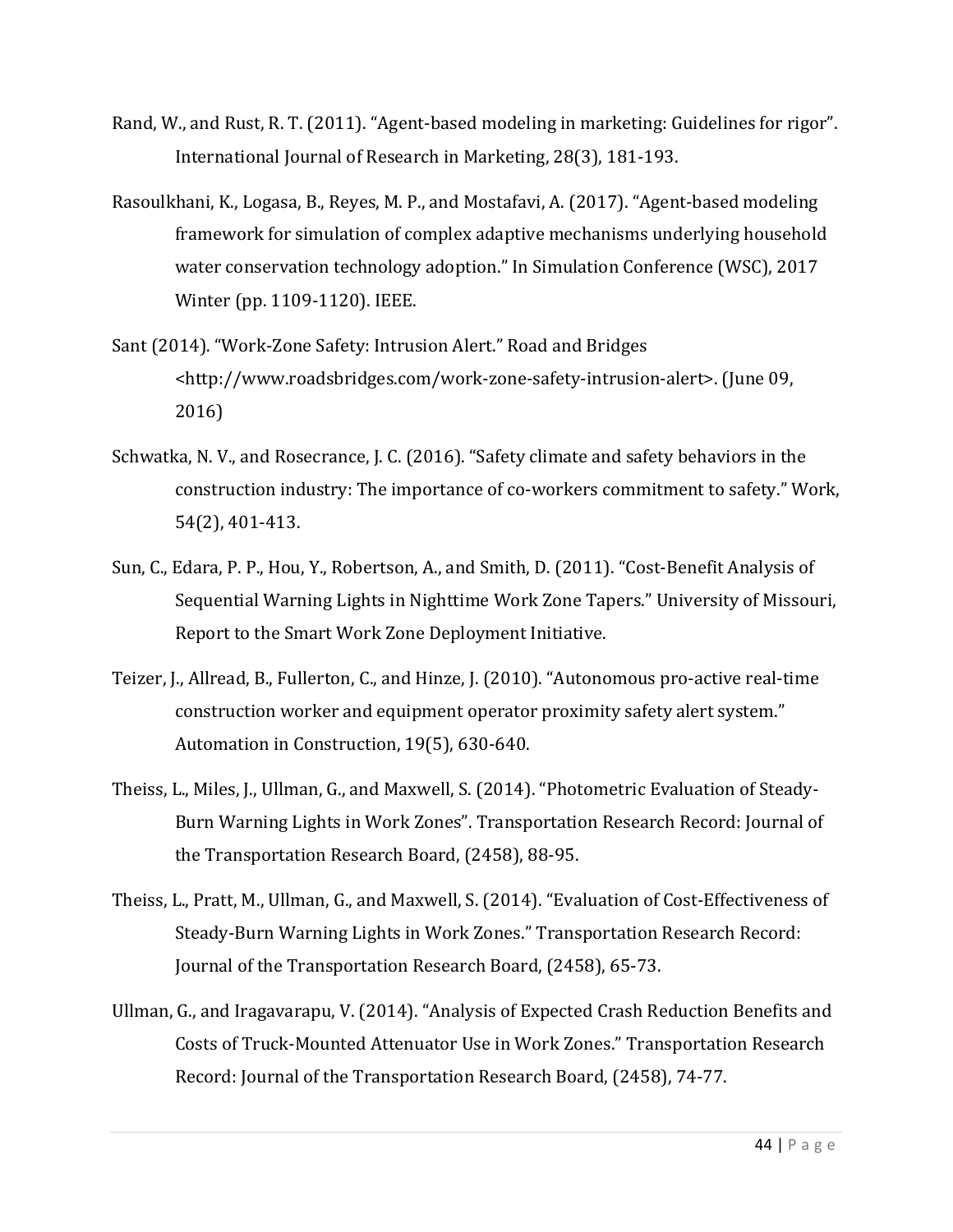- Venkatesh, V., Speier, C., and Morris, M. G. (2002). "User acceptance enablers in individual decision making about technology: Toward an integrated model." Decision sciences, 33(2), 297-316.
- Venkatesh, V., and Davis, F. D. (1996). "A model of the antecedents of perceived ease of use: Development and test." Decision sciences, 27(3), 451-481.
- Wang, M., Schrock, S., Bai, Y., and Rescot, R. (2011). "Evaluation of innovative traffic safety devices at short-term work zones." Report K-TRAN: KU-09-5, The University of Kansas.
- Wong, J. M., Arico, M. C., and Ravani, B. (2011). "Factors influencing injury severity to highway workers in work zone intrusion accidents." Traffic injury prevention,  $12(1)$ , 31-38.
- Yi, W., and Chan, A. P. (2013). "Critical review of labor productivity research in construction journals." Journal of Management in Engineering, 30(2), 214-225.
- Zhang, F., and Gambatese, J. (2017). "Highway Construction Work-Zone Safety: Effectiveness of Traffic‐Control Devices." Practice Periodical on Structural Design and Construction, 22(4), 04017010.

## 13.Appendix

Appendix A: Survey 

## **Reducing Highway Construction Fatalities through Improved Adoption of Safety Technologies**

Dear Participant,

We would like to thank you for taking the time to participate in this survey entitled "Reducing Highway" Construction Fatalities through Improved Adoption of Safety Technologies."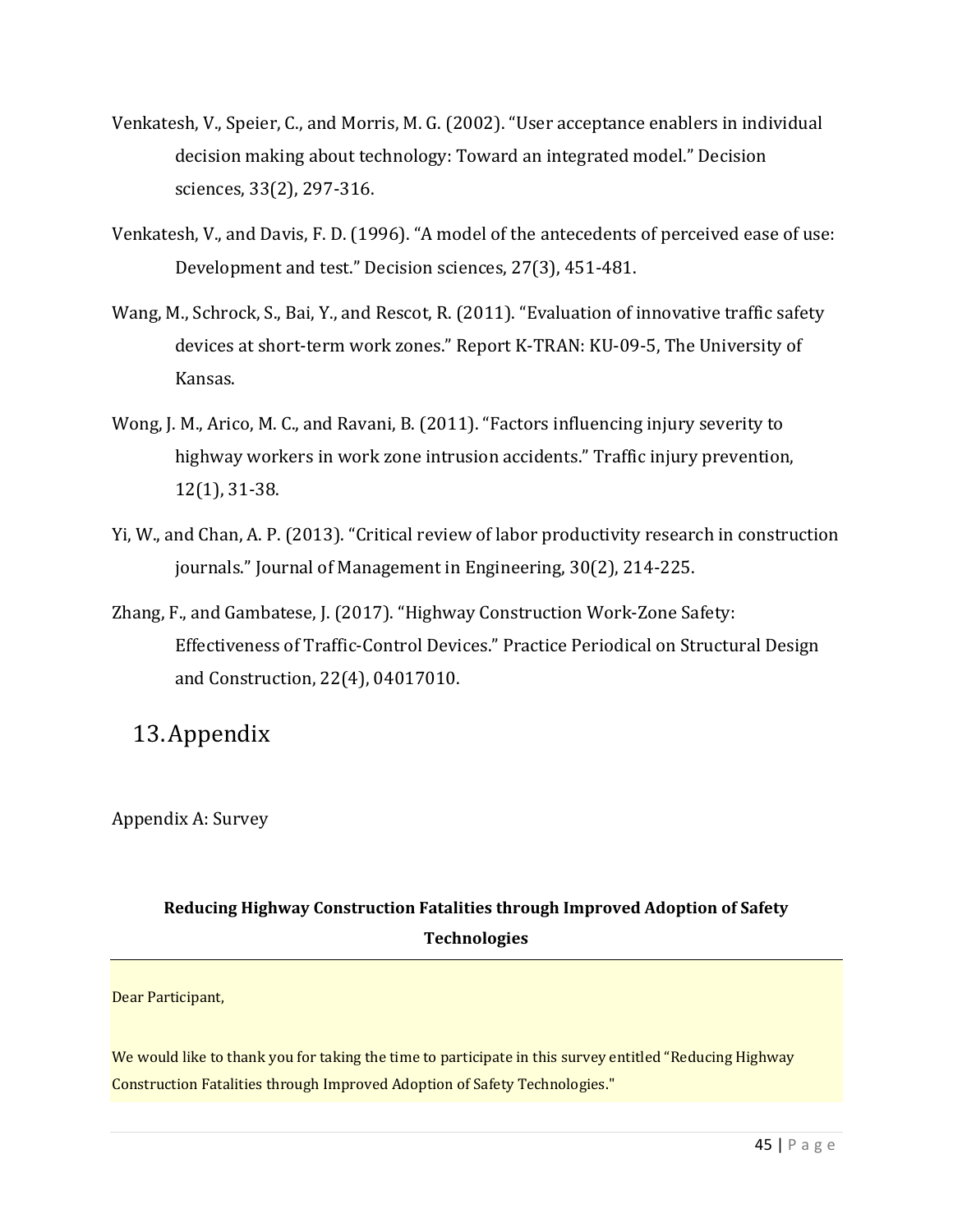The purpose of this study is to develop a tool that improves the adoption and diffusion of safety innovations in the construction industry. If you choose to take part in this survey, you will be asked to provide the following information:

- Perception on what factors influences the acceptance of work zone safety technologies·
- Perception on the impact of work zone safety technologies $\cdot$
- Personal attributes such as title, type of company/organization, years of experience, etc.

The survey is expected to take approximately 15 minutes to complete. Your responses to this survey and personal information provided will be kept confidential, used only for academic purposes related to the study, and will not be distributed to the public. All identifying information connecting respondents to their responses will be removed as part of the data collection process. Publications generated from the research study will not include any information that can be used to identify respondents.

If you have any questions about the survey, please contact the researchers listed below. If you have questions about your rights or welfare as a survey participant, please contact the Oregon State University Institutional Review Board (IRB) Office at 541-737-8008, or by email at IRB@oregonstate.edu.

#### Research Team:

Dr. Chinweike Eseonu (Principal Investigator), Mechanical, Industrial and Manufacturing Engineering, Oregon State University, 204 Rogers Hall, Corvallis, OR 97331; Cell-phone: 541-737-0024; E‐mail: chinweike.eseonu@oregonstate.edu 

John Gambatese, Civil and Construction Engineering, Oregon State University, 101 Kearney Hall, Corvallis, OR 97331; Cell-phone: (541) 737-8913; E-mail: john.gambatese@oregonstate.edu

Chukwuma Nnaji, Civil and Construction Engineering, Oregon State University, 101 Kearney Hall, Corvallis, OR 97331; Cell-phone: (541) 908-0475; E-mail: nnajic@oregonstate.edu

#### Acknowledgement:

By continuing the survey, I have read the above description of the research. If I had questions or would like additional information, I contacted the researchers and had all of my questions answered to my satisfaction. I agree to voluntarily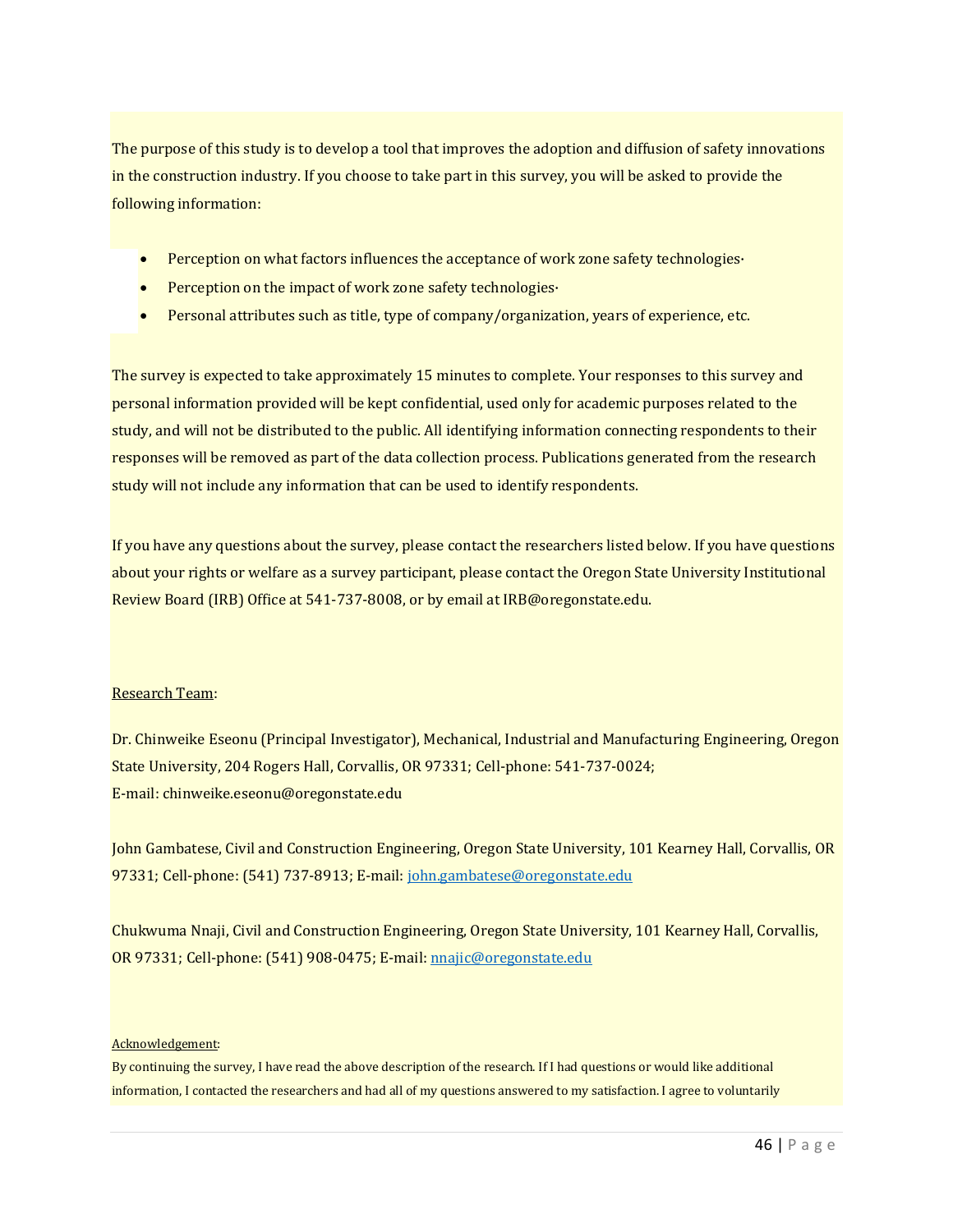participate in this research. By answering the survey questions and responding to this survey, I affirm that I have read the above information, agree to participate in the research, and am at least 18 years of age or older.

#### Survey Questions

#### **Demographic Information**

- Q1 Please select your role
- O Owner Agency (e.g. Oregon DOT, etc.) (1)
- **General Contractor (2)**
- O Sub-Contractor (3)
- $\overline{Q}$  Consultant (6)
- O Equipment Manufacturer (7)
- $\overline{Q}$  Equipment Supplier (4)
- $\bigcirc$  Student (8)
- $\bigcirc$  0ther (5)

Q2 What industry do you (or have you) worked in? Select all that apply.

- $\Box$  Heavy Civil (1)
- $\Box$  Marine Construction (2)
- $\Box$  Vertical Construction (Residential and Commercial) (3)
- $\Box$  Industrial Construction (4)
- Other (5) \_\_\_\_\_\_\_\_\_\_\_\_\_\_\_\_\_\_\_\_

Q3 Select the job title that best describes what you do.

- **O** Project Manager (1)
- O Project Engineer (2)
- **Q** Traffic Control Designer (3)
- O Safety Officer (4)
- $\bigcirc$  Safety Equipment Supplier (5)
- O Road Maintenance Crew (6)
- $\overline{O}$  Traffic Control Consultant (9)
- O Traffic Control Crew (7)
- Other (8) \_\_\_\_\_\_\_\_\_\_\_\_\_\_\_\_\_\_\_\_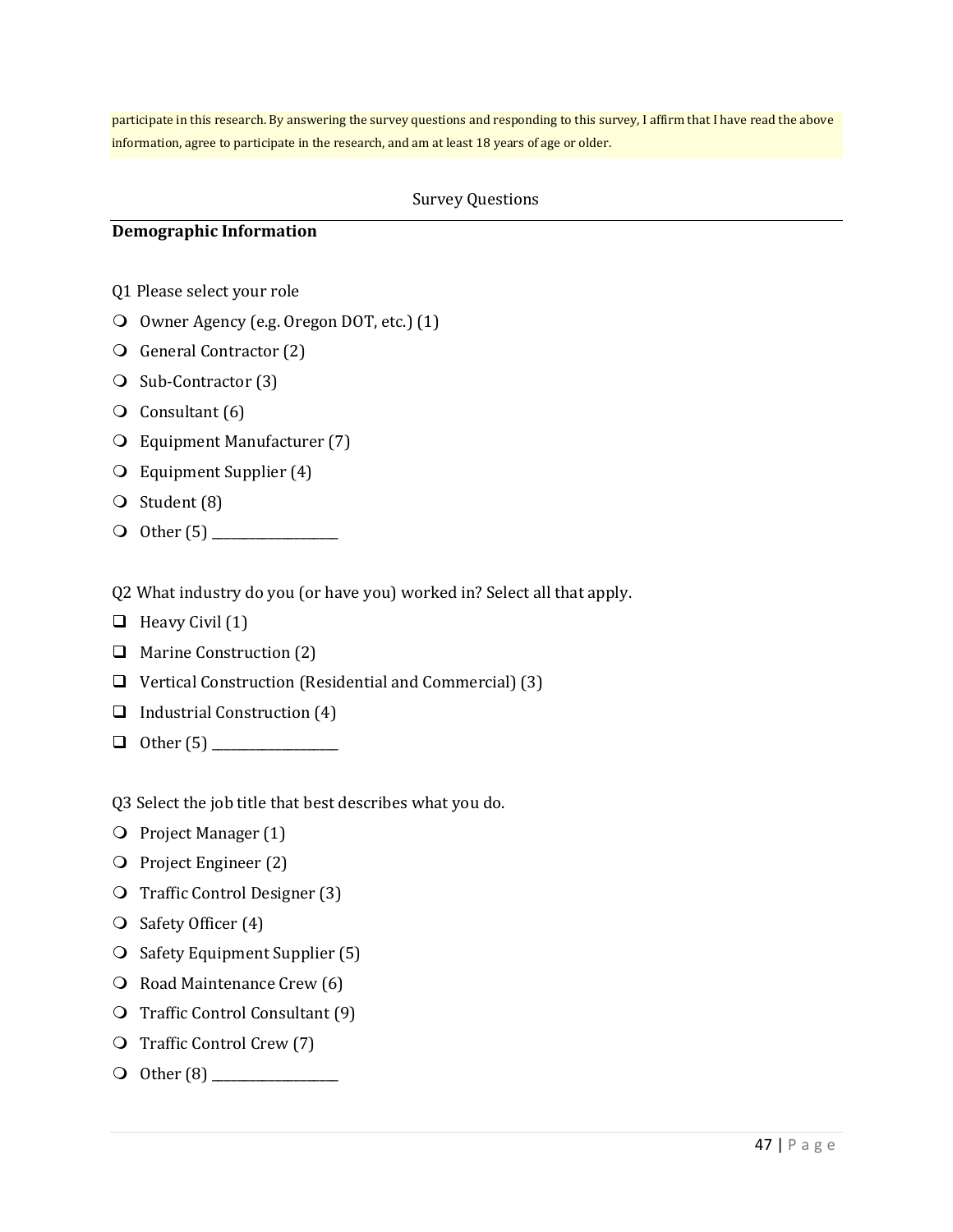Q4. What is the approximate annual revenue of your company?

Q5. What is the size of your company? (Approximate number of employees)

- Q6. Which sector would you best describe most of your company's projects? (Select all that apply)
- $\Box$  Residential (1)
- $\Box$  Commercial (2)
- $\Box$  Heavy Civil (3)
- $\Box$  Energy (4)
- $\Box$  Industrial (5)
- $\Box$  Marine (6)

Q7 How many years of experience do you have in the construction industry?

- $\bigcirc$  Less than 1 year (1)
- $\overline{O}$  1 5 years (2)
- $\bigcirc$  5 10 years (3)
- $\bigcirc$  10 20 years (4)
- $\bigcirc$  More than 20 years (5)

The questions in the next section focus on factors that could impact the use of a work zone intrusion alert technology. A work zone intrusion alert technology (WZIAT) is a type of safety system used in a roadway work zone to alert field workers and secure time for them to escape when errant vehicles intrude into the work zone. Please answer the following questions with the WZIAT in mind.

- Q8 Are you familiar with work zone intrusion alert technology?
- $\bigcirc$  Definitely yes (1)
- $\overline{Q}$  Probably yes (2)
- $\overline{O}$  Probably not (3)
- $\bigcirc$  Definitely not (4)

O9 How important are the following attributes to your decision to adopt WZIAT?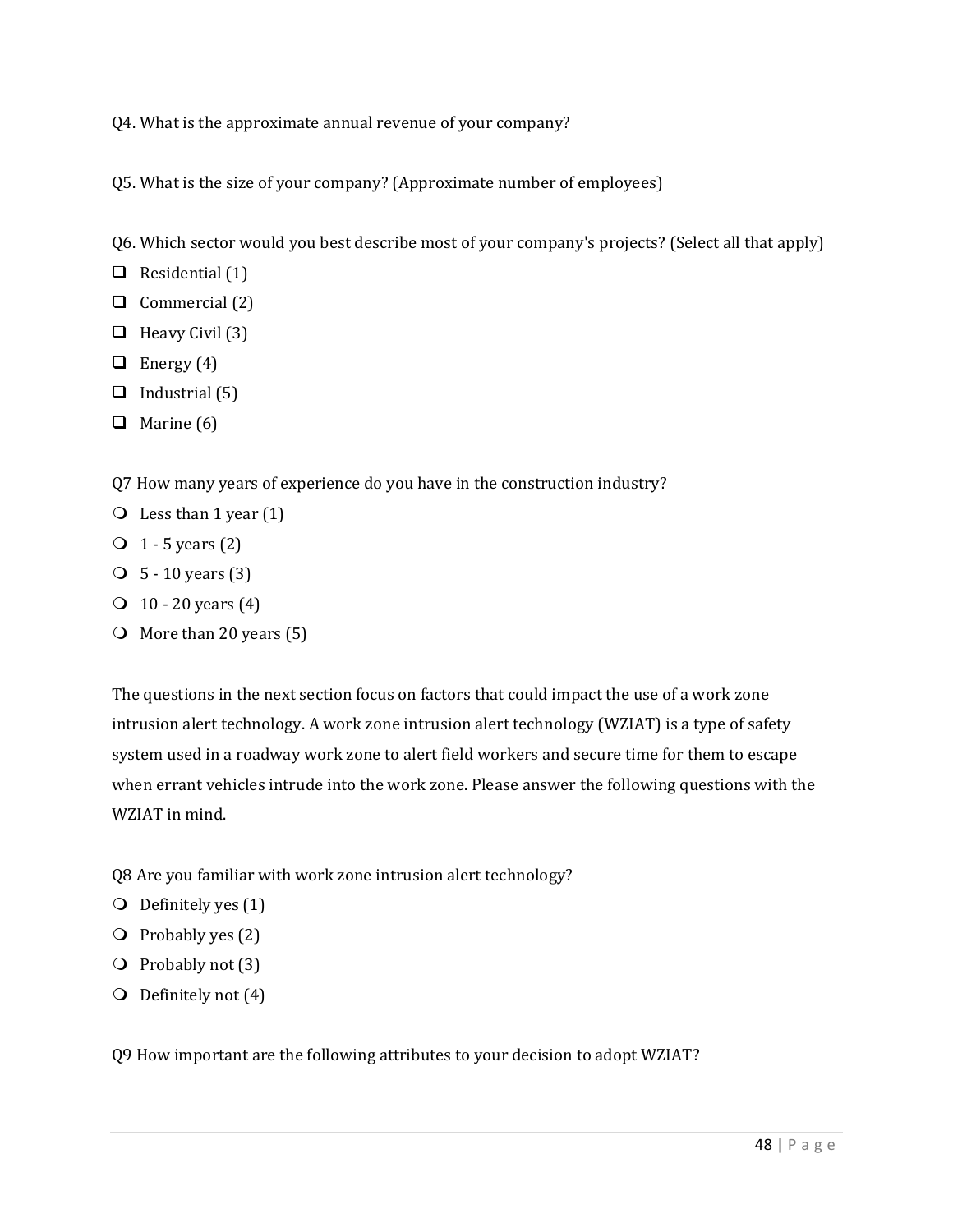|                                                                                                  | <b>Not</b> | Slightly   | Neutral (3) | Important  | <b>Very</b> |
|--------------------------------------------------------------------------------------------------|------------|------------|-------------|------------|-------------|
|                                                                                                  | Important  | Important  |             | (4)        | Important   |
|                                                                                                  | (1)        | (2)        |             |            | (5)         |
| Ease of Deployment/Retrieval (1)                                                                 | $\bigcirc$ | $\bigcirc$ | $\bigcirc$  | $\bigcirc$ | $\bigcirc$  |
| Easy to move the technology around (2)                                                           | $\bigcirc$ | $\circ$    | $\bigcirc$  | $\bigcirc$ | $\bigcirc$  |
| User Friendliness (learning curve) (3)                                                           | $\bigcirc$ | $\bigcirc$ | $\bigcirc$  | $\bigcirc$ | $\bigcirc$  |
| Little or no Impact on Traffic Flow and<br>Control within work zone (4)                          | $\bigcirc$ | $\bigcirc$ | $\circ$     | $\bigcirc$ | $\bigcirc$  |
| Limits worker exposure (during<br>deployment/retrieval of technology) (5)                        | $\circ$    | $\bigcirc$ | $\circ$     | $\bigcirc$ | $\circ$     |
| Easy to store (6)                                                                                | $\circ$    | $\bigcirc$ | $\bigcirc$  | $\bigcirc$ | $\circ$     |
| Resistance to environmental and<br>physical impact (7)                                           | $\circ$    | $\bigcirc$ | $\bigcirc$  | $\bigcirc$ | $\bigcirc$  |
| Reusable (8)                                                                                     | $\bigcirc$ | $\bigcirc$ | $\bigcirc$  | $\bigcirc$ | $\bigcirc$  |
| Easy to Maintain (9)                                                                             | $\bigcirc$ | $\bigcirc$ | $\bigcirc$  | $\bigcirc$ | $\bigcirc$  |
| Extended battery Life (reliability) (10)                                                         | $\circ$    | $\circ$    | $\circ$     | $\bigcirc$ | $\bigcirc$  |
| Cost of labor and equipment (11)                                                                 | $\bigcirc$ | $\circ$    | $\circ$     | $\bigcirc$ | $\circ$     |
| Availability of equipment in the market<br>(12)                                                  | $\circ$    | $\circ$    | $\circ$     | $\bigcirc$ | $\circ$     |
| Cost of replacing parts/ maintenance<br>(13)                                                     | $\bigcirc$ | $\bigcirc$ | $\bigcirc$  | $\bigcirc$ | $\bigcirc$  |
| Impact of warning alert on driver or<br>Driver comprehension of visual and<br>audio warning (14) | $\bigcirc$ | $\bigcirc$ | $\bigcirc$  | $\bigcirc$ | $\bigcirc$  |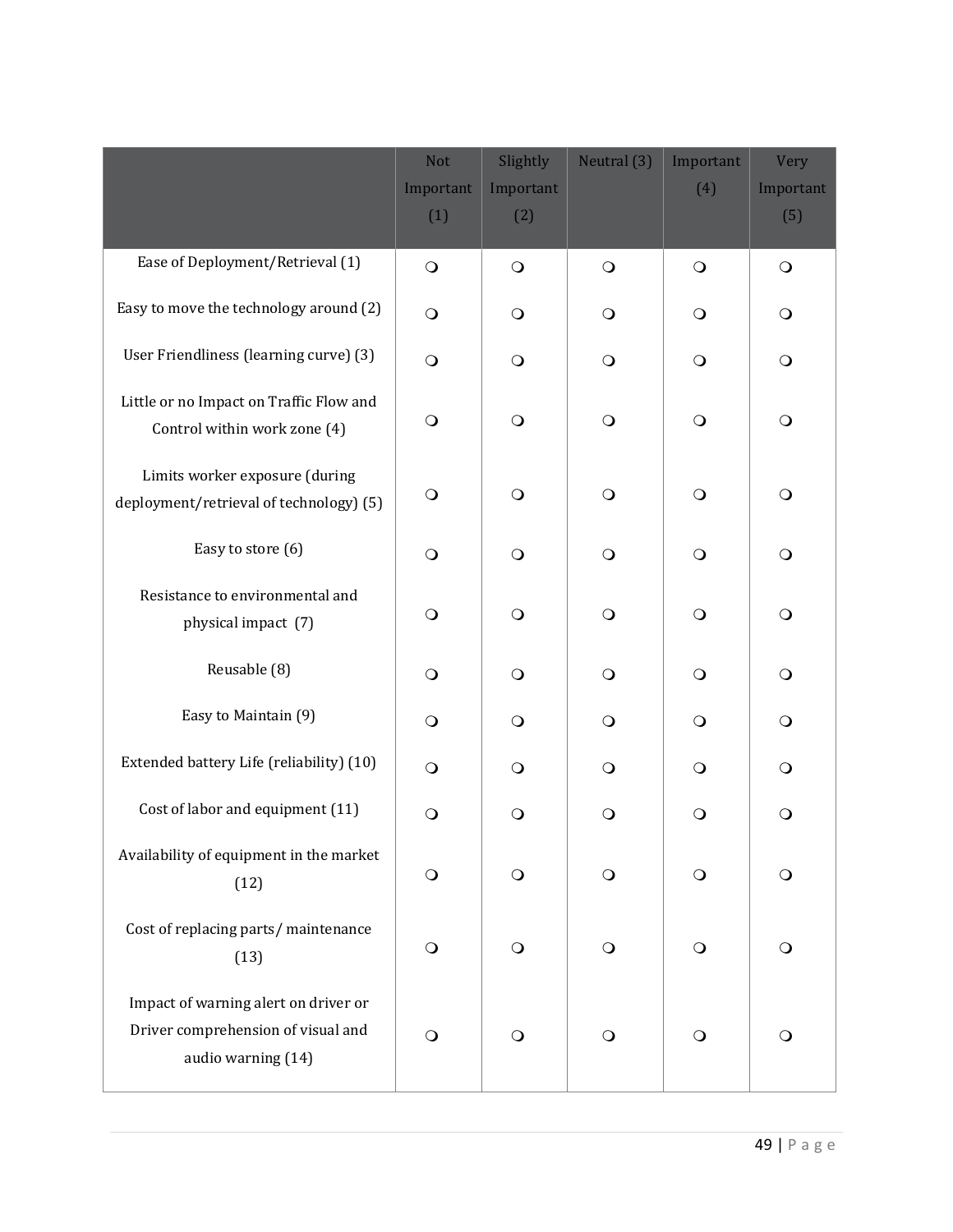| Worker comprehension of warning<br>signal (conspicuity, quality of alarm)<br>(15) | $\Omega$ | $\bigcirc$ | $\circ$  | $\bigcirc$ | $\Omega$   |
|-----------------------------------------------------------------------------------|----------|------------|----------|------------|------------|
| Multiple warning alert sources (audio,<br>visual, haptic/vibratory) (16)          | $\Omega$ | $\bigcirc$ | $\Omega$ | $\bigcirc$ | $\bigcirc$ |
| Adequate coverage distance<br>(Sensor/light/sound/haptic) (17)                    | $\Omega$ | $\bigcirc$ | $\Omega$ | $\bigcirc$ | $\Omega$   |
| Limited physical impact on vehicle<br>(collision with technology) (18)            | $\Omega$ | $\bigcirc$ | $\circ$  | $\bigcirc$ | $\circ$    |
| Driver adequately comprehends visual<br>and audio warning (19)                    | $\Omega$ | $\bigcirc$ | $\Omega$ | $\bigcirc$ | $\circ$    |
| Few or no false negative and positive<br>alarm(20)                                | $\circ$  | $\circ$    | $\circ$  | $\bigcirc$ | $\circ$    |
| Less dependence on existing<br>infrastructure (21)                                | $\Omega$ | $\bigcirc$ | $\circ$  | $\bigcirc$ | $\circ$    |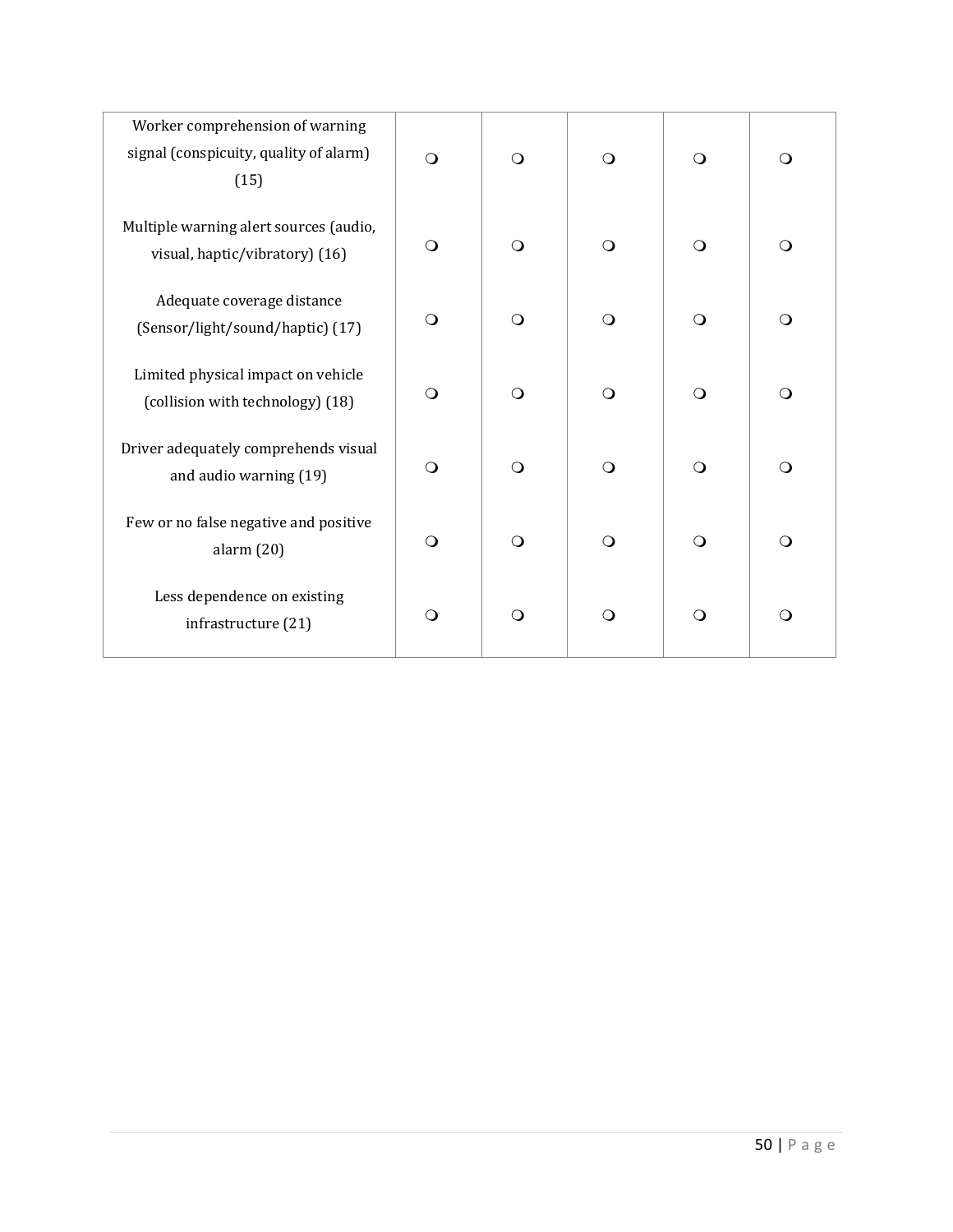## Q10 How does WZIAT impact workers?

|                                                                                                             | Strongly<br>disagree/<br>unlikely<br>(1) | Somewhat<br>disagree/<br>unlikely<br>(2) | Neither<br>agree/like nor<br>disagree/<br>unlikely $(3)$ | Somewhat<br>agree/<br>likely (4) | Strongly<br>agree/<br>likely (5) |
|-------------------------------------------------------------------------------------------------------------|------------------------------------------|------------------------------------------|----------------------------------------------------------|----------------------------------|----------------------------------|
| Implementing WZIAT enables workers<br>to be more productive (1)                                             |                                          |                                          |                                                          |                                  |                                  |
| Using WZIAT improves workers safety<br>(2)                                                                  |                                          |                                          |                                                          |                                  |                                  |
| Using WZIAT improves work quality<br>(3)                                                                    |                                          |                                          |                                                          |                                  |                                  |
| WZIAT is easy to use (4)                                                                                    |                                          |                                          |                                                          |                                  |                                  |
| WZIAT would have a steep learning<br>curve(5)                                                               |                                          |                                          |                                                          |                                  |                                  |
| Workers will find WZIAT easy to use<br>(6)                                                                  |                                          |                                          |                                                          |                                  |                                  |
| People who are important to me would<br>think I should use WZIAT (7)                                        |                                          |                                          |                                                          |                                  |                                  |
| I will use WZIAT because people who<br>influence my behavior (manager, etc.)<br>would want me to use it (8) |                                          |                                          |                                                          |                                  |                                  |
| I will encourage the use of WZIAT (9)                                                                       |                                          |                                          |                                                          |                                  |                                  |
| I will likely incorporate WZIAT into<br>your work operations (if it was my<br>decision to make) (10)        |                                          |                                          |                                                          |                                  |                                  |
| I will recommend the use of WZIAT to<br>my boss $(11)$                                                      |                                          |                                          |                                                          |                                  |                                  |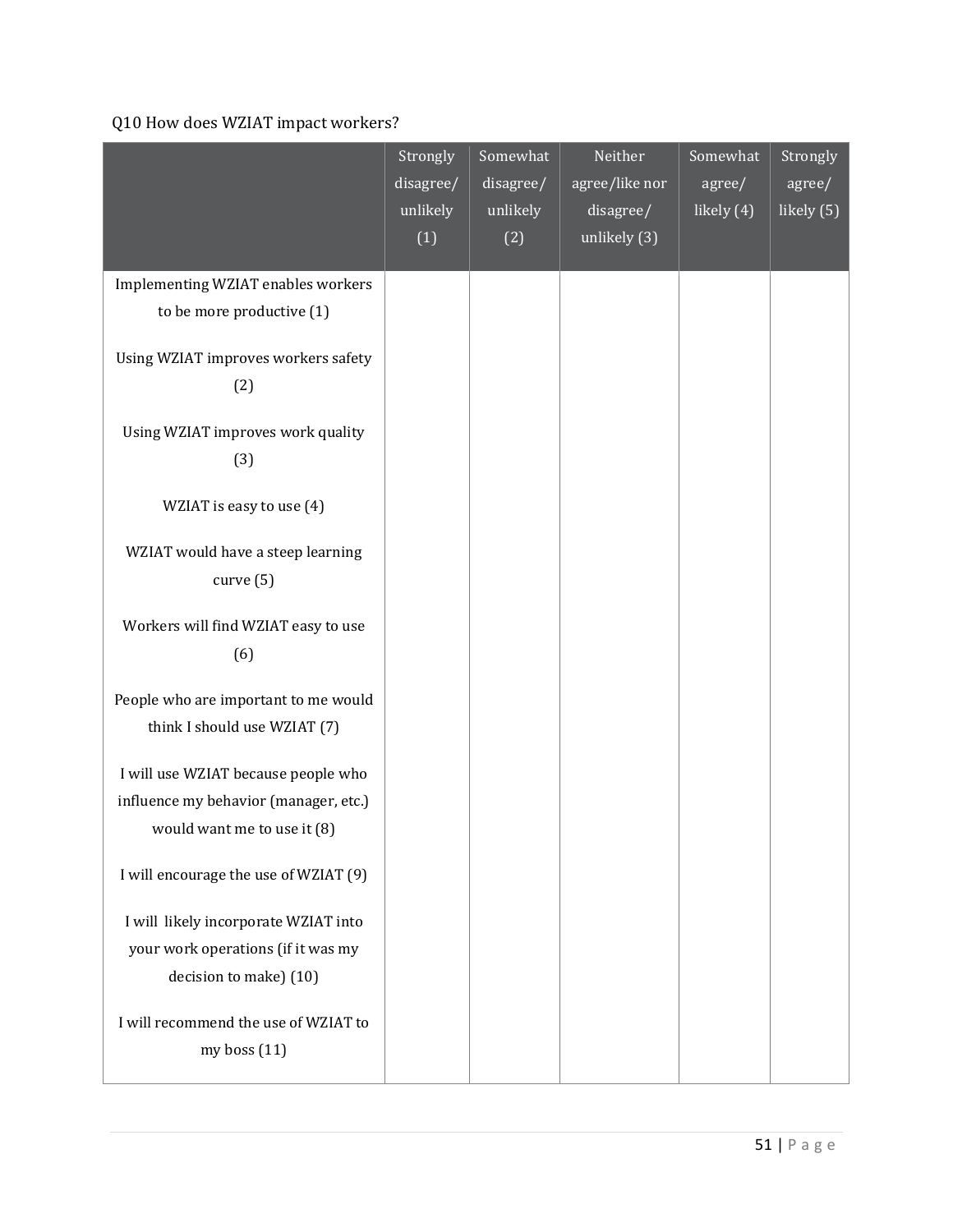The questions in the next section focus on safety climate and culture. "Safety climate" is defined as "the values, attitudes, motivations, and knowledge that affect the extent to which safety is emphasized over competing goals in decisions and behaviors." (Barnes 2009) Please kindly indicate how you perceive your organization's attitude towards worker safety management.

Q11 In my company, management...

- $\bigcirc$  Does not participate in safety audits. (1)
- O Only participate in safety audits in response to a worker injury or adverse safety event.  $(2)$
- $\Omega$  Participate in safety audits only when required. (3)
- $\Omega$  Initiate and actively participate in internal safety audits. (4)
- $\Omega$  Actively participate in internal safety audits and use the information for management performance evaluation. (5)

Q12 In my company,...

- $\overline{Q}$  There is no formal safety management system; safety trends are not analyzed. (1)
- $\bigcirc$  The safety management system is reviewed and safety trends are only analyzed in response to worker injury or an adverse safety event. (2)
- O The safety management system is reviewed and safety trends are analyzed from time to time. (3)
- $\bigcirc$  The safety management system is reviewed and safety trends are analyzed annually to ensure effectiveness and relevance. (4)
- $\bigcirc$  The safety management system is reviewed and safety trends are analyzed bi-annually to ensure effectiveness and relevance. (5)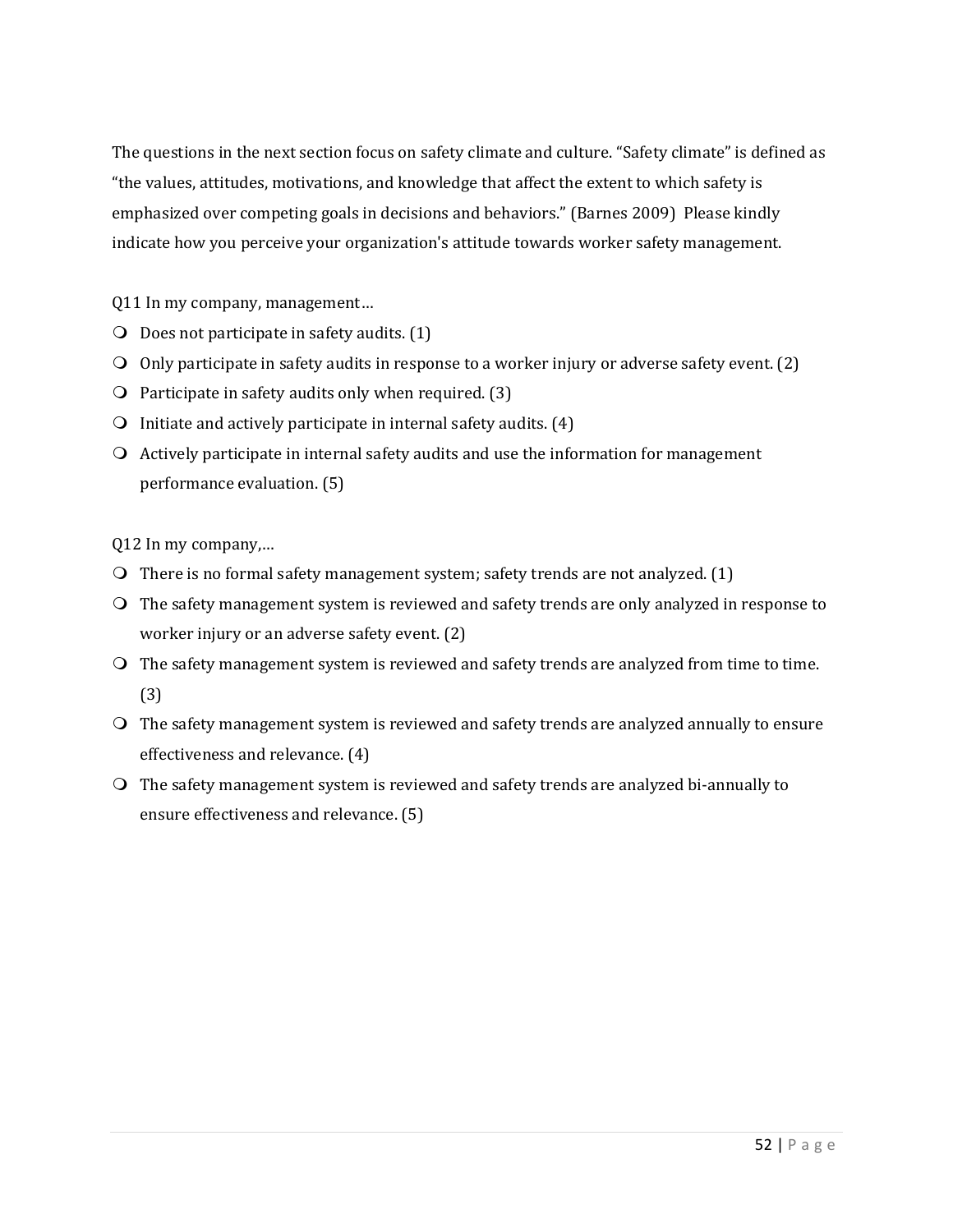Q13 In my company,...

- $\Omega$  The primary focus is on increasing productivity and reducing costs. Employees are rewarded for taking shortcuts to meet production goals.  $(1)$
- $\bigcirc$  When a project falls behind schedule, production becomes valued more than safety. (2)
- $\Omega$  As long as minimum safety requirements are being met, production and cost reduction are the main priorities of a project.  $(3)$
- $\overline{Q}$  For the most part, safety is not compromised for the sake of productivity. Projects are completed as safely as possible.  $(4)$
- $\Omega$  Safety is never compromised for productivity, schedule, or cost. Safety truly comes first. (5)
- Q14 In my company, management...
- O Does not invest in safety program development or provide adequate resources to conduct work safely.  $(1)$
- $\Omega$  Only invests in safety program development and devotes minimal resources to safety activities after an accident or an adverse event has occurred.  $(2)$
- $\overline{Q}$  Participates in safety program development and allocates resources to the extent that it is required by regulatory authorities or the owner.  $(3)$
- $\Omega$  Provides adequate resources to ensure a safe working environment. Develops a safety program that is shared with all employees.  $(4)$
- O Provides on-going financial support for ongoing development of safety policies, programs, and processes. Invests in systems and processes to continually improve the jobsite safety climate.

(5)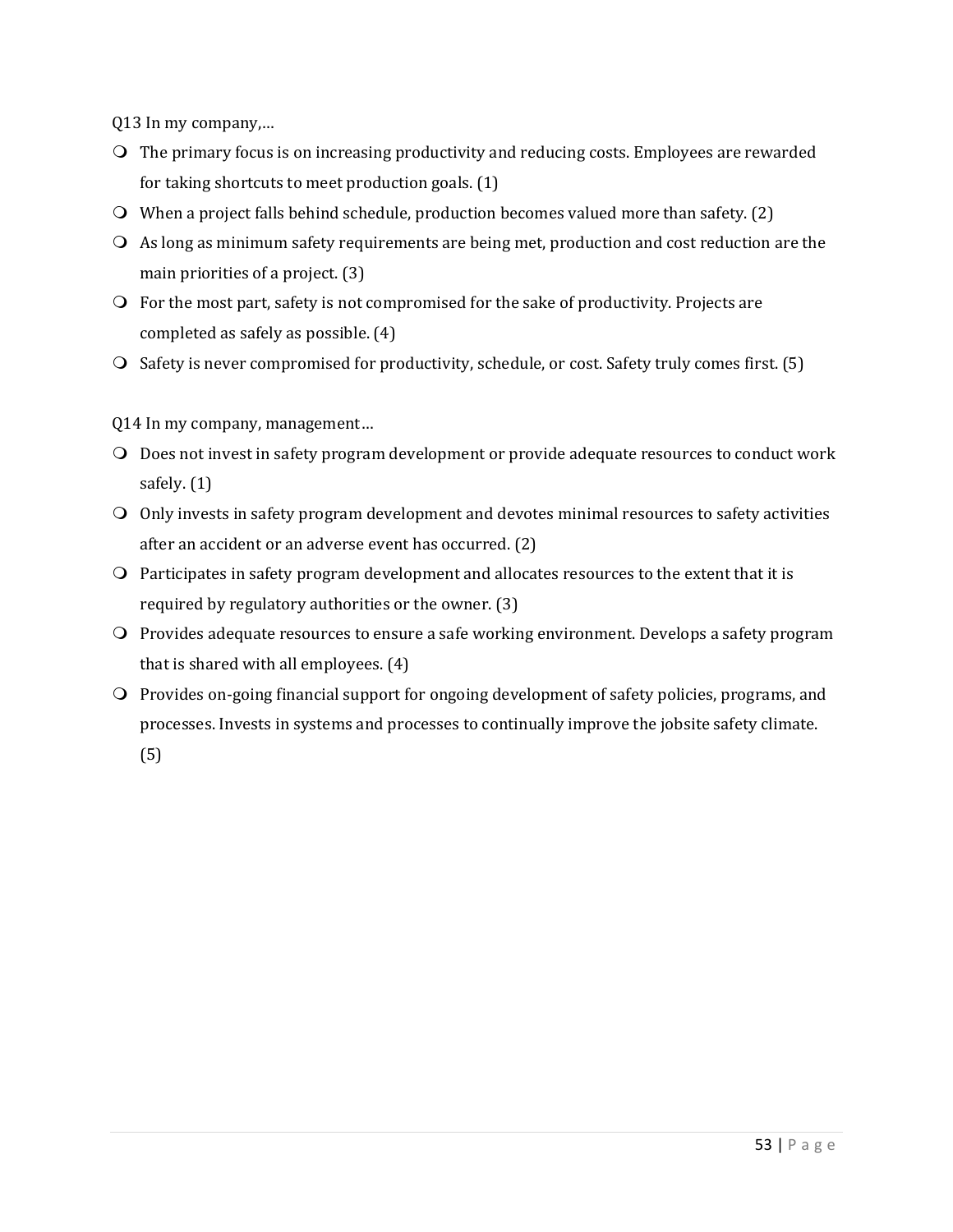Q15 In my company,...

- $\Omega$  There are no safety related metrics included in manager or supervisors' performance evaluations.  $(1)$
- $\Omega$  The only safety metric used in managers and supervisors' evaluations is the number of worker injuries, and often that is ignored.  $(2)$
- $\Omega$  Managers and supervisors are held accountable for meeting the minimum required safety standards; but, poor project safety performance carries few real consequences. (3)
- $\Omega$  Managers and supervisors are primarily held accountable for lagging safety indicators (e.g., Recordable Injury Rate), but some leading indicators (e.g., safety climate metrics) have been included. $(4)$
- $\bigcirc$  Managers and supervisors are held accountable for leading (e.g., safety climate metrics) and lagging safety indicators. Proactive safety leadership is a critical component of their evaluation and promotion.  $(5)$

Q16 In my company, safety expectations, roles, and responsibilities...

- $\overline{Q}$  Are not identified or articulated to individuals working in the work place. (1)
- $\Omega$  Are only clarified after an adverse safety event. (2)
- $\Omega$  Are only set to meet OSHA requirements. (3)
- $\Omega$  Are frequently, clearly, and consistently communicated to employees. (4)
- $\Omega$  Are discussed with employees across the entire company, with sub-contractors, and owners; they are reinforced on a daily basis. (5)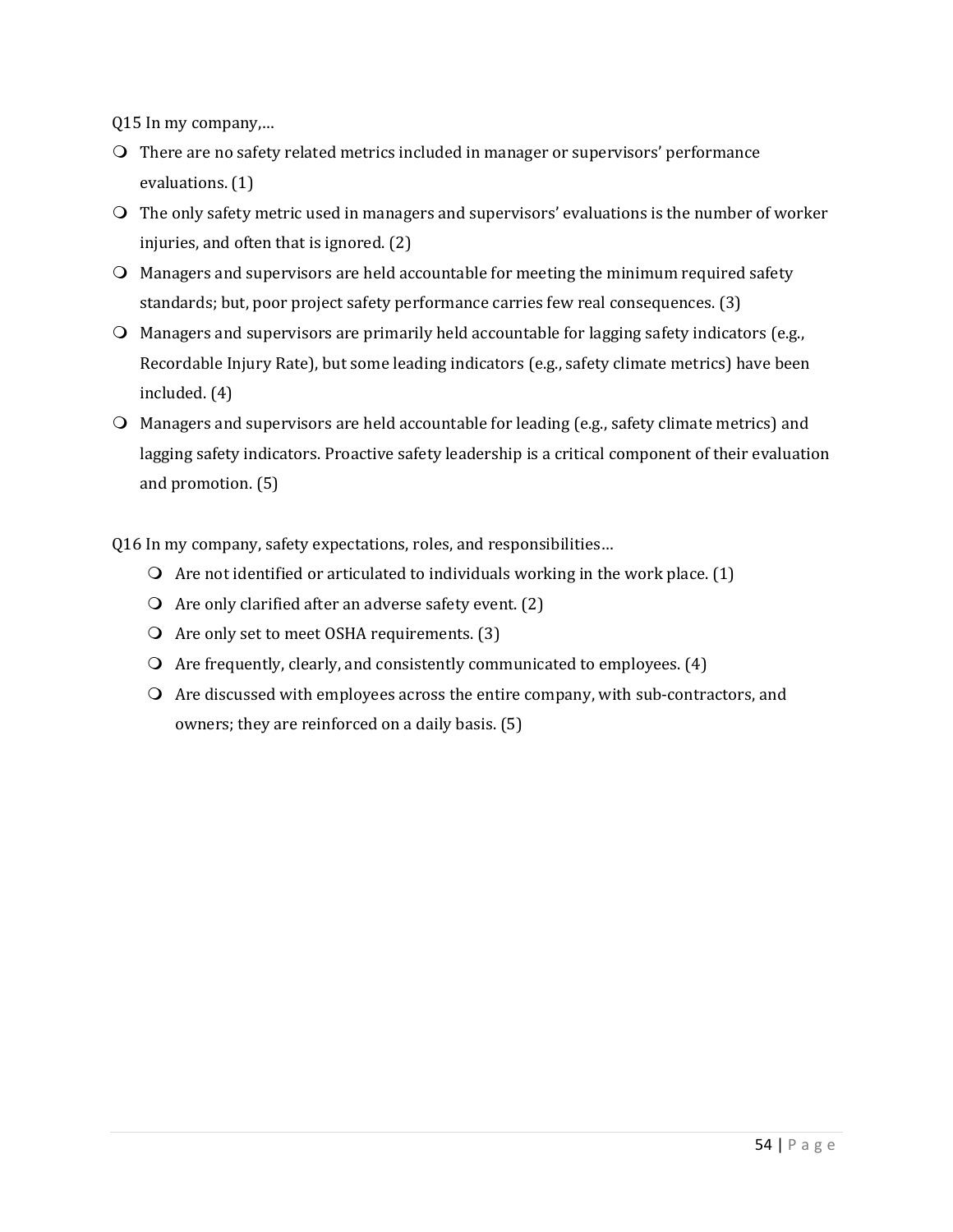Q17 In my company,...

- O Supervisors have no supervisory training and have little understanding or knowledge of regulatory requirements. (1)
- $\bigcirc$  After an incident occurs or regulatory action is taken, there is a discussion among higher level management about the importance of supervisory leadership.  $(2)$
- $\bigcirc$  Supervisors take OSHA 30-hour training and thus are familiar with OSHA regulations but they have little or no leadership training. (3)
- $\Omega$  Supervisors are trained on regulatory guidelines and leadership. (4)
- $\bigcirc$  Supervisors are provided with and required to take leadership training that includes topics such as: how to communicate with, and motivate team members; how to conduct pre-planning meetings; and how to inspire crew members to also be proactive safety leaders.  $(5)$

Q18 In my company, supervisors...

- $\bigcirc$  Manage and punish using intimidation and focus only on individual behavior without taking what may have been a faulty process into account.  $(1)$
- Start caring for their crew and acting as safety leaders only after an incident occurs or regulatory action is taken. The behavior displayed is short-lived. (2)
- $\bigcirc$  "Talk the safety talk", but often do not follow their own advice and expectations. (3)
- $\bigcirc$  Initiate and actively participate in safety program activities that are focused on continuous  $improvement. (4)$
- $\bigcirc$  Instill a sense of safety ownership at all levels, serve as effective safety communicators, excellent role models for safety, and are able to coach and teach. Safety is infused into every meeting.  $(5)$

Q19 In my company, employees...

- $\bigcirc$  Feel no sense of responsibility for their co-employees' or their own safety. (1)
- $\Omega$  Aren't engaged in promoting safety until after an accident occurs. (2)
- $\Omega$  Are engaged in promoting safety to the extent that is required. (3)
- $\bigcirc$  Participate in all aspects of ensuring safe working conditions, beginning at the planning and design stages.  $(4)$
- $\Omega$  Are empowered and rewarded for going above and beyond to ensure safe working conditions where they always feel responsible for their and their co-employees safety.  $(5)$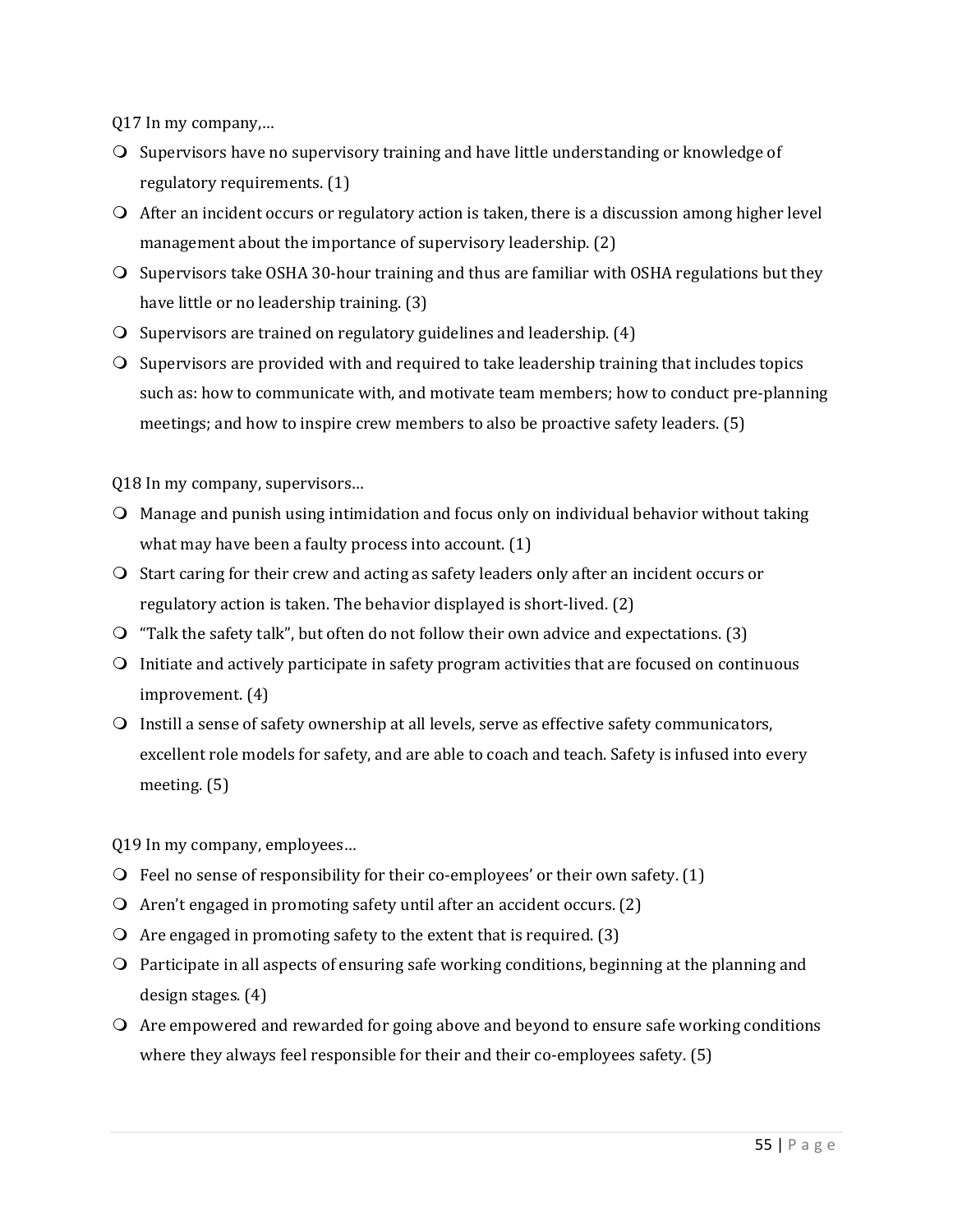Q20 In my company,...

- $\bigcirc$  Worker feedback regarding safety conditions and hazard reduction is not sought. They just want employees to "get the job done."  $(1)$
- $\bigcirc$  Employees are asked for safety advice and feedback after an injury or adverse safety event has occurred. (2)
- $\bigcirc$  Worker feedback regarding safety is sought only when initiated by employees or during mandatory safety meetings. (3)
- $\Omega$  Management actively involves employees in identifying hazards and solving safety problems by including them in daily pre-job safety and crew task/hazard analysis.  $(4)$
- Management actively seeks worker input on safety. Safety and even non-safety meetings and walk-arounds focus on solving specific problems identified by employees and others.  $(5)$

Q21 In my company, Injury and illness data...

- $\bigcirc$  Are not collected, unless there's a fatality that must be reported to OSHA or other entities. (1)
- $\Omega$  Are collected, but they are only reviewed after an adverse safety event has occurred. Issues are not formally tracked nor are resolutions communicated across the organization.  $(2)$
- $\bigcirc$  Are collected for the purpose of being compliant with OSHA requirements. Supervisors pass safety information on to their crew only when required by management.  $(3)$
- $\Omega$  Are regularly and formally collected and shared with managers and supervisors; supervisors are encouraged but not required to share information with their employees.  $(4)$
- $\Omega$  Are gathered through formal systems for regularly sharing and follow-up improvement actions with managers, supervisor, and employees.  $(5)$

Q22 In my company,...

- $\Omega$  There is no adequate safety-related communication effort. (1)
- $\bigcirc$  Safety-related communication efforts occur only in response to an adverse safety event. (2)
- $\Omega$  Safety-related communication effort meets OSHA requirements. (3)
- $\bigcirc$  Safety-related communication effort is made when there's a new standard or policy that needs to be followed.  $(4)$
- O Safety related communication effort is formalized both vertically and horizontally throughout the company and in the work place.  $(5)$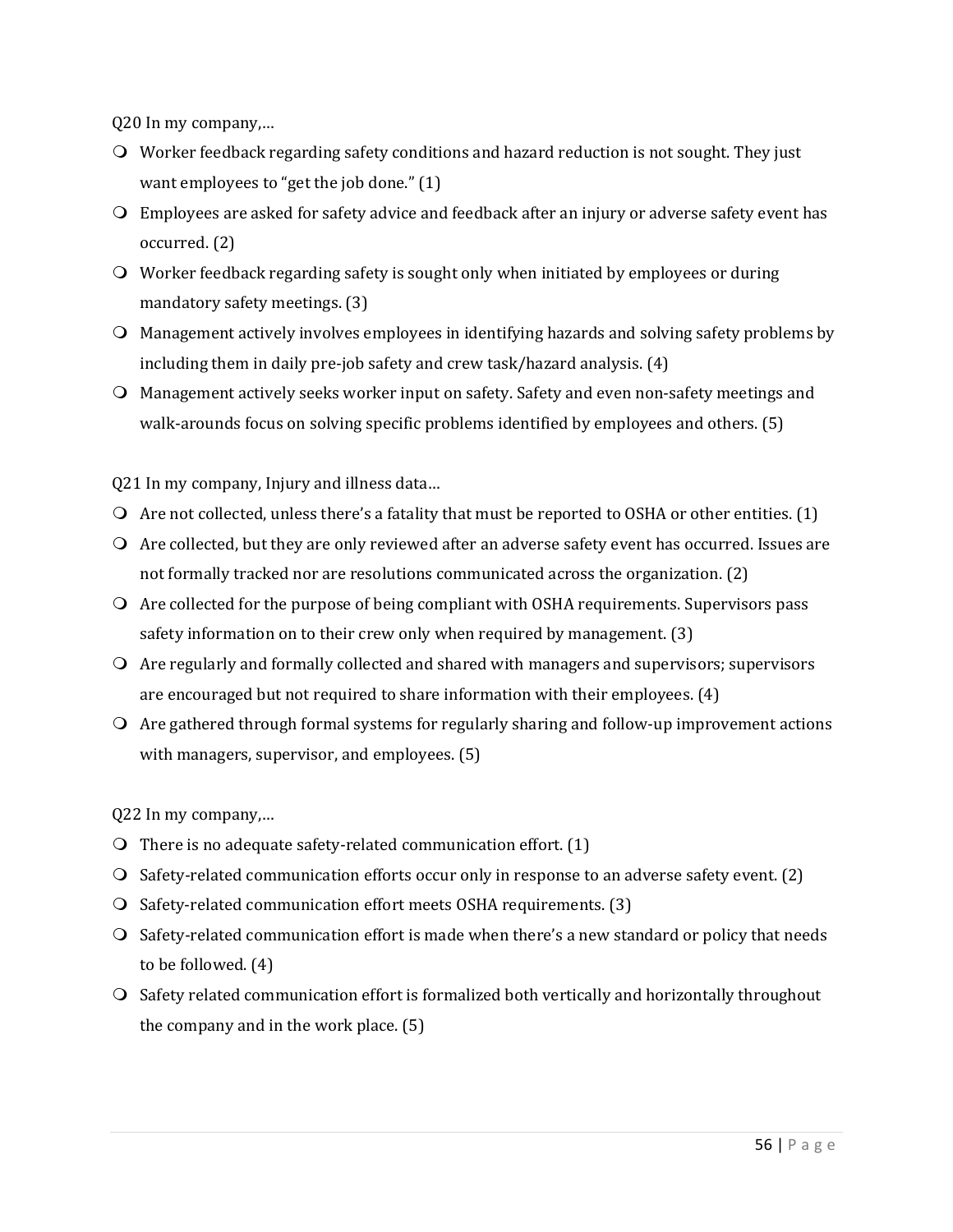Q23 In my company… 

- $\bigcirc$  There is no training verification process. (1)
- $\bigcirc$  Training cards or certificates are only investigated after an incident has occurred. (2)
- $\overline{O}$  Training is verified only to the extent required by OSHA regulations. (3)
- $\bigcirc$  Training for all employees, including sub-contractors, is verified regularly. (4)
- O Training for all employees, including all sub-contractors is verified before work is conducted on every project. Knowledge and skill competence are regularly assessed. (5)

Q24 In my company,...

- $\bigcirc$  Trainers have no formal qualifications. (1)
- $\bigcirc$  Because of job-site experience alone, senior level employees (e.g., foreman) are asked to conduct safety training. (2)
- $\bigcirc$  A formal safety curriculum is developed and administered by trainers who meet minimal OSHA qualifications. (3)
- $\Omega$  Safety curriculum is developed by highly qualified trainers. (4)
- $\overline{O}$  Safety curriculum is developed and administered by highly qualified and experienced content experts with knowledge of adult learning principles. (5)

Q25 At my jobsite, the owner/client...

- $\bigcirc$  Does not require safety pre-qualifications from general contractors or sub-contractors; selections are based on the lowest bid.  $(1)$
- $\bigcirc$  Only considers contractor safety and health comes when an adverse safety event occurs. (2)
- O Relies on federal, state, and local safety laws for pre-qualification criteria. Bids include a budget for OSHA fines. (3)
- $\bigcirc$  Selects contractors based on prior safety and health performance as well as bid. (4)
- $\bigcirc$  Selects general and sub-contractors based on safety program, practices and climate rather than low bid. Contractors with poor safety records are excluded from bidding.  $(5)$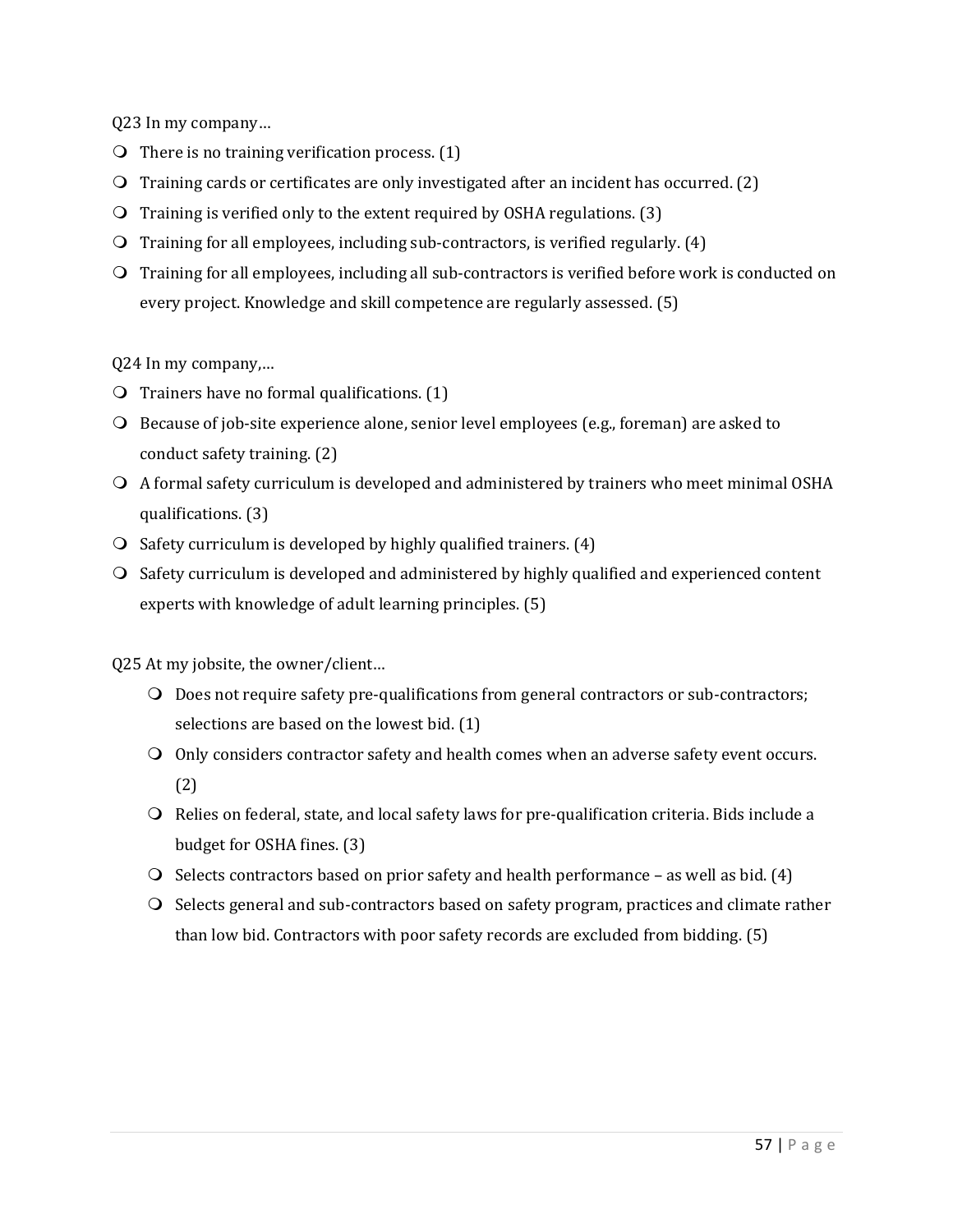Q26 At my jobsite, the owner/client...

- $\bigcirc$  Cares most and sometimes only about low-cost bids and on-time project completion. (1)
- $\Omega$  Acknowledges that safety matters, but only if it does not interfere with production. (2)
- $\Omega$  Agrees that safety matters and supports it to the degree that matches OSHA regulations. (3)
- O Believes safety is equivalent to productivity and communicates that to all contractors, subcontractors, supervisors, and employees. (4)
- $\Omega$  Views themselves as ultimately responsible for safety. Often uses an Owner Controlled Insurance Program because it requires supporting stringent safety and loss control procedures. (5)

Q27 The injury rate in my organization is...

- $\bigcirc$  Below industry average (1)
- $\overline{O}$  On-par with industry averages (2)
- $\overline{Q}$  Above industry average (3)

End of Survey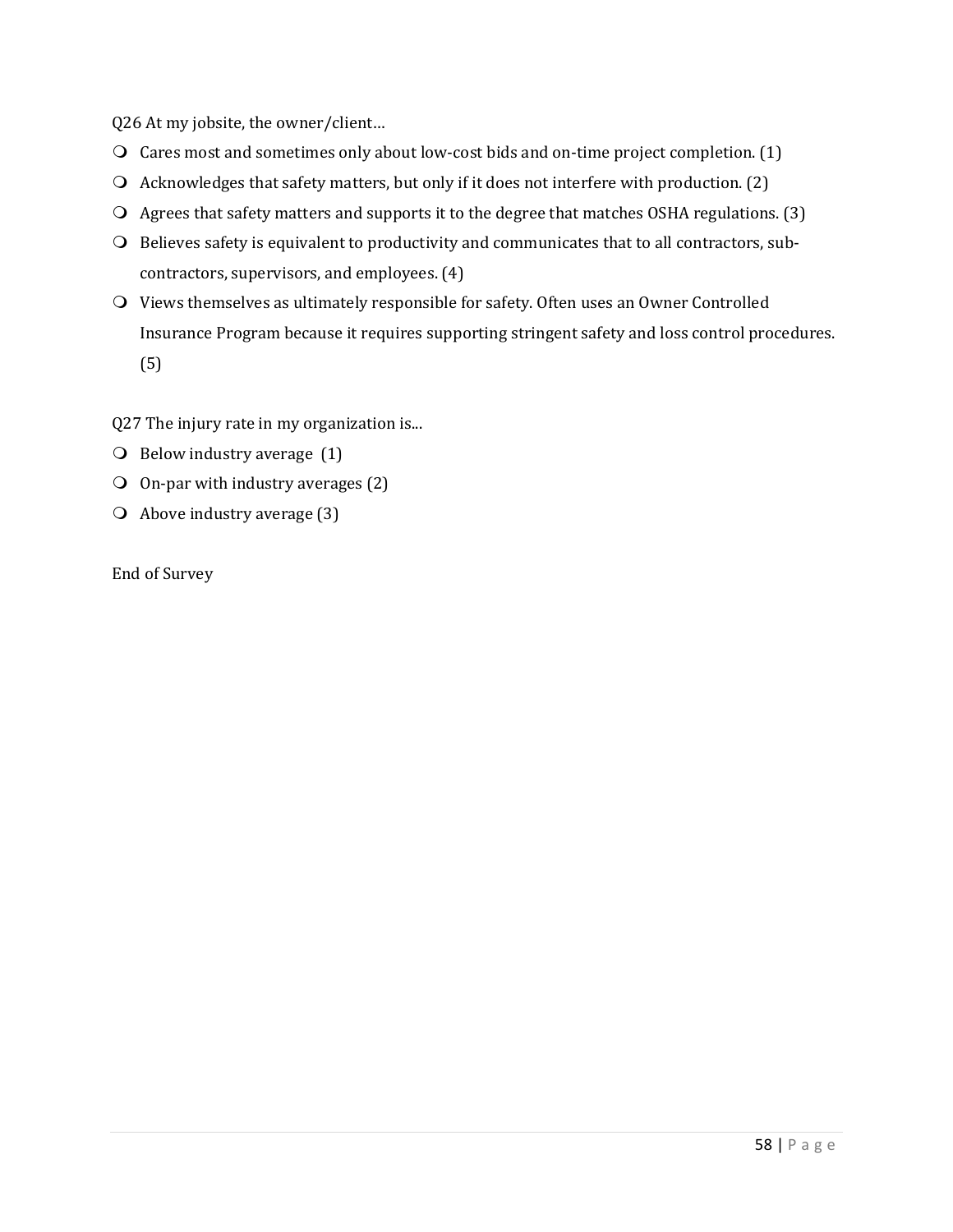## Appendix B

|                          | Contractor (n=53) |              |         | $DOT(n=69)$ |                  |         | Manufacturer&Vend |                |         | <b>Consultants</b> |                |          | Students (n=135) |                |          | <b>Total</b> |                |
|--------------------------|-------------------|--------------|---------|-------------|------------------|---------|-------------------|----------------|---------|--------------------|----------------|----------|------------------|----------------|----------|--------------|----------------|
|                          |                   |              |         |             |                  |         | or $(n=39)$       |                |         | $(n=20)$           |                |          |                  |                |          | $(n=316)$    |                |
|                          | Mea               | S.D          | Skew    | Mea         | S.D              | Skew    | Mea               | S.D            | Skew    | Mea                | S.D            | Skew     | Mea              | S.D            | Skew     | Mea          | S.D            |
|                          | n                 |              |         | n           |                  |         | n                 |                |         | n                  |                |          | n                |                |          | n            |                |
| Ease of                  | 4.21              | 0.8          | $-1.43$ | 4.07        | 0.8              | $-1.42$ | 4.08              | 0.9            | $-1.73$ | 4.2                | 0.6            | $-0.12$  | 3.69             | 0.95           | $-0.734$ | 3.94         | 0.92           |
| Deployment/Retrie        |                   | 4            |         |             | 6                |         |                   | 8              |         |                    | $\overline{2}$ |          |                  | 8              |          |              | 6              |
| val                      |                   |              |         |             |                  |         |                   |                |         |                    |                |          |                  |                |          |              |                |
| Easy to move             | 4.26              | 0.8          | $-1.50$ | 4.09        | 0.8              | $-1.41$ | 3.95              | 1.0            | $-1.75$ | 4.3                | 0.5            | $-0.038$ | 3.85             | 0.92           | $-1.014$ | 4.01         | 0.90           |
| around                   |                   | 6            |         |             | 7                |         |                   | 3              |         |                    | 7              |          |                  | 7              |          |              | 8              |
| <b>User Friendliness</b> | 3.92              | 0.7          | $-1.42$ | 3.81        | 0.8              | $-1.04$ | 4.05              | 1.1            | $-1.52$ | 4                  | 0.4            | $\Omega$ | 3.9              | 0.99           | $-0.783$ | 3.91         | 0.91           |
|                          |                   | 3            |         |             | 6                |         |                   | $\overline{2}$ |         |                    | 6              |          |                  | $\overline{2}$ |          |              | 5              |
| Little or no Impact      | 3.68              | 1.0          | $-0.59$ | 4.07        | 0.9              | $-1.27$ | 4.03              | 1.0            | $-1.22$ | 4.1                | 0.6            | $-0.08$  | 3.79             | 1.00           | $-0.547$ | 3.88         | 1.01           |
| on traffic Control       |                   | 7            |         |             | 9                |         |                   | 9              |         |                    | 4              |          |                  | 8              |          |              | $\overline{c}$ |
| Limits worker            | 4.51              | 0.7          | $-1.04$ | 4.48        | 0.7              | $-0.99$ | 4.08              | 1.0            | $-1.45$ | 4.2                | 0.5            | 0.294    | 3.86             | 0.95           | $-0.547$ | 4.15         | 0.88           |
| exposure                 |                   | $\mathbf{0}$ |         |             | $\boldsymbol{0}$ |         |                   | $\mathbf{1}$   |         |                    | $\overline{2}$ |          |                  | 5              |          |              | 9              |
| Easy to store            | 2.81              | 0.9          | 0.40    | 2.74        | 1.0              | 0.14    | 3.03              | 0.9            | $-0.57$ | 2.5                | 0.6            | $\Omega$ | 3.04             | 0.96           | 0.21     | 2.9          | 0.98           |
|                          |                   | 8            |         |             | $\overline{4}$   |         |                   | 9              |         |                    | 9              |          |                  | 9              |          |              | $\overline{2}$ |
| Resistance to            | 3.72              | 0.8          | $-0.44$ | 3.42        | 0.8              | $-0.19$ | 3.83              | 1.0            | $-0.65$ | 3.25               | 0.5            | 0.132    | 3.9              | 0.91           | $-0.795$ | 3.71         | 0.91           |
| environmental            |                   | 9            |         |             | 5                |         |                   | 3              |         |                    | 5              |          |                  | 6              |          |              | 3              |
| impact                   |                   |              |         |             |                  |         |                   |                |         |                    |                |          |                  |                |          |              |                |
| Reusable                 | 4.19              | 0.9          | $-1.40$ | 3.79        | 0.9              | $-0.63$ | 4.1               | 1.0            | $-2.09$ | 3.85               | 0.7            | $-0.591$ | 4.12             | 0.97           | $-1.137$ | 4.04         | 0.95           |
|                          |                   | 4            |         |             | 2                |         |                   | 2              |         |                    | 5              |          |                  |                |          |              | 5              |
| Easy to Maintain         | 4.04              | 0.8          | $-0.53$ | 3.97        | 0.8              | $-0.51$ | 3.82              | 0.9            | $-1.23$ | 3.6                | 0.6            | 0.712    | 3.92             | 0.93           | $-0.824$ | 3.92         | 0.89           |

48 | Page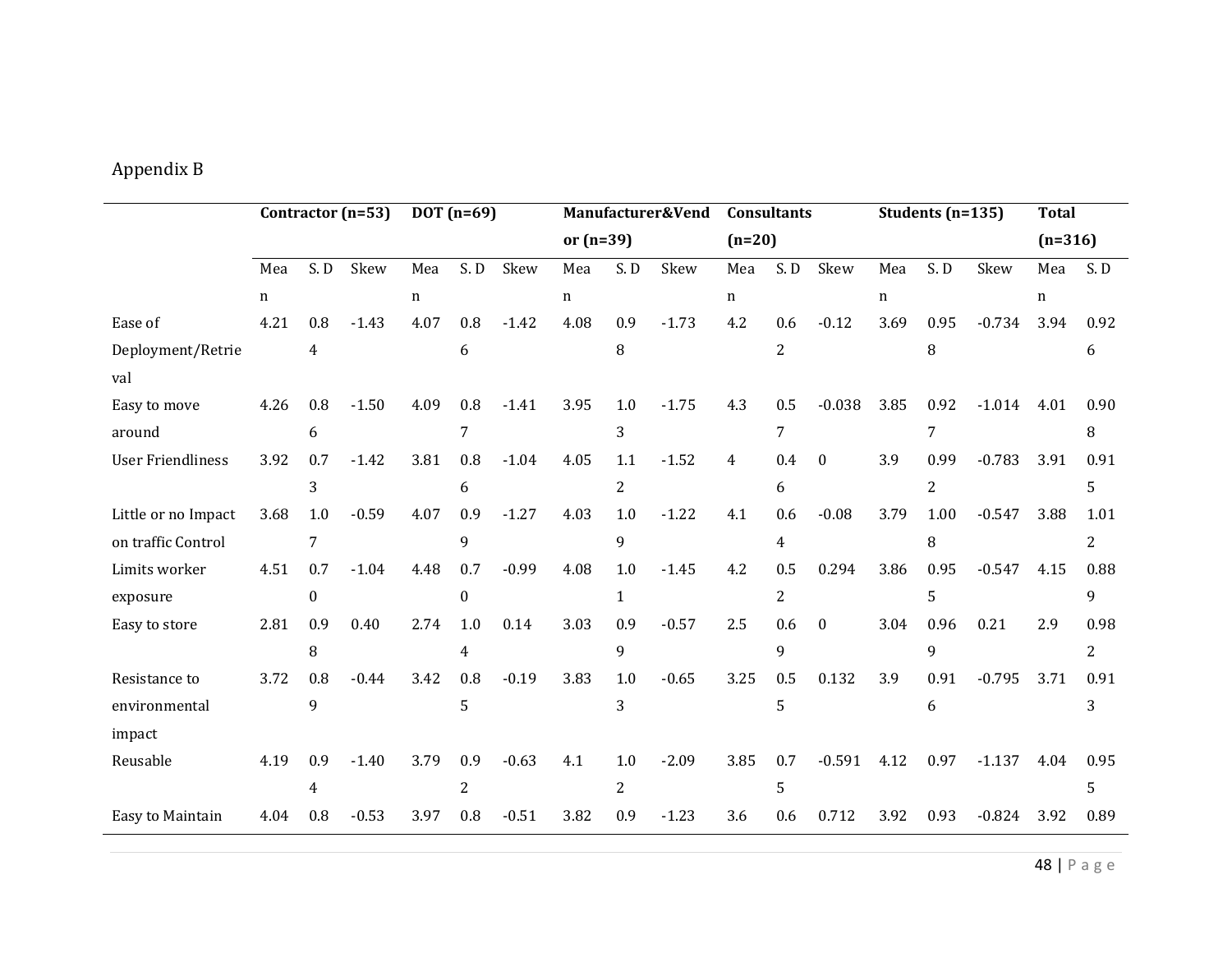|                         |      | 1              |         |      | 7        |         |      | 8              |         |      | 8              |          |      | 9              |          |      | 5              |
|-------------------------|------|----------------|---------|------|----------|---------|------|----------------|---------|------|----------------|----------|------|----------------|----------|------|----------------|
| <b>Extended battery</b> | 3.91 | 0.7            | $-0.44$ | 3.71 | 0.8      | $-0.32$ | 4    | 1.0            | $-1.74$ | 3.8  | 0.7            | $-0.403$ | 4.02 | 0.91           | $-0.829$ | 3.92 | 0.89           |
| Life                    |      | 4              |         |      | 8        |         |      | 8              |         |      | 7              |          |      |                |          |      | 6              |
| Cost of labor and       | 3.57 | 1.0            | $-0.46$ | 3.62 | 1.0      | $-0.52$ | 3.74 | 1.1            | $-1.12$ | 3.5  | 0.8            | $-0.25$  | 3.67 | 0.96           | $-0.504$ | 3.64 | 1.02           |
| equipment               |      | 8              |         |      | 5        |         |      | $\overline{2}$ |         |      | 9              |          |      | 8              |          |      | 1              |
| Availability of         | 3.85 | 0.8            | $-1.11$ | 3.59 | 1.0      | $-0.39$ | 3.53 | 1.0            | $-0.77$ | 3.35 | 0.8            | 0.541    | 3.56 | 0.90           | $-0.23$  | 3.6  | 0.92           |
| equipment in the        |      | $\overline{4}$ |         |      | $\Omega$ |         |      | 3              |         |      | $\mathbf{1}$   |          |      | 3              |          |      | 8              |
| market                  |      |                |         |      |          |         |      |                |         |      |                |          |      |                |          |      |                |
| Cost of replacing       | 3.6  | 1.0            | $-0.53$ | 3.59 | 0.9      | $-0.21$ | 3.5  | 1.0            | $-0.74$ | 3.3  | 0.8            | 0.055    | 3.67 | 0.88           | $-0.388$ | 3.6  | 0.93           |
| parts maintenance       |      | $\mathbf{1}$   |         |      | 3        |         |      | 8              |         |      | $\overline{0}$ |          |      | 9              |          |      | 8              |
| Impact of warning       | 4.17 | 0.8            | $-1.19$ | 4.41 | 0.6      | $-0.56$ | 3.78 | 1.5            | $-1.04$ | 4.8  | 0.4            | $-1.624$ | 4.07 | 0.96           | $-0.854$ | 4.18 | 0.97           |
| alert on driver         |      | 9              |         |      | 3        |         |      | 3              |         |      | $\mathbf{1}$   |          |      | $\overline{7}$ |          |      | 8              |
| Worker                  | 4.6  | 0.6            | $-1.25$ | 4.67 | 0.5      | $-1.31$ | 4.3  | 1.0            | $-2.07$ | 4.8  | 0.4            | $-1.624$ | 4.24 | 0.85           | $-1.069$ | 4.44 | 0.77           |
| comprehension of        |      | $\mathbf{0}$   |         |      | 3        |         |      | $\Omega$       |         |      | $\mathbf{1}$   |          |      | 9              |          |      | 8              |
| warning signal          |      |                |         |      |          |         |      |                |         |      |                |          |      |                |          |      |                |
| Multiple warning        | 4.08 | 0.7            | $-0.41$ | 4.23 | 0.7      | $-1.00$ | 4.16 | 0.9            | $-1.81$ | 4.2  | 0.6            | $-0.12$  | 3.96 | 1.05           | $-1.01$  | 4.08 | 0.92           |
| alert sources           |      | 6              |         |      | 9        |         |      | 9              |         |      | $\overline{2}$ |          |      |                |          |      | $\overline{2}$ |
| Adequate coverage       | 4.51 | 0.6            | $-1.44$ | 4.36 | 0.7      | $-0.92$ | 4.22 | 1.0            | $-1.57$ | 4.2  | 0.4            | 1.624    | 4.12 | 0.87           | $-0.985$ | 4.25 | 0.82           |
| distance                |      | $\overline{7}$ |         |      | 3        |         |      | 9              |         |      | $\mathbf{1}$   |          |      | 3              |          |      | 6              |
| Limited physical        | 3.23 | 1.0            | $-0.02$ | 3.65 | 0.9      | $-0.19$ | 3.68 | 1.1            | $-0.72$ | 3.8  | 0.8            | $-0.194$ | 3.45 | 1.14           | $-0.381$ | 3.51 | 1.07           |
| impact on vehicle       |      | $\mathbf{1}$   |         |      | 5        |         |      | 8              |         |      | 3              |          |      | 4              |          |      | 6              |
| Driver adequately       | 4.25 | 0.9            | $-1.29$ | 4.39 | 0.6      | $-0.65$ | 3.62 | 1.3            | $-0.94$ | 4.8  | 0.4            | $-1.624$ | 4.19 | 0.83           | $-0.677$ | 4.21 | 0.90           |
| comprehends             |      | $\overline{2}$ |         |      | 9        |         |      | 7              |         |      | $\mathbf{1}$   |          |      |                |          |      | 9              |
| visual and audio        |      |                |         |      |          |         |      |                |         |      |                |          |      |                |          |      |                |
| warning                 |      |                |         |      |          |         |      |                |         |      |                |          |      |                |          |      |                |
| Few or no false         | 4.38 | 0.7            | $-1.04$ | 4.33 | 0.8      | $-1.33$ | 4.03 | 1.0            | $-1.52$ | 4.15 | 0.4            | 0.442    | 4.05 | 1.03           | $-0.767$ | 4.17 | 0.93           |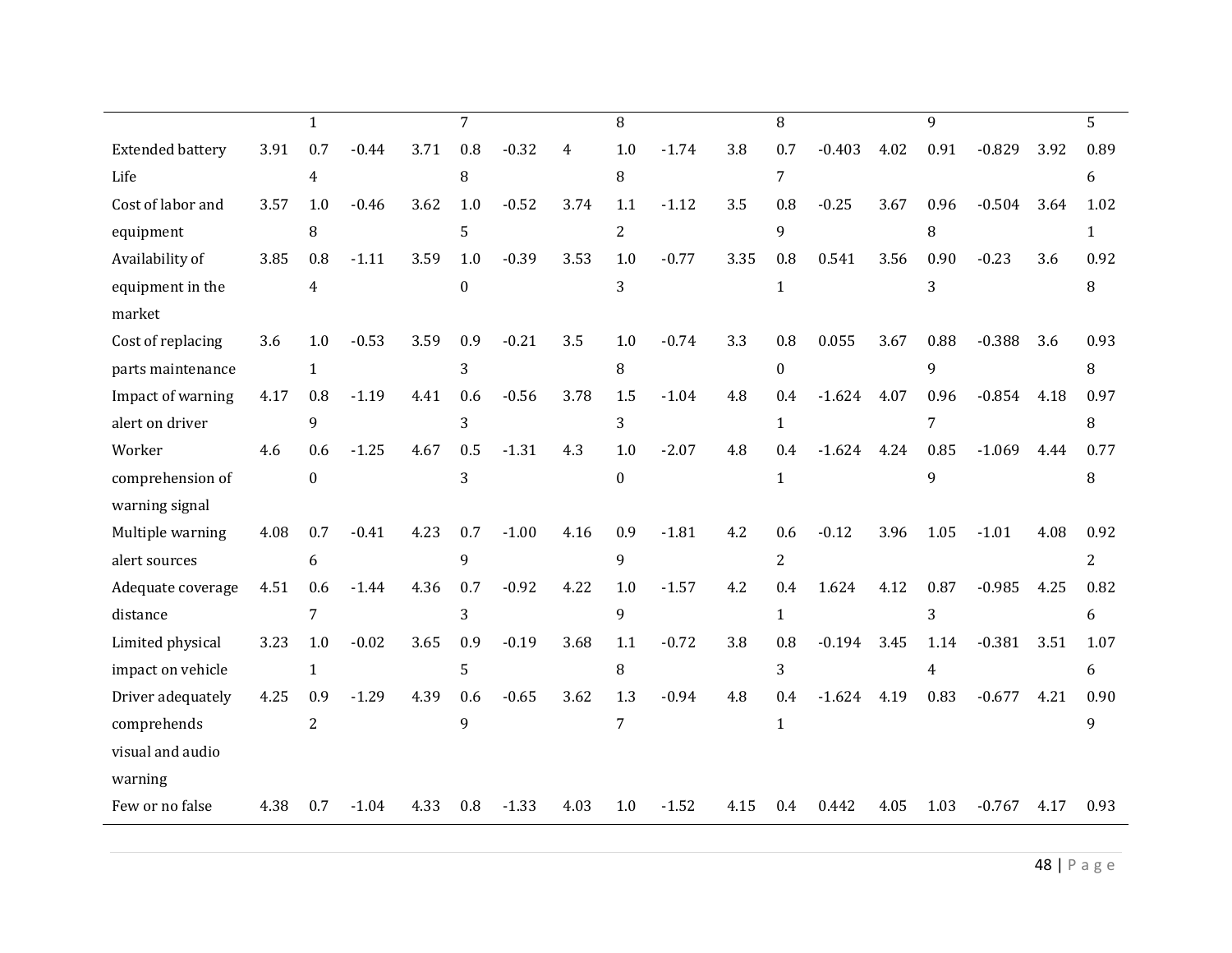| negative and    |      |     |         |      |     |         |      |     |         |      |         |          |      |      |       |      |      |
|-----------------|------|-----|---------|------|-----|---------|------|-----|---------|------|---------|----------|------|------|-------|------|------|
| positive alarm  |      |     |         |      |     |         |      |     |         |      |         |          |      |      |       |      |      |
| Less dependence | 3.43 | 1.0 | $-0.31$ | 3.41 | 1.0 | $-0.30$ | 3.35 | 0.9 | $-0.33$ | 3.15 | $0.5\,$ | $-0.004$ | 3.56 | 0.96 | 0.092 | 3.45 | 0.96 |
| on existing     |      |     |         |      |     |         |      |     |         |      |         |          |      |      |       |      |      |
| infrastructure  |      |     |         |      |     |         |      |     |         |      |         |          |      |      |       |      |      |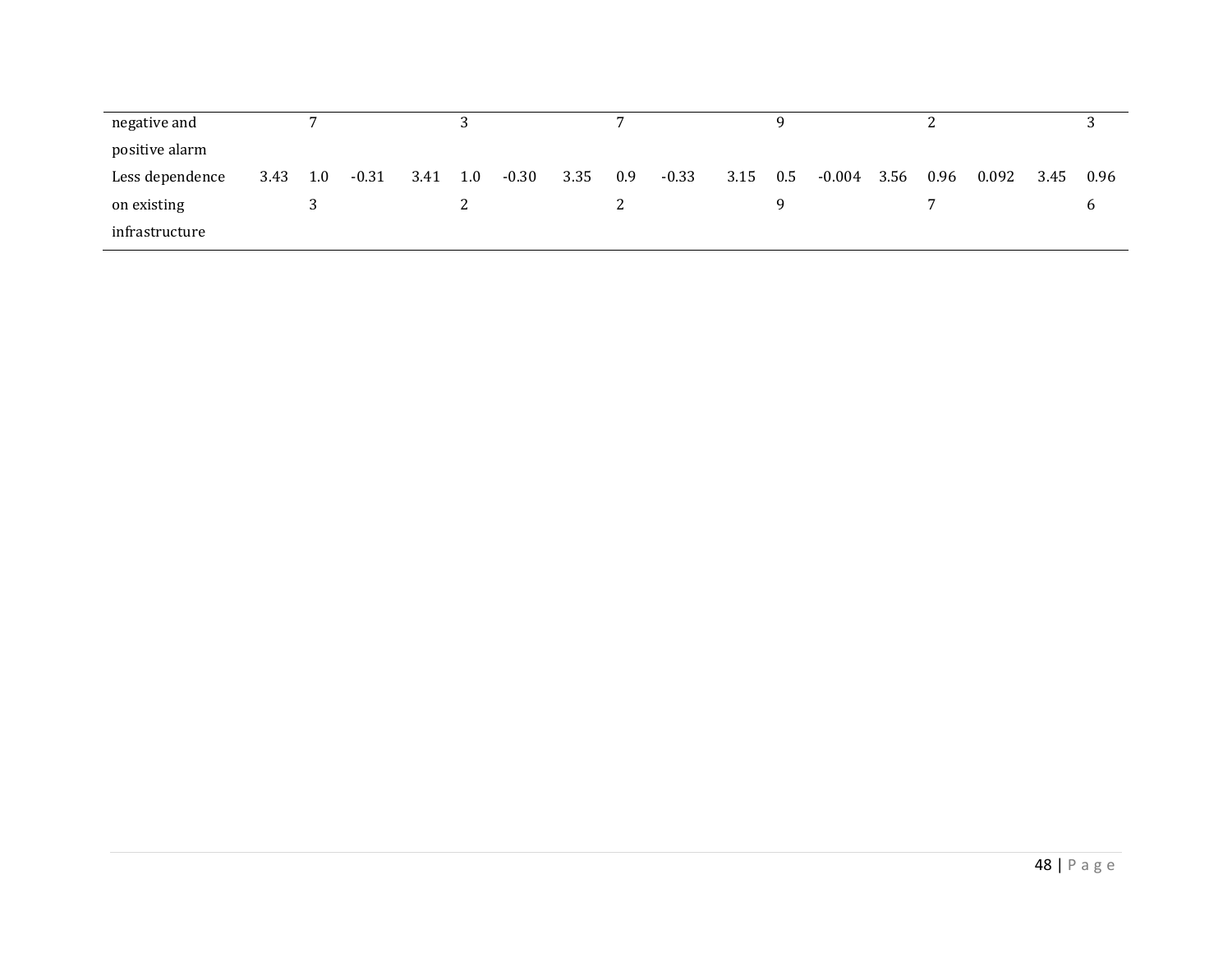## APPENDIX C

| Component           | <b>Description</b> | <b>Estimation</b> | <b>Source</b>                                           |
|---------------------|--------------------|-------------------|---------------------------------------------------------|
| Shelf life          |                    | 8 years for       | Theiss et al. 2014, assumption                          |
|                     |                    | each device       |                                                         |
| Work week/years     |                    | 20                |                                                         |
| Boli wage           |                    | 26                | http://www.oregon.gov/boli/WHD/PWR/Pages/PWR-Rate-      |
|                     |                    |                   | Publications---2018.aspx                                |
| # of work day/week  |                    | 4                 |                                                         |
| Strobe cost         |                    | \$35              | https://www.mad4tools.com/dorman-conelite-led-traffic-  |
|                     |                    |                   | lamp-light-with-cone-bracket#tab_description_tabbed     |
| <b>Battery cost</b> | 2 AA Duracell      | \$15              | https://www.bhphotovideo.com/c/product/567719-          |
|                     |                    |                   | REG/Duracell_MN2400B2_AAA_1_5v_Alkaline_Coppertop.html  |
| <b>WAS PSD</b>      |                    | \$100             | https://www.tapconet.com/store/product-                 |
|                     |                    |                   | detail/JYab/worker-alert-system-personal-safety-device- |
|                     |                    |                   | vibration-unit?sku=TG-WAS-PSD                           |
| Maintenance         |                    | $0.5 - 1.05$ hrs  | Theiss et al. 2014, interview data                      |
| time/day            |                    |                   |                                                         |
| Wage rate           |                    | 1.5               | Theiss et al. 2014                                      |
| multiplier          |                    |                   |                                                         |
| # of workers in a   |                    | 10                | Interview data                                          |
| work zone           |                    |                   |                                                         |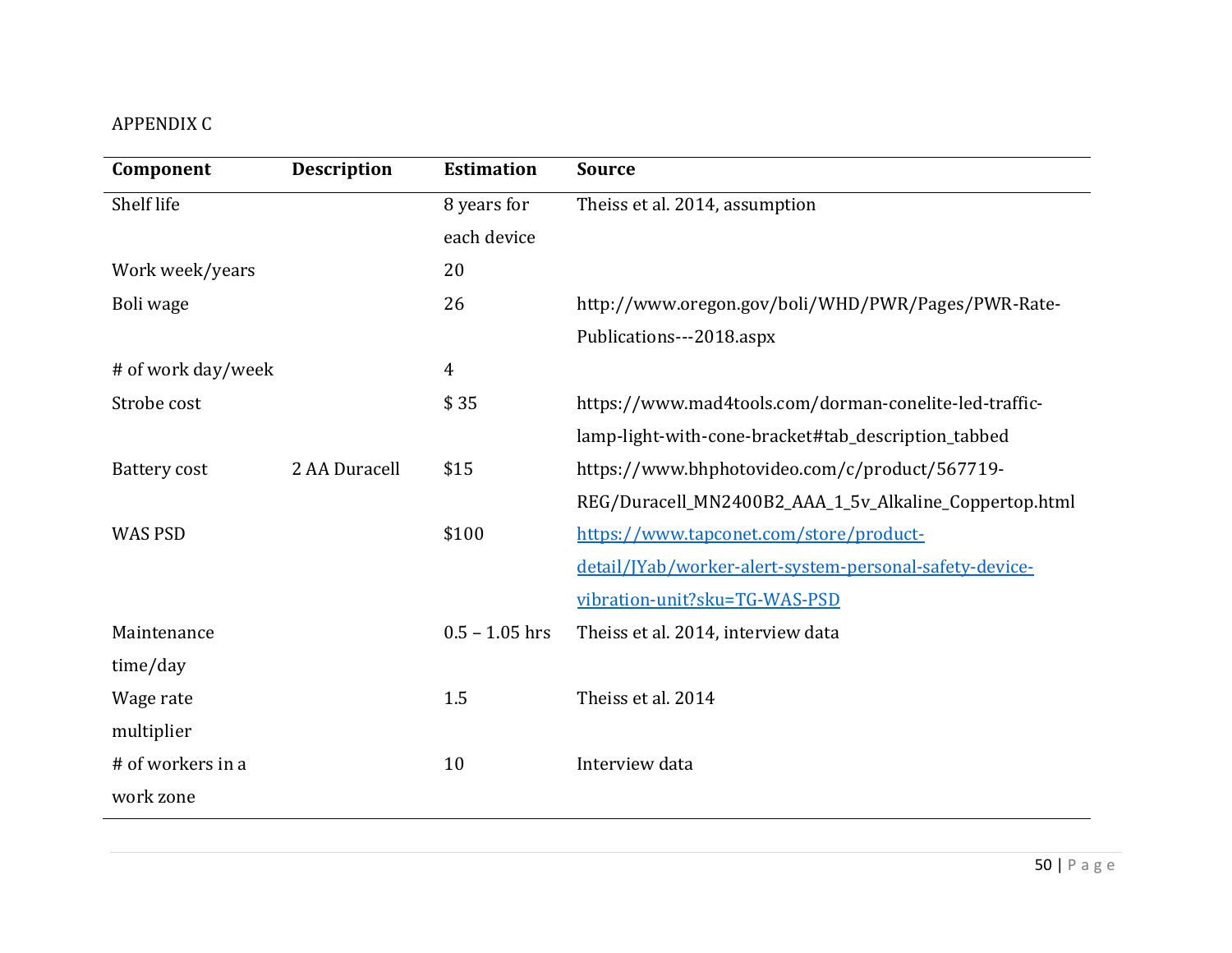| # of miles paved     | 170 | ODOT 2016 review statistics |
|----------------------|-----|-----------------------------|
| annually (state)     |     |                             |
| # of miles paved     | 15  | Interview data              |
| annually             |     |                             |
| (contractor)         |     |                             |
| # of devices and     |     | Gambatese et al. 2017       |
| accessories per mile |     |                             |
|                      |     |                             |